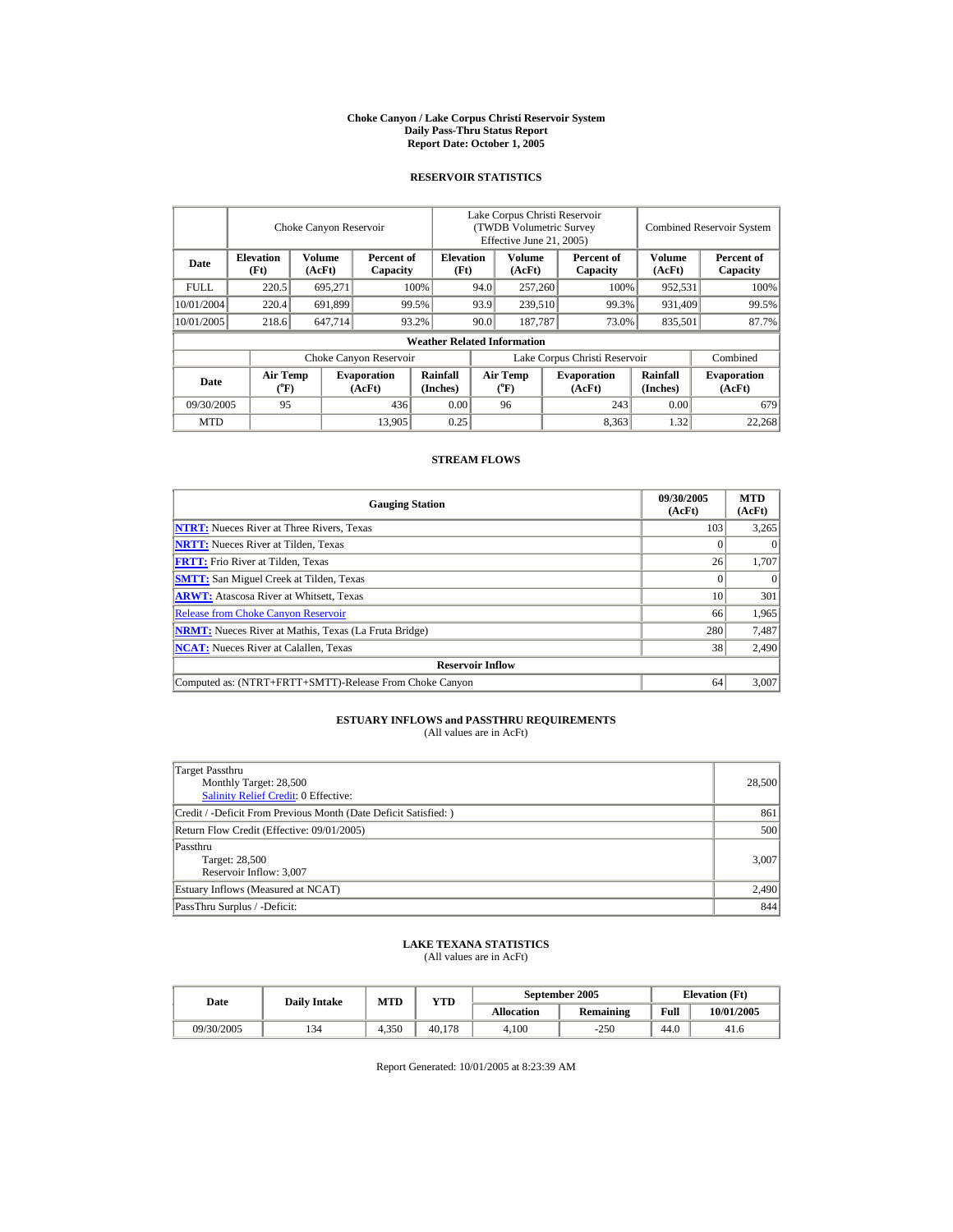#### **Choke Canyon / Lake Corpus Christi Reservoir System Daily Pass-Thru Status Report Report Date: October 2, 2005**

## **RESERVOIR STATISTICS**

|             | Choke Canyon Reservoir                      |                         |                              |                                    | Lake Corpus Christi Reservoir<br>(TWDB Volumetric Survey<br>Effective June 21, 2005) |                                       |                  |                              |                      | <b>Combined Reservoir System</b> |
|-------------|---------------------------------------------|-------------------------|------------------------------|------------------------------------|--------------------------------------------------------------------------------------|---------------------------------------|------------------|------------------------------|----------------------|----------------------------------|
| Date        | <b>Elevation</b><br>(Ft)                    | <b>Volume</b><br>(AcFt) | Percent of<br>Capacity       | <b>Elevation</b><br>(Ft)           | Volume<br>(AcFt)                                                                     |                                       |                  | Percent of<br>Capacity       | Volume<br>(AcFt)     | Percent of<br>Capacity           |
| <b>FULL</b> | 220.5                                       | 695.271                 |                              | 100%                               | 94.0                                                                                 | 257,260                               |                  | 100%                         | 952,531              | 100%                             |
| 10/02/2004  | 220.4                                       | 691,639                 |                              | 99.5%                              | 93.9                                                                                 |                                       | 239,127<br>99.1% |                              | 930.766              | 99.4%                            |
| 10/02/2005  | 218.6                                       | 647,218                 |                              | 93.1%                              | 90.0                                                                                 |                                       | 187.454<br>72.9% |                              | 834,672              | 87.6%                            |
|             |                                             |                         |                              | <b>Weather Related Information</b> |                                                                                      |                                       |                  |                              |                      |                                  |
|             |                                             |                         | Choke Canyon Reservoir       |                                    | Lake Corpus Christi Reservoir                                                        |                                       |                  |                              |                      | Combined                         |
| Date        | <b>Air Temp</b><br>$({}^{\circ}\mathrm{F})$ |                         | <b>Evaporation</b><br>(AcFt) | Rainfall<br>(Inches)               |                                                                                      | <b>Air Temp</b><br>$({}^o\mathrm{F})$ |                  | <b>Evaporation</b><br>(AcFt) | Rainfall<br>(Inches) | <b>Evaporation</b><br>(AcFt)     |
| 10/01/2005  | 97                                          |                         | 464                          | 0.00                               |                                                                                      | 95                                    |                  | 311                          | 0.00                 | 775                              |
| <b>MTD</b>  |                                             |                         | 464                          | 0.00                               |                                                                                      |                                       |                  | 311                          | 0.00                 | 775                              |

### **STREAM FLOWS**

| <b>Gauging Station</b>                                       | 10/01/2005<br>(AcFt) | <b>MTD</b><br>(AcFt) |
|--------------------------------------------------------------|----------------------|----------------------|
| <b>NTRT:</b> Nueces River at Three Rivers, Texas             | 103                  | 103                  |
| <b>NRTT:</b> Nueces River at Tilden, Texas                   |                      | $\Omega$             |
| <b>FRTT:</b> Frio River at Tilden, Texas                     | 26                   | 26                   |
| <b>SMTT:</b> San Miguel Creek at Tilden, Texas               |                      | $\Omega$             |
| <b>ARWT:</b> Atascosa River at Whitsett, Texas               | 10                   | 10                   |
| <b>Release from Choke Canyon Reservoir</b>                   | 66                   | 66                   |
| <b>NRMT:</b> Nueces River at Mathis, Texas (La Fruta Bridge) | 226                  | 226                  |
| <b>NCAT:</b> Nueces River at Calallen, Texas                 | 109                  | 109                  |
| <b>Reservoir Inflow</b>                                      |                      |                      |
| Computed as: (NTRT+FRTT+SMTT)-Release From Choke Canyon      | 64                   | 64                   |

## **ESTUARY INFLOWS and PASSTHRU REQUIREMENTS**<br>(All values are in AcFt)

| Target Passthru                                                 |        |
|-----------------------------------------------------------------|--------|
| Monthly Target: 20,000                                          | 20,000 |
| Salinity Relief Credit: 0 Effective:                            |        |
| Credit / -Deficit From Previous Month (Date Deficit Satisfied:) | 844    |
| Return Flow Credit (Effective: 10/01/2005)                      | 500    |
| Passthru                                                        |        |
| Target: 20,000                                                  | 64     |
| Reservoir Inflow: 64                                            |        |
| Estuary Inflows (Measured at NCAT)                              | 109    |
| PassThru Surplus / -Deficit:                                    | 0      |

## **LAKE TEXANA STATISTICS** (All values are in AcFt)

| Date       | <b>Daily Intake</b> | <b>MTD</b> | YTD    |            | October 2005 | <b>Elevation</b> (Ft) |            |
|------------|---------------------|------------|--------|------------|--------------|-----------------------|------------|
|            |                     |            |        | Allocation | Remaining    | Full                  | 10/02/2005 |
| 10/01/2005 | 143                 | 143        | 40.321 | 3,050      | 2,907        | 44.0                  | 41.6       |

Report Generated: 10/02/2005 at 8:20:33 AM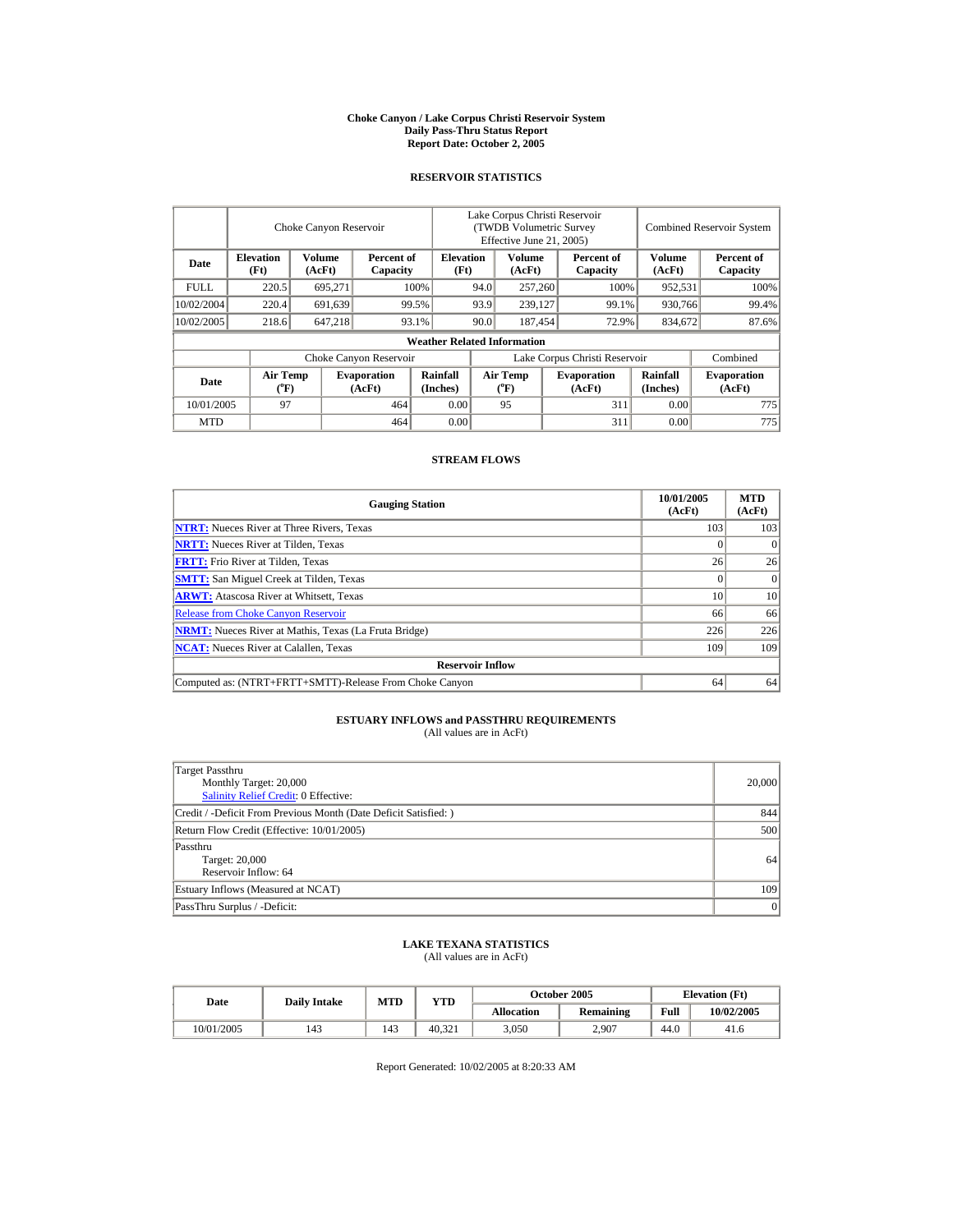#### **Choke Canyon / Lake Corpus Christi Reservoir System Daily Pass-Thru Status Report Report Date: October 3, 2005**

## **RESERVOIR STATISTICS**

i.

|             |                                | Choke Canyon Reservoir |                              |                                    | Lake Corpus Christi Reservoir<br>(TWDB Volumetric Survey)<br>Effective June 21, 2005) |                                |                  |                              | Combined Reservoir System |                              |
|-------------|--------------------------------|------------------------|------------------------------|------------------------------------|---------------------------------------------------------------------------------------|--------------------------------|------------------|------------------------------|---------------------------|------------------------------|
| Date        | <b>Elevation</b><br>(Ft)       | Volume<br>(AcFt)       | Percent of<br>Capacity       | <b>Elevation</b><br>(Ft)           | <b>Volume</b><br>(AcFt)                                                               |                                |                  | Percent of<br>Capacity       | Volume<br>(AcFt)          | Percent of<br>Capacity       |
| <b>FULL</b> | 220.5                          | 695.271                |                              | 100%                               | 94.0                                                                                  | 257,260                        |                  | 100%                         | 952,531                   | 100%                         |
| 10/03/2004  | 220.4                          | 691.639                |                              | 99.5%                              | 93.9                                                                                  | 240,087                        |                  | 99.5%                        | 931.726                   | 99.5%                        |
| 10/03/2005  | 218.6                          | 646,720                |                              | 93.0%                              | 90.0                                                                                  |                                | 187,120<br>72.7% |                              | 833,840                   | 87.5%                        |
|             |                                |                        |                              | <b>Weather Related Information</b> |                                                                                       |                                |                  |                              |                           |                              |
|             |                                |                        | Choke Canyon Reservoir       |                                    | Lake Corpus Christi Reservoir                                                         |                                |                  |                              |                           | Combined                     |
| Date        | Air Temp<br>$({}^o\mathrm{F})$ |                        | <b>Evaporation</b><br>(AcFt) | Rainfall<br>(Inches)               |                                                                                       | Air Temp<br>$({}^o\mathrm{F})$ |                  | <b>Evaporation</b><br>(AcFt) | Rainfall<br>(Inches)      | <b>Evaporation</b><br>(AcFt) |
| 10/02/2005  | 97                             |                        | 348                          | 0.17                               |                                                                                       | 95                             |                  | 389                          | 0.00                      | 737                          |
| <b>MTD</b>  |                                |                        | 812                          | 0.17                               |                                                                                       |                                |                  | 700                          | 0.00                      | 1,512                        |

## **STREAM FLOWS**

| <b>Gauging Station</b>                                       | 10/02/2005<br>(AcFt) | <b>MTD</b><br>(AcFt) |
|--------------------------------------------------------------|----------------------|----------------------|
| <b>NTRT:</b> Nueces River at Three Rivers, Texas             | 103                  | 206                  |
| <b>NRTT:</b> Nueces River at Tilden, Texas                   |                      |                      |
| <b>FRTT:</b> Frio River at Tilden, Texas                     | 24                   | 50                   |
| <b>SMTT:</b> San Miguel Creek at Tilden, Texas               |                      | $\Omega$             |
| <b>ARWT:</b> Atascosa River at Whitsett, Texas               | 11                   | 21                   |
| <b>Release from Choke Canyon Reservoir</b>                   | 66                   | 131                  |
| <b>NRMT:</b> Nueces River at Mathis, Texas (La Fruta Bridge) | 145                  | 371                  |
| <b>NCAT:</b> Nueces River at Calallen, Texas                 | 52                   | 161                  |
| <b>Reservoir Inflow</b>                                      |                      |                      |
| Computed as: (NTRT+FRTT+SMTT)-Release From Choke Canyon      | 62                   | 125                  |

## **ESTUARY INFLOWS and PASSTHRU REQUIREMENTS**<br>(All values are in AcFt)

| Target Passthru<br>Monthly Target: 20,000<br>Salinity Relief Credit: 0 Effective: | 20,000 |
|-----------------------------------------------------------------------------------|--------|
| Credit / -Deficit From Previous Month (Date Deficit Satisfied:)                   | 844    |
| Return Flow Credit (Effective: 10/01/2005)                                        | 500    |
| Passthru<br>Target: 20,000<br>Reservoir Inflow: 125                               | 125    |
| Estuary Inflows (Measured at NCAT)                                                | 161    |
| PassThru Surplus / -Deficit:                                                      | 0      |

## **LAKE TEXANA STATISTICS** (All values are in AcFt)

| Date       | <b>Daily Intake</b> | <b>MTD</b> | <b>VTD</b> |            | October 2005     | <b>Elevation</b> (Ft) |            |
|------------|---------------------|------------|------------|------------|------------------|-----------------------|------------|
|            |                     |            |            | Allocation | <b>Remaining</b> | Full                  | 10/03/2005 |
| 10/02/2005 | 143                 | 286        | 40.464     | 3,050      | 2.764            | 44.0                  | 41.6       |

Report Generated: 10/03/2005 at 8:26:24 AM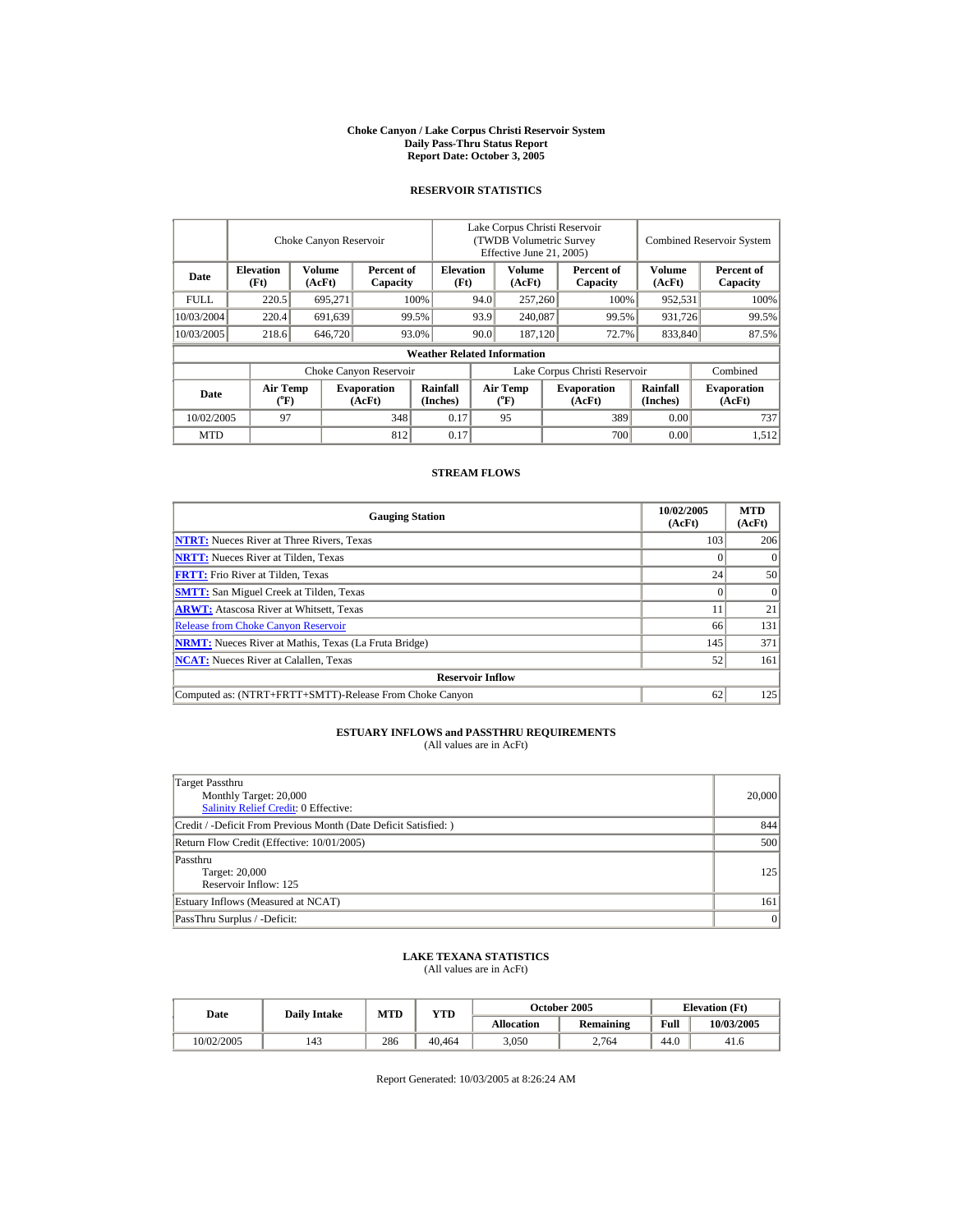#### **Choke Canyon / Lake Corpus Christi Reservoir System Daily Pass-Thru Status Report Report Date: October 4, 2005**

## **RESERVOIR STATISTICS**

|             |                                             | Choke Canyon Reservoir  |                              |                                    | Lake Corpus Christi Reservoir<br>(TWDB Volumetric Survey<br>Effective June 21, 2005) |                                          |  |                              |                             | <b>Combined Reservoir System</b> |
|-------------|---------------------------------------------|-------------------------|------------------------------|------------------------------------|--------------------------------------------------------------------------------------|------------------------------------------|--|------------------------------|-----------------------------|----------------------------------|
| Date        | <b>Elevation</b><br>(Ft)                    | <b>Volume</b><br>(AcFt) | Percent of<br>Capacity       | <b>Elevation</b><br>(Ft)           |                                                                                      | Volume<br>(AcFt)                         |  | Percent of<br>Capacity       | <b>Volume</b><br>(AcFt)     | Percent of<br>Capacity           |
| <b>FULL</b> | 220.5                                       | 695,271                 |                              | 100%                               | 94.0                                                                                 | 257,260                                  |  | 100%                         | 952,531                     | 100%                             |
| 10/04/2004  | 220.4                                       | 691,899                 |                              | 99.5%                              | 93.9                                                                                 | 239,702                                  |  | 99.4%                        | 931,601                     | 99.5%                            |
| 10/04/2005  | 218.6                                       | 646,219                 |                              | 92.9%                              | 90.0                                                                                 | 186,953                                  |  | 72.7%                        | 833,172                     | 87.5%                            |
|             |                                             |                         |                              | <b>Weather Related Information</b> |                                                                                      |                                          |  |                              |                             |                                  |
|             |                                             |                         | Choke Canyon Reservoir       |                                    | Lake Corpus Christi Reservoir                                                        |                                          |  |                              |                             | Combined                         |
| Date        | <b>Air Temp</b><br>$({}^{\circ}\mathrm{F})$ |                         | <b>Evaporation</b><br>(AcFt) | <b>Rainfall</b><br>(Inches)        |                                                                                      | <b>Air Temp</b><br>$({}^{\circ}{\rm F})$ |  | <b>Evaporation</b><br>(AcFt) | <b>Rainfall</b><br>(Inches) | <b>Evaporation</b><br>(AcFt)     |
| 10/03/2005  | 96                                          |                         | 421                          | 0.00                               |                                                                                      | 93                                       |  | 272                          | 0.06                        | 693                              |
| <b>MTD</b>  |                                             |                         | 1,233                        | 0.17                               |                                                                                      |                                          |  | 972                          | 0.06                        | 2,205                            |

## **STREAM FLOWS**

| <b>Gauging Station</b>                                       | 10/03/2005<br>(AcFt) | <b>MTD</b><br>(AcFt) |
|--------------------------------------------------------------|----------------------|----------------------|
| <b>NTRT:</b> Nueces River at Three Rivers, Texas             | 103                  | 310                  |
| <b>NRTT:</b> Nueces River at Tilden, Texas                   |                      | $\Omega$             |
| <b>FRTT:</b> Frio River at Tilden, Texas                     | 24                   | 73                   |
| <b>SMTT:</b> San Miguel Creek at Tilden, Texas               |                      | $\Omega$             |
| <b>ARWT:</b> Atascosa River at Whitsett, Texas               |                      | 32                   |
| <b>Release from Choke Canyon Reservoir</b>                   | 66                   | 197                  |
| <b>NRMT:</b> Nueces River at Mathis, Texas (La Fruta Bridge) | 183                  | 554                  |
| <b>NCAT:</b> Nueces River at Calallen, Texas                 |                      | 162                  |
| <b>Reservoir Inflow</b>                                      |                      |                      |
| Computed as: (NTRT+FRTT+SMTT)-Release From Choke Canyon      | 62                   | 187                  |

# **ESTUARY INFLOWS and PASSTHRU REQUIREMENTS**<br>(All values are in AcFt)

| Target Passthru<br>Monthly Target: 20,000<br>Salinity Relief Credit: 0 Effective: | 20,000 |
|-----------------------------------------------------------------------------------|--------|
| Credit / -Deficit From Previous Month (Date Deficit Satisfied:)                   | 844    |
| Return Flow Credit (Effective: 10/01/2005)                                        | 500    |
| Passthru<br>Target: 20,000<br>Reservoir Inflow: 187                               | 187    |
| Estuary Inflows (Measured at NCAT)                                                | 162    |
| PassThru Surplus / -Deficit:                                                      | 0      |

## **LAKE TEXANA STATISTICS**

(All values are in AcFt)

| Date       | <b>Daily Intake</b> | MTD | $\mathbf{v_{TD}}$ |                   | <b>October 2005</b> | <b>Elevation</b> (Ft) |            |
|------------|---------------------|-----|-------------------|-------------------|---------------------|-----------------------|------------|
|            |                     |     |                   | <b>Allocation</b> | <b>Remaining</b>    | Full                  | 10/04/2005 |
| 10/03/2005 | 143                 | 429 | 40,607            | 3,050             | 2.621               | 44.0                  | 41.5       |

Report Generated: 10/04/2005 at 8:38:22 AM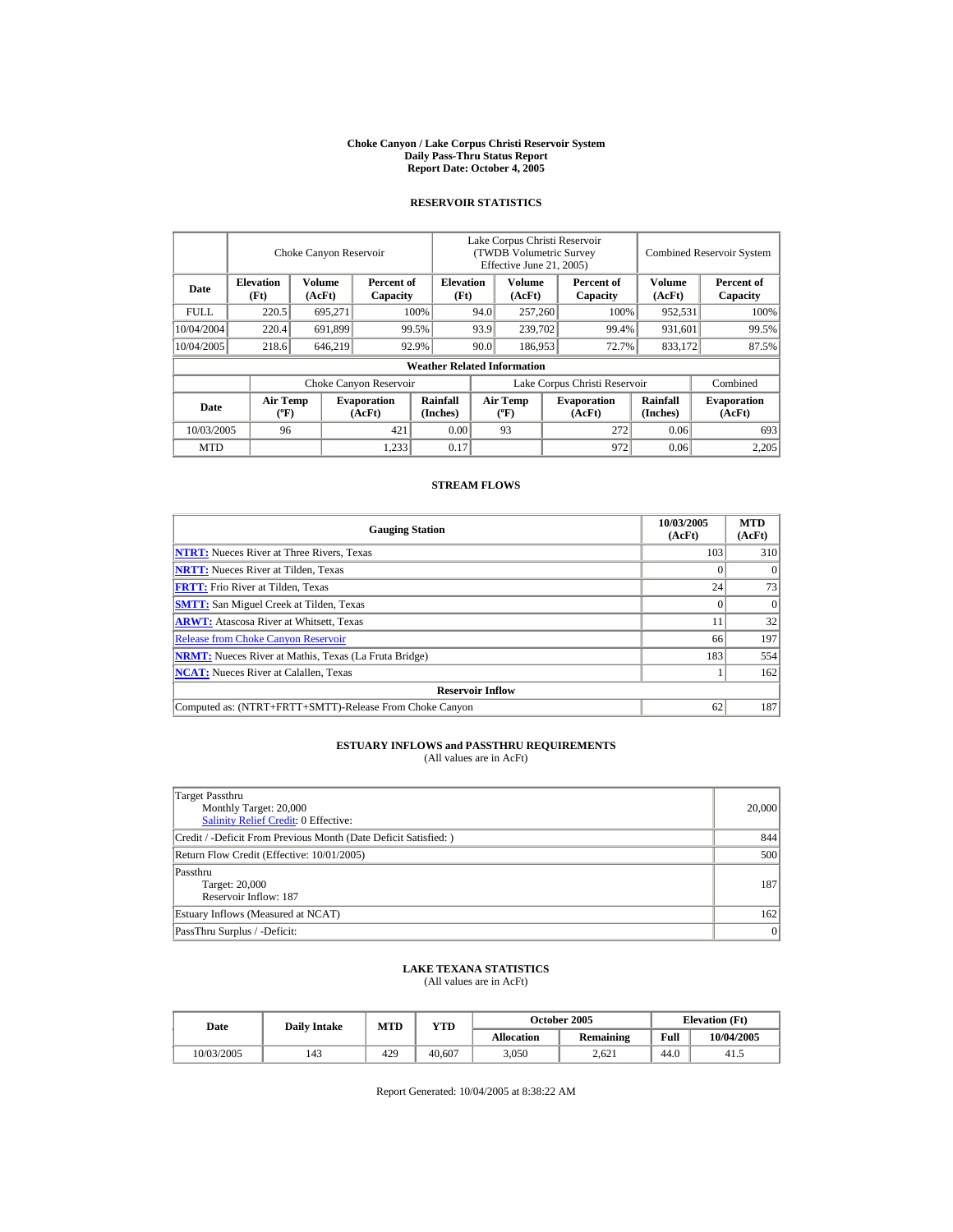#### **Choke Canyon / Lake Corpus Christi Reservoir System Daily Pass-Thru Status Report Report Date: October 5, 2005**

## **RESERVOIR STATISTICS**

|             |                                             | Choke Canyon Reservoir |                              |                                    | Lake Corpus Christi Reservoir<br>(TWDB Volumetric Survey<br>Effective June 21, 2005) |                                          |  |                              | <b>Combined Reservoir System</b> |                              |
|-------------|---------------------------------------------|------------------------|------------------------------|------------------------------------|--------------------------------------------------------------------------------------|------------------------------------------|--|------------------------------|----------------------------------|------------------------------|
| Date        | <b>Elevation</b><br>(Ft)                    | Volume<br>(AcFt)       | Percent of<br>Capacity       | <b>Elevation</b><br>(Ft)           |                                                                                      | Volume<br>(AcFt)                         |  | Percent of<br>Capacity       | <b>Volume</b><br>(AcFt)          | Percent of<br>Capacity       |
| <b>FULL</b> | 220.5                                       | 695,271                |                              | 100%                               | 94.0                                                                                 | 257,260                                  |  | 100%                         | 952,531                          | 100%                         |
| 10/05/2004  | 220.4                                       | 691,639                |                              | 99.5%                              | 93.9                                                                                 | 239,894                                  |  | 99.4%                        | 931,533                          | 99.5%                        |
| 10/05/2005  | 218.6                                       | 645,969                |                              | 92.9%                              | 90.0                                                                                 | 186,620                                  |  | 72.5%                        | 832,589                          | 87.4%                        |
|             |                                             |                        |                              | <b>Weather Related Information</b> |                                                                                      |                                          |  |                              |                                  |                              |
|             |                                             |                        | Choke Canyon Reservoir       |                                    | Lake Corpus Christi Reservoir                                                        |                                          |  |                              |                                  | Combined                     |
| Date        | <b>Air Temp</b><br>$({}^{\circ}\mathrm{F})$ |                        | <b>Evaporation</b><br>(AcFt) | <b>Rainfall</b><br>(Inches)        |                                                                                      | <b>Air Temp</b><br>$({}^{\circ}{\rm F})$ |  | <b>Evaporation</b><br>(AcFt) | <b>Rainfall</b><br>(Inches)      | <b>Evaporation</b><br>(AcFt) |
| 10/04/2005  | 96                                          |                        | 304                          | 0.17                               |                                                                                      | 91                                       |  | 204                          | 0.31                             | 508                          |
| <b>MTD</b>  |                                             |                        | 1,537                        | 0.34                               |                                                                                      |                                          |  | 1.176                        | 0.37                             | 2.713                        |

## **STREAM FLOWS**

| <b>Gauging Station</b>                                       | 10/04/2005<br>(AcFt) | <b>MTD</b><br>(AcFt) |
|--------------------------------------------------------------|----------------------|----------------------|
| <b>NTRT:</b> Nueces River at Three Rivers, Texas             | 103                  | 413                  |
| <b>NRTT:</b> Nueces River at Tilden, Texas                   |                      |                      |
| <b>FRTT:</b> Frio River at Tilden, Texas                     | 24                   | 97                   |
| <b>SMTT:</b> San Miguel Creek at Tilden, Texas               |                      | $\Omega$             |
| <b>ARWT:</b> Atascosa River at Whitsett, Texas               | 12                   | 43                   |
| <b>Release from Choke Canyon Reservoir</b>                   | 66                   | 262                  |
| <b>NRMT:</b> Nueces River at Mathis, Texas (La Fruta Bridge) | 216                  | 770                  |
| <b>NCAT:</b> Nueces River at Calallen, Texas                 |                      | 162                  |
| <b>Reservoir Inflow</b>                                      |                      |                      |
| Computed as: (NTRT+FRTT+SMTT)-Release From Choke Canyon      | 62                   | 248                  |

# **ESTUARY INFLOWS and PASSTHRU REQUIREMENTS**<br>(All values are in AcFt)

| Target Passthru<br>Monthly Target: 20,000<br>Salinity Relief Credit: 0 Effective: | 20,000 |
|-----------------------------------------------------------------------------------|--------|
| Credit / -Deficit From Previous Month (Date Deficit Satisfied:)                   | 844    |
| Return Flow Credit (Effective: 10/01/2005)                                        | 500    |
| Passthru<br>Target: 20,000<br>Reservoir Inflow: 248                               | 248    |
| Estuary Inflows (Measured at NCAT)                                                | 162    |
| PassThru Surplus / -Deficit:                                                      | 0      |

## **LAKE TEXANA STATISTICS**

(All values are in AcFt)

| Date       | <b>Daily Intake</b> | MTD        | VTD    |                   | <b>October 2005</b> | <b>Elevation</b> (Ft) |            |
|------------|---------------------|------------|--------|-------------------|---------------------|-----------------------|------------|
|            |                     |            |        | <b>Allocation</b> | <b>Remaining</b>    | Full                  | 10/05/2005 |
| 10/04/2005 | 143                 | 570<br>ے ر | 40.751 | 3,050             | 2.478               | 44.0                  | 41.5       |

Report Generated: 10/05/2005 at 8:29:41 AM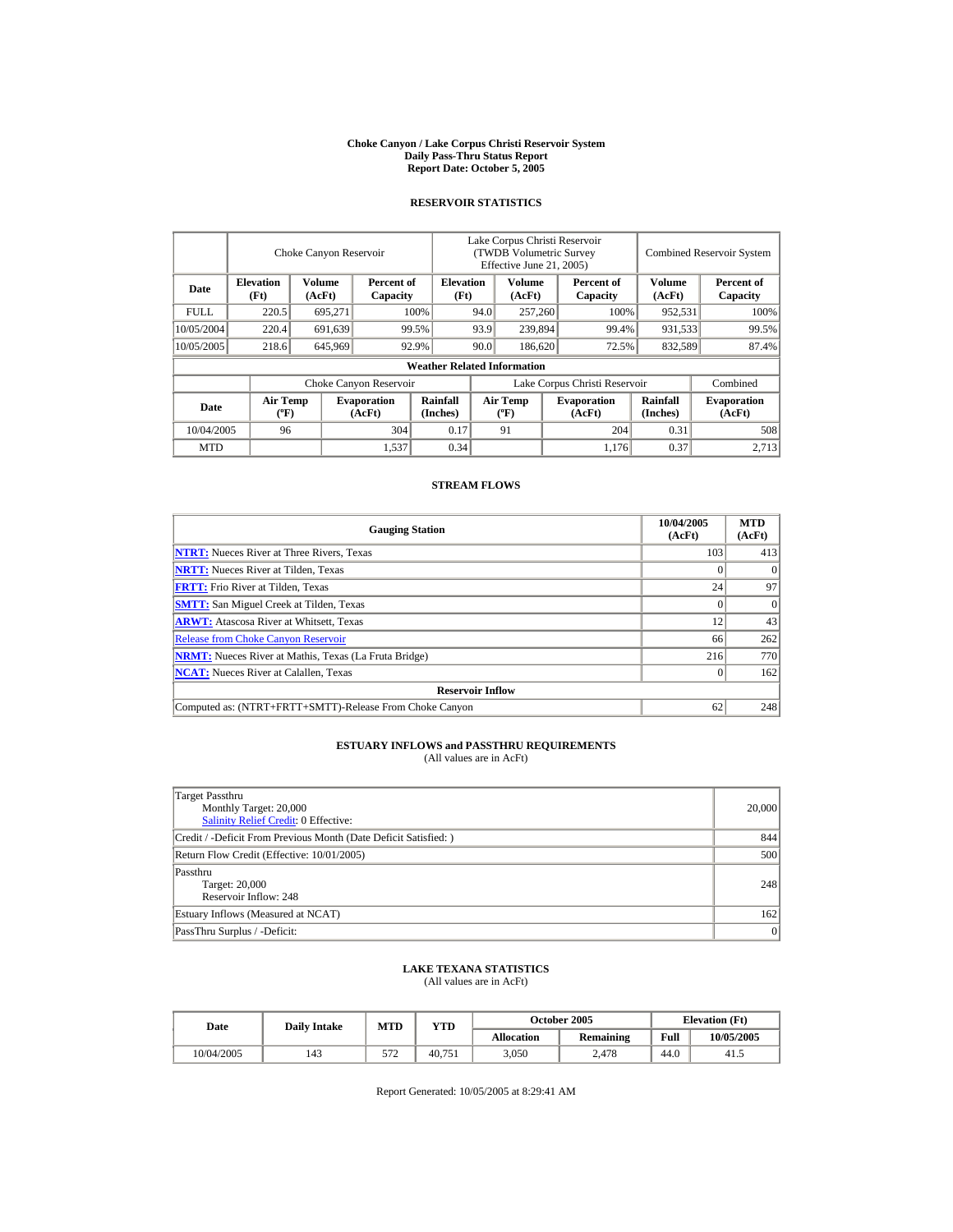#### **Choke Canyon / Lake Corpus Christi Reservoir System Daily Pass-Thru Status Report Report Date: October 6, 2005**

## **RESERVOIR STATISTICS**

|             | Choke Canyon Reservoir                      |                  |                              |                                    | Lake Corpus Christi Reservoir<br>(TWDB Volumetric Survey<br>Effective June 21, 2005) |                                             |  |                              | <b>Combined Reservoir System</b> |                              |  |
|-------------|---------------------------------------------|------------------|------------------------------|------------------------------------|--------------------------------------------------------------------------------------|---------------------------------------------|--|------------------------------|----------------------------------|------------------------------|--|
| Date        | <b>Elevation</b><br>(Ft)                    | Volume<br>(AcFt) | Percent of<br>Capacity       | <b>Elevation</b><br>(Ft)           |                                                                                      | Volume<br>(AcFt)                            |  | Percent of<br>Capacity       | Volume<br>(AcFt)                 | Percent of<br>Capacity       |  |
| <b>FULL</b> | 220.5                                       | 695,271          |                              | 100%                               | 94.0                                                                                 | 257,260                                     |  | 100%                         | 952,531                          | 100%                         |  |
| 10/06/2004  | 220.4                                       | 691,380          |                              | 99.4%                              | 94.0                                                                                 | 241,241                                     |  | 100.0%                       | 932,621                          | 99.6%                        |  |
| 10/06/2005  | 218.6                                       | 645,719          |                              | 92.9%                              | 90.0                                                                                 | 186,453                                     |  | 72.5%                        | 832,172                          | 87.4%                        |  |
|             |                                             |                  |                              | <b>Weather Related Information</b> |                                                                                      |                                             |  |                              |                                  |                              |  |
|             |                                             |                  | Choke Canyon Reservoir       |                                    | Lake Corpus Christi Reservoir                                                        |                                             |  |                              |                                  | Combined                     |  |
| Date        | <b>Air Temp</b><br>$({}^{\circ}\mathrm{F})$ |                  | <b>Evaporation</b><br>(AcFt) | Rainfall<br>(Inches)               |                                                                                      | <b>Air Temp</b><br>$({}^{\circ}\mathbf{F})$ |  | <b>Evaporation</b><br>(AcFt) | <b>Rainfall</b><br>(Inches)      | <b>Evaporation</b><br>(AcFt) |  |
| 10/05/2005  | 94                                          |                  | 333                          | 0.00                               |                                                                                      | 91                                          |  | 213                          | 0.46                             | 546                          |  |
| <b>MTD</b>  |                                             |                  | 1,870                        | 0.34                               |                                                                                      |                                             |  | 1,389                        | 0.83                             | 3,259                        |  |

## **STREAM FLOWS**

| <b>Gauging Station</b>                                       | 10/05/2005<br>(AcFt) | <b>MTD</b><br>(AcFt) |
|--------------------------------------------------------------|----------------------|----------------------|
| <b>NTRT:</b> Nueces River at Three Rivers, Texas             | 121                  | 534                  |
| <b>NRTT:</b> Nueces River at Tilden, Texas                   | $\theta$             |                      |
| <b>FRTT:</b> Frio River at Tilden, Texas                     | 24                   | 121                  |
| <b>SMTT:</b> San Miguel Creek at Tilden, Texas               | $\Omega$             | $\Omega$             |
| <b>ARWT:</b> Atascosa River at Whitsett, Texas               |                      | 51                   |
| <b>Release from Choke Canyon Reservoir</b>                   | 131                  | 393                  |
| <b>NRMT:</b> Nueces River at Mathis, Texas (La Fruta Bridge) | 206                  | 977                  |
| <b>NCAT:</b> Nueces River at Calallen, Texas                 | 34                   | 196                  |
| <b>Reservoir Inflow</b>                                      |                      |                      |
| Computed as: NRTT+FRTT+SMTT+ARWT                             | 31                   | 279                  |

## **ESTUARY INFLOWS and PASSTHRU REQUIREMENTS**<br>(All values are in AcFt)

| Target Passthru<br>Monthly Target: 20,000<br><b>Salinity Relief Credit: 0 Effective:</b> | 20,000 |
|------------------------------------------------------------------------------------------|--------|
| Credit / -Deficit From Previous Month (Date Deficit Satisfied:)                          | 844    |
| Return Flow Credit (Effective: 10/01/2005)                                               | 500    |
| Passthru<br>Target: 20,000<br>Reservoir Inflow: 279                                      | 279    |
| Estuary Inflows (Measured at NCAT)                                                       | 196    |
| PassThru Surplus / -Deficit:                                                             | 0      |

## **LAKE TEXANA STATISTICS**

(All values are in AcFt)

| Date       | <b>Daily Intake</b> | <b>MTD</b> | VTD    |            | <b>October 2005</b> | <b>Elevation</b> (Ft) |            |
|------------|---------------------|------------|--------|------------|---------------------|-----------------------|------------|
|            |                     |            |        | Allocation | <b>Remaining</b>    | Full                  | 10/06/2005 |
| 10/05/2005 | 143                 | 716        | 40.894 | 3,050      | 2,334               | 44.0                  | 41.5       |

Report Generated: 10/06/2005 at 8:46:33 AM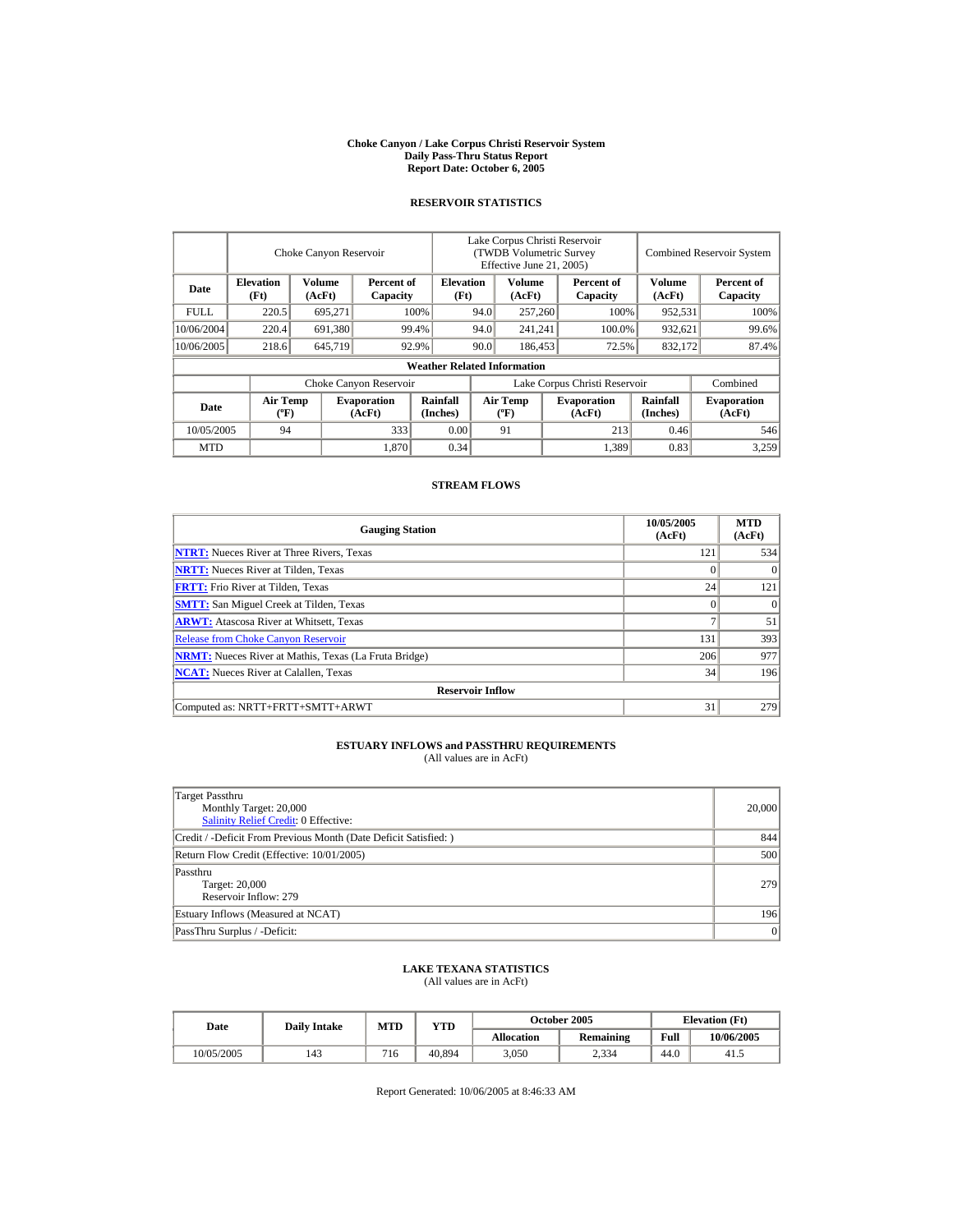#### **Choke Canyon / Lake Corpus Christi Reservoir System Daily Pass-Thru Status Report Report Date: October 7, 2005**

## **RESERVOIR STATISTICS**

|             | Choke Canyon Reservoir                      |                         |                              |                                    | Lake Corpus Christi Reservoir<br><b>(TWDB Volumetric Survey)</b><br>Effective June 21, 2005) |                                             |         |                              |                             | <b>Combined Reservoir System</b> |
|-------------|---------------------------------------------|-------------------------|------------------------------|------------------------------------|----------------------------------------------------------------------------------------------|---------------------------------------------|---------|------------------------------|-----------------------------|----------------------------------|
| Date        | <b>Elevation</b><br>(Ft)                    | <b>Volume</b><br>(AcFt) | Percent of<br>Capacity       | <b>Elevation</b><br>(Ft)           |                                                                                              | <b>Volume</b><br>(AcFt)                     |         | Percent of<br>Capacity       | Volume<br>(AcFt)            | Percent of<br>Capacity           |
| <b>FULL</b> | 220.5                                       | 695,271                 |                              | 100%                               | 94.0                                                                                         |                                             | 257,260 | 100%                         | 952,531                     | 100%                             |
| 10/07/2004  | 220.4                                       | 691,639                 |                              | 99.5%                              | 94.0                                                                                         | 241,241                                     |         | 100.0%                       | 932,880                     | 99.6%                            |
| 10/07/2005  | 218.5                                       | 645,218                 |                              | 92.8%                              | 90.0                                                                                         | 187,120                                     |         | 72.7%                        | 832,338                     | 87.4%                            |
|             |                                             |                         |                              | <b>Weather Related Information</b> |                                                                                              |                                             |         |                              |                             |                                  |
|             |                                             |                         | Choke Canyon Reservoir       |                                    | Lake Corpus Christi Reservoir                                                                |                                             |         |                              |                             | Combined                         |
| Date        | <b>Air Temp</b><br>$({}^{\circ}\mathrm{F})$ |                         | <b>Evaporation</b><br>(AcFt) | Rainfall<br>(Inches)               |                                                                                              | <b>Air Temp</b><br>$({}^{\circ}\mathbf{F})$ |         | <b>Evaporation</b><br>(AcFt) | <b>Rainfall</b><br>(Inches) | <b>Evaporation</b><br>(AcFt)     |
| 10/06/2005  | 94                                          |                         | 536                          | 0.00                               |                                                                                              | 92                                          |         | 389                          | 0.00                        | 925                              |
| <b>MTD</b>  |                                             |                         | 2.406                        | 0.34                               |                                                                                              |                                             |         | 1,778                        | 0.83                        | 4,184                            |

## **STREAM FLOWS**

| <b>Gauging Station</b>                                       | 10/06/2005<br>(AcFt) | <b>MTD</b><br>(AcFt) |
|--------------------------------------------------------------|----------------------|----------------------|
| <b>NTRT:</b> Nueces River at Three Rivers, Texas             | 141                  | 675                  |
| <b>NRTT:</b> Nueces River at Tilden, Texas                   |                      |                      |
| <b>FRTT:</b> Frio River at Tilden, Texas                     | 22                   | 143                  |
| <b>SMTT:</b> San Miguel Creek at Tilden, Texas               | 0                    | $^{(1)}$             |
| <b>ARWT:</b> Atascosa River at Whitsett, Texas               | 10                   | 61                   |
| <b>Release from Choke Canyon Reservoir</b>                   | 66                   | 459                  |
| <b>NRMT:</b> Nueces River at Mathis, Texas (La Fruta Bridge) | 167                  | 1,143                |
| <b>NCAT:</b> Nueces River at Calallen, Texas                 | 60                   | 255                  |
| <b>Reservoir Inflow</b>                                      |                      |                      |
| Computed as: (NTRT+FRTT+SMTT)-Release From Choke Canyon      | 97                   | 376                  |

# **ESTUARY INFLOWS and PASSTHRU REQUIREMENTS**<br>(All values are in AcFt)

| Target Passthru<br>Monthly Target: 20,000<br>Salinity Relief Credit: 0 Effective: | 20,000 |
|-----------------------------------------------------------------------------------|--------|
| Credit / -Deficit From Previous Month (Date Deficit Satisfied:)                   | 844    |
| Return Flow Credit (Effective: 10/01/2005)                                        | 500    |
| Passthru<br>Target: 20,000<br>Reservoir Inflow: 376                               | 376    |
| Estuary Inflows (Measured at NCAT)                                                | 255    |
| PassThru Surplus / -Deficit:                                                      | 0      |

## **LAKE TEXANA STATISTICS**

(All values are in AcFt)

| Date       | <b>Daily Intake</b> | <b>MTD</b> | VTD    |                   | <b>October 2005</b> | <b>Elevation</b> (Ft) |            |
|------------|---------------------|------------|--------|-------------------|---------------------|-----------------------|------------|
|            |                     |            |        | <b>Allocation</b> | <b>Remaining</b>    | Full                  | 10/07/2005 |
| 10/06/2005 | 143                 | 859        | 41.037 | 3.050             | 2.191               | 44.0                  | 41.5       |

Report Generated: 10/07/2005 at 8:49:00 AM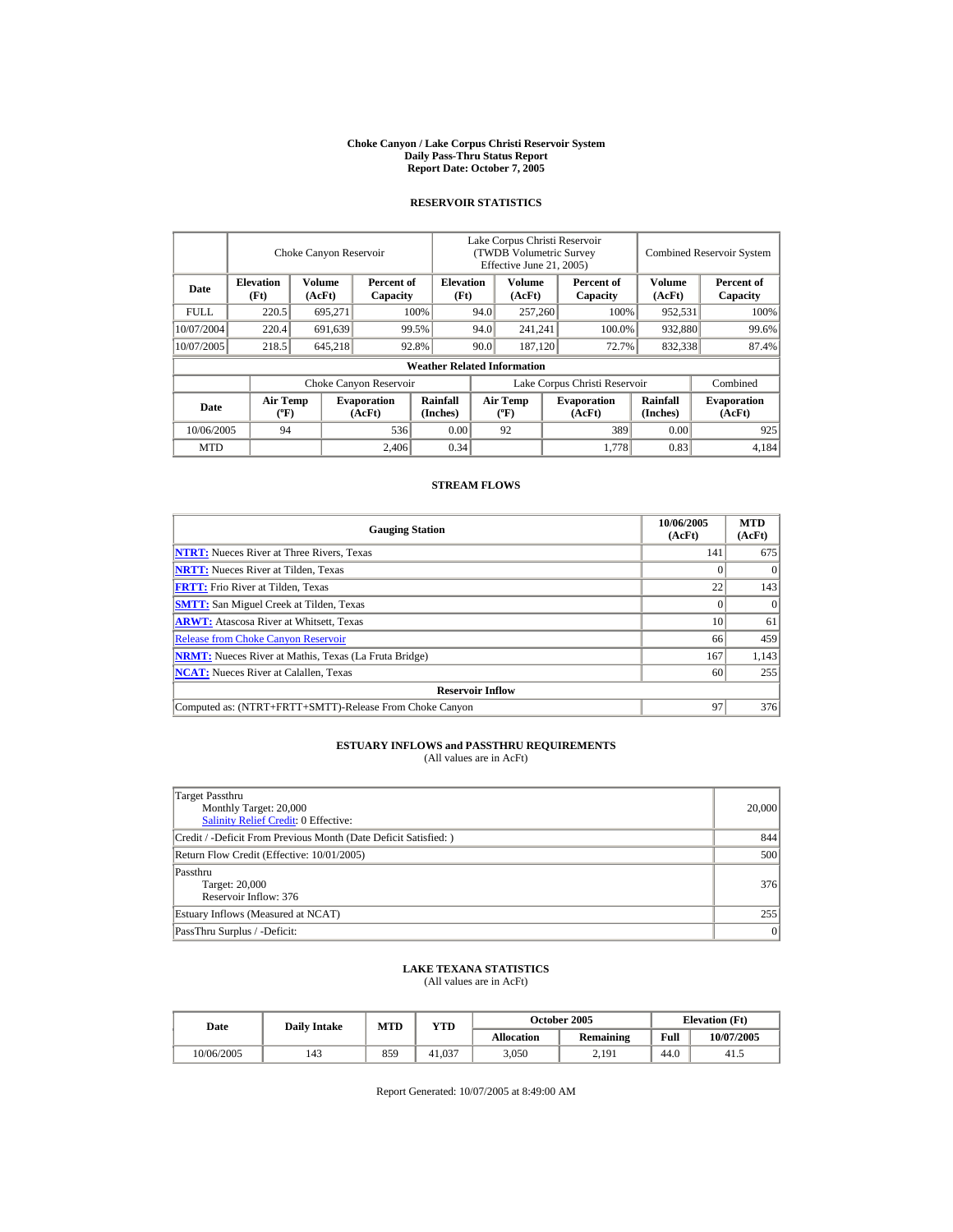#### **Choke Canyon / Lake Corpus Christi Reservoir System Daily Pass-Thru Status Report Report Date: October 8, 2005**

## **RESERVOIR STATISTICS**

|             | Choke Canyon Reservoir                      |                  |                              |                                    | Lake Corpus Christi Reservoir<br>(TWDB Volumetric Survey<br>Effective June 21, 2005) |                                  |  |                               |                             | <b>Combined Reservoir System</b> |
|-------------|---------------------------------------------|------------------|------------------------------|------------------------------------|--------------------------------------------------------------------------------------|----------------------------------|--|-------------------------------|-----------------------------|----------------------------------|
| Date        | <b>Elevation</b><br>(Ft)                    | Volume<br>(AcFt) | Percent of<br>Capacity       |                                    | <b>Elevation</b><br>(Ft)                                                             | Volume<br>(AcFt)                 |  | Percent of<br>Capacity        | Volume<br>(AcFt)            | Percent of<br>Capacity           |
| <b>FULL</b> | 220.5                                       | 695,271          |                              | 100%                               | 94.0                                                                                 | 257,260                          |  | 100%                          | 952,531                     | 100%                             |
| 10/08/2004  | 220.5                                       | 695.271          |                              | 94.0<br>100.0%                     |                                                                                      | 241,241                          |  | 100.0%                        | 936,512                     | 100.0%                           |
| 10/08/2005  | 218.5                                       | 644,467          |                              | 92.7%                              | 89.9                                                                                 | 185,288                          |  | 72.0%                         | 829,755                     | 87.1%                            |
|             |                                             |                  |                              | <b>Weather Related Information</b> |                                                                                      |                                  |  |                               |                             |                                  |
|             |                                             |                  | Choke Canyon Reservoir       |                                    |                                                                                      |                                  |  | Lake Corpus Christi Reservoir |                             | Combined                         |
| Date        | <b>Air Temp</b><br>$({}^{\circ}\mathrm{F})$ |                  | <b>Evaporation</b><br>(AcFt) | Rainfall<br>(Inches)               |                                                                                      | <b>Air Temp</b><br>$(^{\circ}F)$ |  | <b>Evaporation</b><br>(AcFt)  | <b>Rainfall</b><br>(Inches) | <b>Evaporation</b><br>(AcFt)     |
| 10/07/2005  | 61                                          |                  | 159                          | 0.00                               |                                                                                      | 63                               |  | 136                           | 0.00                        | 295                              |
| <b>MTD</b>  |                                             |                  | 2,565                        | 0.34                               |                                                                                      |                                  |  | 1,914                         | 0.83                        | 4,479                            |

## **STREAM FLOWS**

| <b>Gauging Station</b>                                       | 10/07/2005<br>(AcFt) | <b>MTD</b><br>(AcFt) |
|--------------------------------------------------------------|----------------------|----------------------|
| <b>NTRT:</b> Nueces River at Three Rivers, Texas             | 125                  | 800                  |
| <b>NRTT:</b> Nueces River at Tilden, Texas                   |                      |                      |
| <b>FRTT:</b> Frio River at Tilden, Texas                     | 20                   | 163                  |
| <b>SMTT:</b> San Miguel Creek at Tilden, Texas               |                      |                      |
| <b>ARWT:</b> Atascosa River at Whitsett, Texas               |                      | 70                   |
| <b>Release from Choke Canyon Reservoir</b>                   | 66                   | 524                  |
| <b>NRMT:</b> Nueces River at Mathis, Texas (La Fruta Bridge) | 175                  | 1,318                |
| <b>NCAT:</b> Nueces River at Calallen, Texas                 | 11                   | 267                  |
| <b>Reservoir Inflow</b>                                      |                      |                      |
| Computed as: (NTRT+FRTT+SMTT)-Release From Choke Canyon      | 79                   | 456                  |

# **ESTUARY INFLOWS and PASSTHRU REQUIREMENTS**<br>(All values are in AcFt)

| Target Passthru<br>Monthly Target: 20,000<br>Salinity Relief Credit: 0 Effective: | 20,000 |
|-----------------------------------------------------------------------------------|--------|
| Credit / -Deficit From Previous Month (Date Deficit Satisfied:)                   | 844    |
| Return Flow Credit (Effective: 10/01/2005)                                        | 500    |
| Passthru<br>Target: 20,000<br>Reservoir Inflow: 456                               | 456    |
| Estuary Inflows (Measured at NCAT)                                                | 267    |
| PassThru Surplus / -Deficit:                                                      | 0      |

## **LAKE TEXANA STATISTICS**

(All values are in AcFt)

| Date       | <b>Daily Intake</b> | <b>MTD</b> | VTD    |            | <b>October 2005</b> | <b>Elevation</b> (Ft) |            |
|------------|---------------------|------------|--------|------------|---------------------|-----------------------|------------|
|            |                     |            |        | Allocation | <b>Remaining</b>    | Full                  | 10/08/2005 |
| 10/07/2005 | 143                 | .002       | 41.180 | 3,050      | 2.048               | 44.0                  | 41.5       |

Report Generated: 10/08/2005 at 8:09:18 AM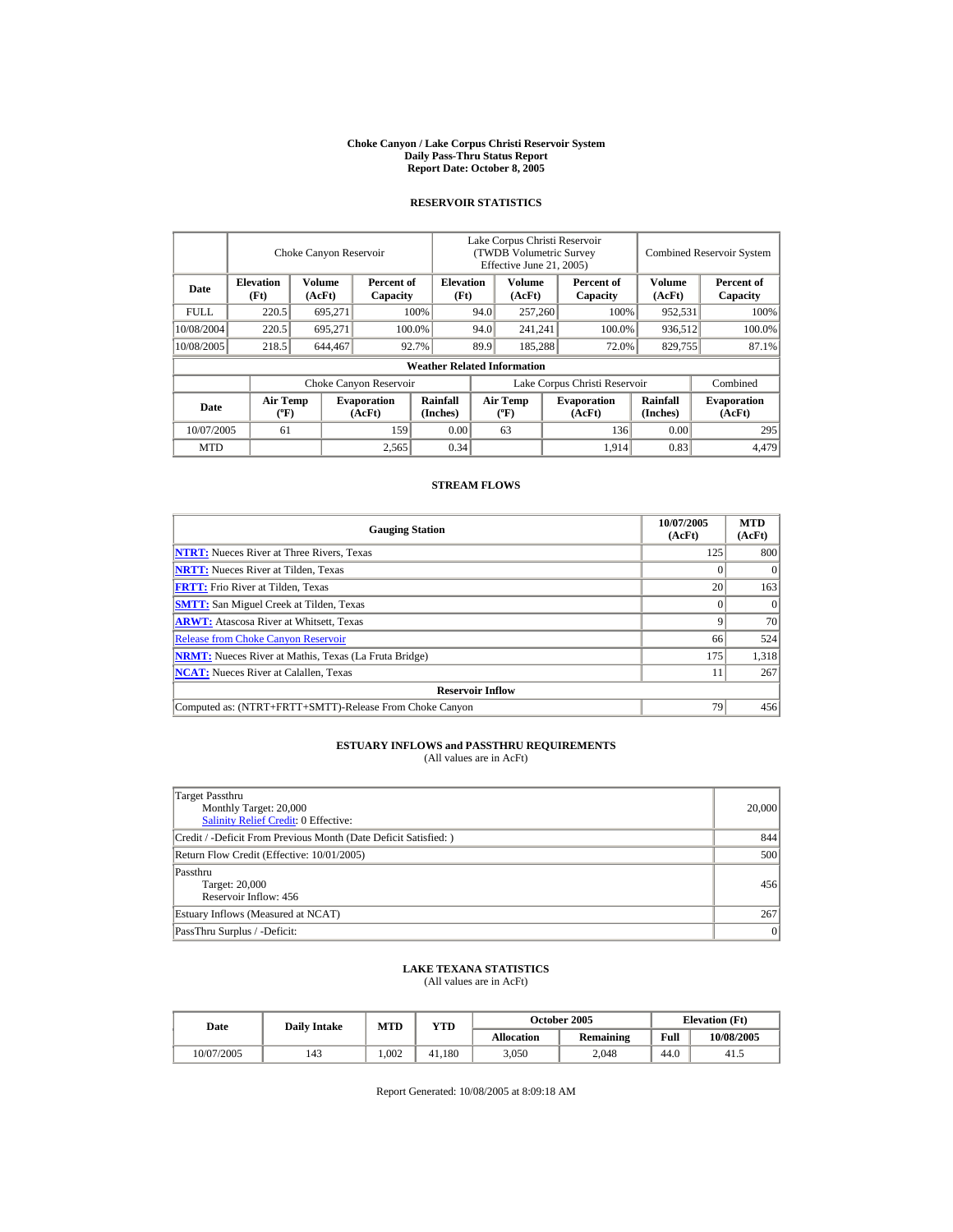#### **Choke Canyon / Lake Corpus Christi Reservoir System Daily Pass-Thru Status Report Report Date: October 9, 2005**

## **RESERVOIR STATISTICS**

|             | Choke Canyon Reservoir               |                         |                              |                                    | Lake Corpus Christi Reservoir<br>(TWDB Volumetric Survey<br>Effective June 21, 2005) |                              |  |                              | <b>Combined Reservoir System</b> |                              |  |
|-------------|--------------------------------------|-------------------------|------------------------------|------------------------------------|--------------------------------------------------------------------------------------|------------------------------|--|------------------------------|----------------------------------|------------------------------|--|
| Date        | <b>Elevation</b><br>(Ft)             | <b>Volume</b><br>(AcFt) | Percent of<br>Capacity       | <b>Elevation</b><br>(Ft)           |                                                                                      | Volume<br>(AcFt)             |  | Percent of<br>Capacity       | <b>Volume</b><br>(AcFt)          | Percent of<br>Capacity       |  |
| <b>FULL</b> | 220.5                                | 695.271                 |                              | 100%                               | 94.0                                                                                 | 257,260                      |  | 100%                         | 952,531                          | 100%                         |  |
| 10/09/2004  | 220.5                                | 695.271                 |                              | 100.0%                             | 94.0                                                                                 | 241,241                      |  | 100.0%                       | 936,512                          | 100.0%                       |  |
| 10/09/2005  | 218.5                                | 643,971                 |                              | 92.6%                              | 89.9                                                                                 | 184,790                      |  | 71.8%                        | 828,761                          | 87.0%                        |  |
|             |                                      |                         |                              | <b>Weather Related Information</b> |                                                                                      |                              |  |                              |                                  |                              |  |
|             |                                      |                         | Choke Canyon Reservoir       |                                    | Lake Corpus Christi Reservoir                                                        |                              |  |                              |                                  | Combined                     |  |
| Date        | Air Temp<br>$({}^{\circ}\mathrm{F})$ |                         | <b>Evaporation</b><br>(AcFt) | Rainfall<br>(Inches)               |                                                                                      | <b>Air Temp</b><br>$(^{o}F)$ |  | <b>Evaporation</b><br>(AcFt) | Rainfall<br>(Inches)             | <b>Evaporation</b><br>(AcFt) |  |
| 10/08/2005  | 82                                   |                         | 318                          | 0.00                               |                                                                                      | 81                           |  | 165                          | 0.00                             | 483                          |  |
| <b>MTD</b>  |                                      |                         | 2,883                        | 0.34                               |                                                                                      |                              |  | 2.079                        | 0.83                             | 4,962                        |  |

## **STREAM FLOWS**

| <b>Gauging Station</b>                                       | 10/08/2005<br>(AcFt) | <b>MTD</b><br>(AcFt) |
|--------------------------------------------------------------|----------------------|----------------------|
| <b>NTRT:</b> Nueces River at Three Rivers, Texas             | 127                  | 927                  |
| <b>NRTT:</b> Nueces River at Tilden, Texas                   |                      | $\Omega$             |
| <b>FRTT:</b> Frio River at Tilden, Texas                     | 20                   | 183                  |
| <b>SMTT:</b> San Miguel Creek at Tilden, Texas               |                      |                      |
| <b>ARWT:</b> Atascosa River at Whitsett, Texas               |                      | 79                   |
| <b>Release from Choke Canyon Reservoir</b>                   | 66                   | 590                  |
| <b>NRMT:</b> Nueces River at Mathis, Texas (La Fruta Bridge) | 175                  | 1,493                |
| <b>NCAT:</b> Nueces River at Calallen, Texas                 | 28                   | 294                  |
| <b>Reservoir Inflow</b>                                      |                      |                      |
| Computed as: (NTRT+FRTT+SMTT)-Release From Choke Canyon      | 81                   | 537                  |

## **ESTUARY INFLOWS and PASSTHRU REQUIREMENTS**<br>(All values are in AcFt)

| Target Passthru<br>Monthly Target: 20,000<br>Salinity Relief Credit: 0 Effective: | 20,000 |
|-----------------------------------------------------------------------------------|--------|
| Credit / -Deficit From Previous Month (Date Deficit Satisfied:)                   | 844    |
| Return Flow Credit (Effective: 10/01/2005)                                        | 500    |
| Passthru<br>Target: 20,000<br>Reservoir Inflow: 537                               | 537    |
| Estuary Inflows (Measured at NCAT)                                                | 294    |
| PassThru Surplus / -Deficit:                                                      | 0      |

## **LAKE TEXANA STATISTICS** (All values are in AcFt)

| Date       | <b>Daily Intake</b> | <b>MTD</b> | <b>VTD</b> |            | October 2005 | <b>Elevation</b> (Ft) |            |
|------------|---------------------|------------|------------|------------|--------------|-----------------------|------------|
|            |                     |            |            | Allocation | Remaining    | Full                  | 10/09/2005 |
| 10/08/2005 | 143                 | 1.144      | 41.323     | 3.050      | .906         | 44.0                  | -41.5      |

Report Generated: 10/09/2005 at 7:56:02 AM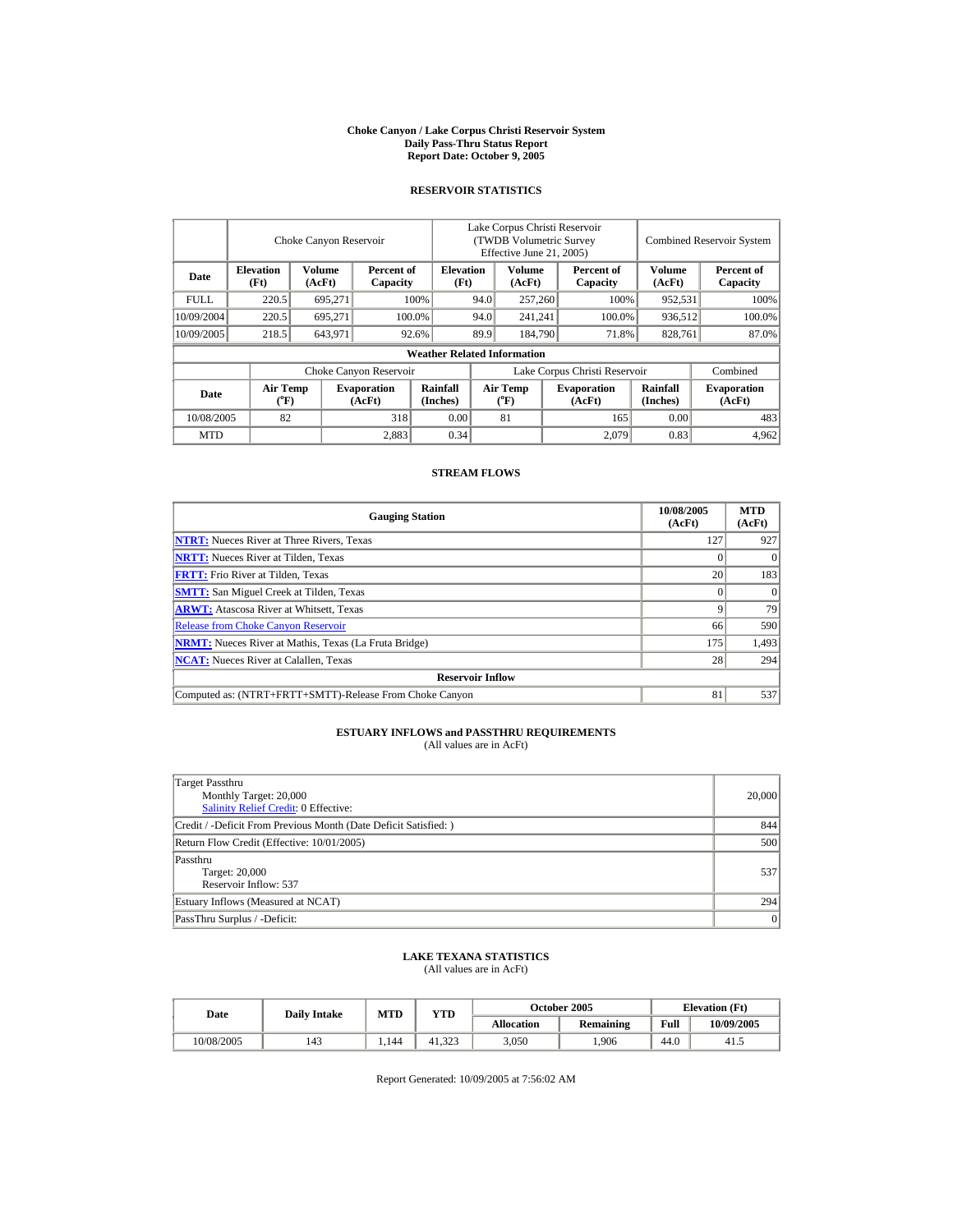#### **Choke Canyon / Lake Corpus Christi Reservoir System Daily Pass-Thru Status Report Report Date: October 10, 2005**

## **RESERVOIR STATISTICS**

|             | Choke Canyon Reservoir                      |                  |                              |                                    | Lake Corpus Christi Reservoir<br>(TWDB Volumetric Survey<br>Effective June 21, 2005) |                                  |  |                              |                      | <b>Combined Reservoir System</b> |  |  |
|-------------|---------------------------------------------|------------------|------------------------------|------------------------------------|--------------------------------------------------------------------------------------|----------------------------------|--|------------------------------|----------------------|----------------------------------|--|--|
| Date        | <b>Elevation</b><br>(Ft)                    | Volume<br>(AcFt) | Percent of<br>Capacity       |                                    | <b>Elevation</b><br>(Ft)                                                             | Volume<br>(AcFt)                 |  | Percent of<br>Capacity       | Volume<br>(AcFt)     | Percent of<br>Capacity           |  |  |
| <b>FULL</b> | 220.5                                       | 695,271          |                              | 100%                               | 94.0                                                                                 | 257,260                          |  | 100%                         | 952,531              | 100%                             |  |  |
| 10/10/2004  | 220.5                                       | 695.271          |                              | 100.0%                             | 94.0                                                                                 | 241,241                          |  | 100.0%                       | 936,512              | 100.0%                           |  |  |
| 10/10/2005  | 218.5                                       | 643,475          |                              | 92.6%                              | 89.8                                                                                 | 183,960                          |  | 71.5%                        | 827,435              | 86.9%                            |  |  |
|             |                                             |                  |                              | <b>Weather Related Information</b> |                                                                                      |                                  |  |                              |                      |                                  |  |  |
|             |                                             |                  | Choke Canyon Reservoir       |                                    | Lake Corpus Christi Reservoir                                                        |                                  |  |                              |                      | Combined                         |  |  |
| Date        | <b>Air Temp</b><br>$({}^{\circ}\mathrm{F})$ |                  | <b>Evaporation</b><br>(AcFt) | Rainfall<br>(Inches)               |                                                                                      | <b>Air Temp</b><br>$(^{\circ}F)$ |  | <b>Evaporation</b><br>(AcFt) | Rainfall<br>(Inches) | <b>Evaporation</b><br>(AcFt)     |  |  |
| 10/09/2005  | 88                                          |                  | 391                          | 0.20                               |                                                                                      | 85                               |  | 251                          | 0.01                 | 642                              |  |  |
| <b>MTD</b>  |                                             |                  | 3.274                        | 0.54                               |                                                                                      |                                  |  | 2,330                        | 0.84                 | 5,604                            |  |  |

## **STREAM FLOWS**

| <b>Gauging Station</b>                                       | 10/09/2005<br>(AcFt) | <b>MTD</b><br>(AcFt) |
|--------------------------------------------------------------|----------------------|----------------------|
| <b>NTRT:</b> Nueces River at Three Rivers, Texas             | 123                  | 1.050                |
| <b>NRTT:</b> Nueces River at Tilden, Texas                   |                      |                      |
| <b>FRTT:</b> Frio River at Tilden, Texas                     | 20                   | 202                  |
| <b>SMTT:</b> San Miguel Creek at Tilden, Texas               |                      | $\Omega$             |
| <b>ARWT:</b> Atascosa River at Whitsett, Texas               | 10                   | 89                   |
| <b>Release from Choke Canyon Reservoir</b>                   | 66                   | 655                  |
| <b>NRMT:</b> Nueces River at Mathis, Texas (La Fruta Bridge) | 177                  | 1,669                |
| <b>NCAT:</b> Nueces River at Calallen. Texas                 | 46                   | 340                  |
| <b>Reservoir Inflow</b>                                      |                      |                      |
| Computed as: (NTRT+FRTT+SMTT)-Release From Choke Canyon      | 77                   | 615                  |

# **ESTUARY INFLOWS and PASSTHRU REQUIREMENTS**<br>(All values are in AcFt)

| Target Passthru<br>Monthly Target: 20,000<br>Salinity Relief Credit: 0 Effective: | 20,000 |
|-----------------------------------------------------------------------------------|--------|
| Credit / -Deficit From Previous Month (Date Deficit Satisfied:)                   | 844    |
| Return Flow Credit (Effective: 10/01/2005)                                        | 500    |
| Passthru<br>Target: 20,000<br>Reservoir Inflow: 615                               | 615    |
| Estuary Inflows (Measured at NCAT)                                                | 340    |
| PassThru Surplus / -Deficit:                                                      | 0      |

## **LAKE TEXANA STATISTICS**

(All values are in AcFt)

| Date       | <b>Daily Intake</b> | MTD | <b>VTD</b> |            | October 2005 | <b>Elevation</b> (Ft) |            |
|------------|---------------------|-----|------------|------------|--------------|-----------------------|------------|
|            |                     |     |            | Allocation | Remaining    | Full                  | 10/10/2005 |
| 10/09/2005 | 143                 | 287 | 41.465     | 3,050      | 1.763        | 44.0                  | 41.5       |

Report Generated: 10/10/2005 at 8:22:53 AM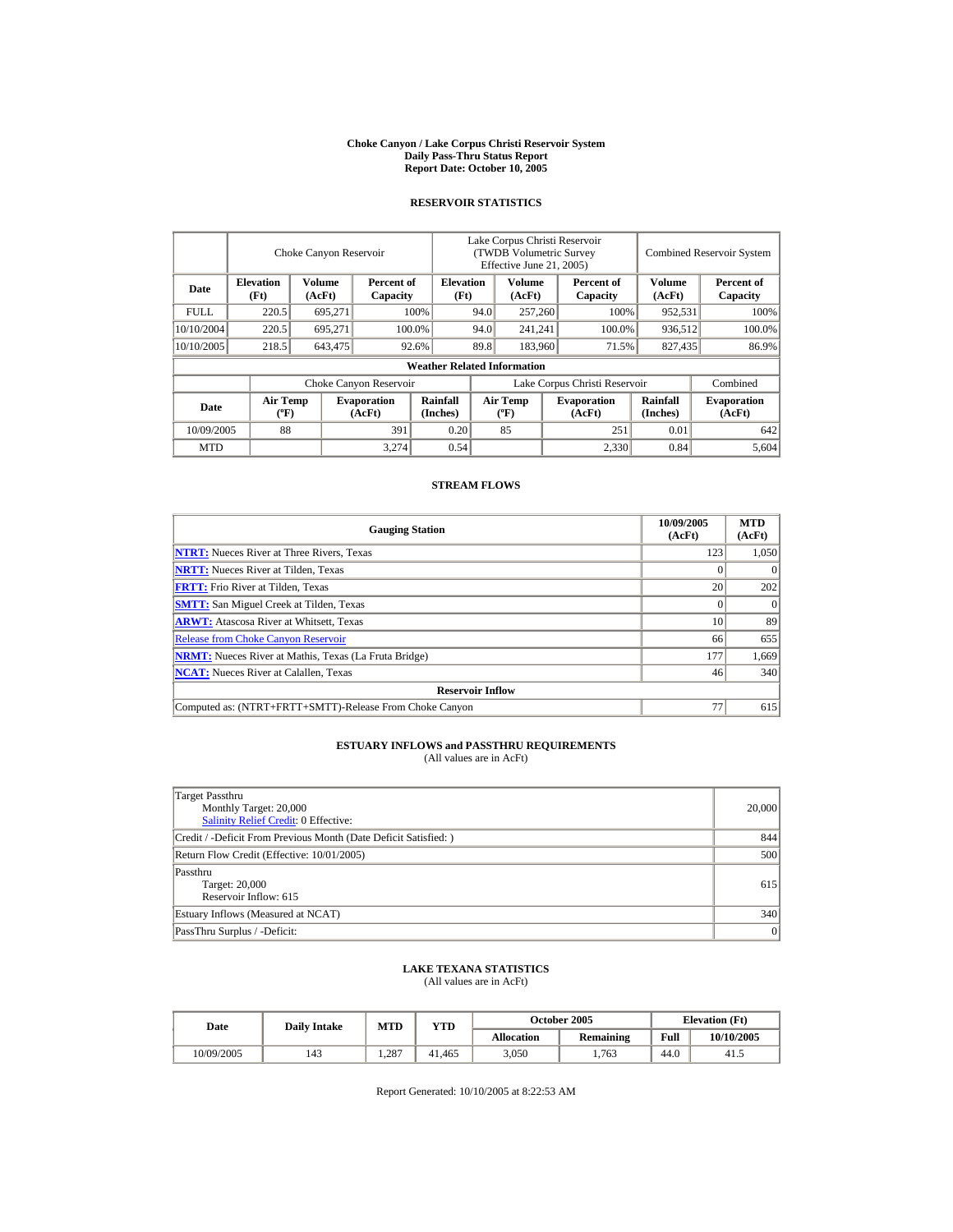#### **Choke Canyon / Lake Corpus Christi Reservoir System Daily Pass-Thru Status Report Report Date: October 11, 2005**

## **RESERVOIR STATISTICS**

|             | Choke Canyon Reservoir                      |                  |                              |                                    | Lake Corpus Christi Reservoir<br>(TWDB Volumetric Survey<br>Effective June 21, 2005) |                                  |         |                              |                             | <b>Combined Reservoir System</b> |  |  |
|-------------|---------------------------------------------|------------------|------------------------------|------------------------------------|--------------------------------------------------------------------------------------|----------------------------------|---------|------------------------------|-----------------------------|----------------------------------|--|--|
| Date        | <b>Elevation</b><br>(Ft)                    | Volume<br>(AcFt) | Percent of<br>Capacity       |                                    | <b>Elevation</b><br>(Ft)                                                             | Volume<br>(AcFt)                 |         | Percent of<br>Capacity       | Volume<br>(AcFt)            | Percent of<br>Capacity           |  |  |
| <b>FULL</b> | 220.5                                       | 695,271          |                              | 100%                               | 94.0                                                                                 | 257,260                          |         | 100%                         | 952,531                     | 100%                             |  |  |
| 10/11/2004  | 220.5                                       | 694.752          |                              | 99.9%                              | 94.0                                                                                 |                                  | 241,241 | 100.0%                       | 935,993                     | 99.9%                            |  |  |
| 10/11/2005  | 218.4                                       | 642,980          |                              | 92.5%                              | 89.8                                                                                 | 184.125                          |         | 71.6%                        | 827,105                     | 86.8%                            |  |  |
|             |                                             |                  |                              | <b>Weather Related Information</b> |                                                                                      |                                  |         |                              |                             |                                  |  |  |
|             |                                             |                  | Choke Canyon Reservoir       |                                    | Lake Corpus Christi Reservoir                                                        |                                  |         |                              |                             | Combined                         |  |  |
| Date        | <b>Air Temp</b><br>$({}^{\circ}\mathrm{F})$ |                  | <b>Evaporation</b><br>(AcFt) | Rainfall<br>(Inches)               |                                                                                      | <b>Air Temp</b><br>$(^{\circ}F)$ |         | <b>Evaporation</b><br>(AcFt) | <b>Rainfall</b><br>(Inches) | <b>Evaporation</b><br>(AcFt)     |  |  |
| 10/10/2005  | 90                                          |                  | 289                          | 0.00                               |                                                                                      | 92                               |         | 184                          | 0.30                        | 473                              |  |  |
| <b>MTD</b>  |                                             |                  | 3,563                        | 0.54                               |                                                                                      |                                  |         | 2,514                        | 1.14                        | 6.077                            |  |  |

## **STREAM FLOWS**

| <b>Gauging Station</b>                                       | 10/10/2005<br>(AcFt) | <b>MTD</b><br>(AcFt) |
|--------------------------------------------------------------|----------------------|----------------------|
| <b>NTRT:</b> Nueces River at Three Rivers, Texas             | 121                  | 1,171                |
| <b>NRTT:</b> Nueces River at Tilden, Texas                   |                      | $\Omega$             |
| <b>FRTT:</b> Frio River at Tilden, Texas                     | 30                   | 232                  |
| <b>SMTT:</b> San Miguel Creek at Tilden, Texas               |                      | $\Omega$             |
| <b>ARWT:</b> Atascosa River at Whitsett, Texas               | 19                   | 108                  |
| <b>Release from Choke Canyon Reservoir</b>                   | 66                   | 721                  |
| <b>NRMT:</b> Nueces River at Mathis, Texas (La Fruta Bridge) | 177                  | 1,846                |
| <b>NCAT:</b> Nueces River at Calallen, Texas                 | 34                   | 374                  |
| <b>Reservoir Inflow</b>                                      |                      |                      |
| Computed as: (NTRT+FRTT+SMTT)-Release From Choke Canyon      | 85                   | 700                  |

# **ESTUARY INFLOWS and PASSTHRU REQUIREMENTS**<br>(All values are in AcFt)

| Target Passthru<br>Monthly Target: 20,000<br>Salinity Relief Credit: 0 Effective: | 20,000 |
|-----------------------------------------------------------------------------------|--------|
| Credit / -Deficit From Previous Month (Date Deficit Satisfied:)                   | 844    |
| Return Flow Credit (Effective: 10/01/2005)                                        | 500    |
| Passthru<br>Target: 20,000<br>Reservoir Inflow: 700                               | 700    |
| Estuary Inflows (Measured at NCAT)                                                | 374    |
| PassThru Surplus / -Deficit:                                                      | 0      |

## **LAKE TEXANA STATISTICS**

(All values are in AcFt)

| Date       | <b>Daily Intake</b> | MTD  | VTD    |                   | October 2005     |      | <b>Elevation</b> (Ft) |
|------------|---------------------|------|--------|-------------------|------------------|------|-----------------------|
|            |                     |      |        | <b>Allocation</b> | <b>Remaining</b> | Full | 10/11/2005            |
| 10/10/2005 | 143                 | .430 | 41.608 | 3,050             | .620             | 44.0 | 41.5                  |

Report Generated: 10/11/2005 at 8:48:52 AM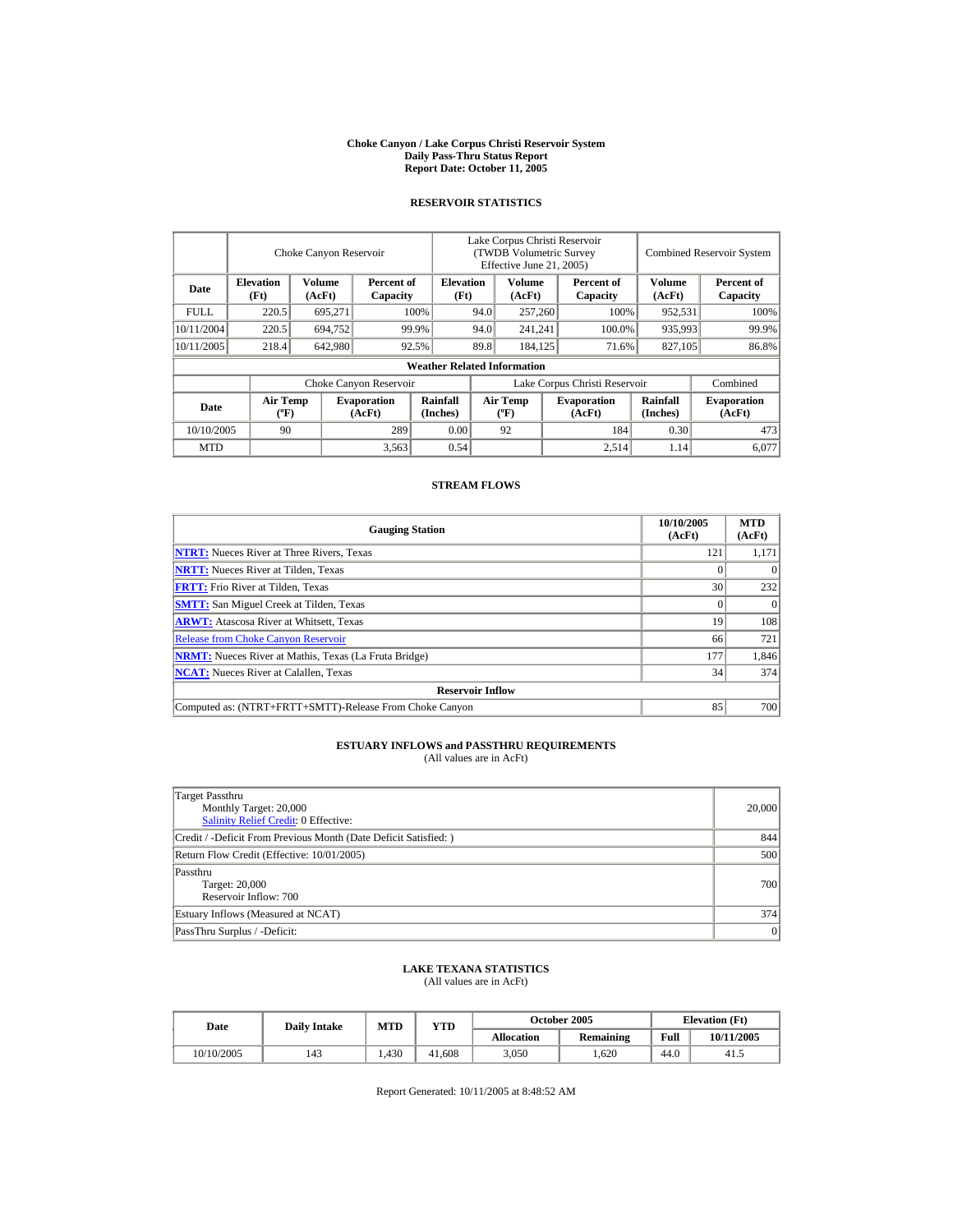#### **Choke Canyon / Lake Corpus Christi Reservoir System Daily Pass-Thru Status Report Report Date: October 12, 2005**

## **RESERVOIR STATISTICS**

|             | Choke Canyon Reservoir                      |                  |                              |                                    | Lake Corpus Christi Reservoir<br>(TWDB Volumetric Survey<br>Effective June 21, 2005) |                                  |  |                              |                      | <b>Combined Reservoir System</b> |  |  |
|-------------|---------------------------------------------|------------------|------------------------------|------------------------------------|--------------------------------------------------------------------------------------|----------------------------------|--|------------------------------|----------------------|----------------------------------|--|--|
| Date        | <b>Elevation</b><br>(Ft)                    | Volume<br>(AcFt) | Percent of<br>Capacity       |                                    | <b>Elevation</b><br>(Ft)                                                             | Volume<br>(AcFt)                 |  | Percent of<br>Capacity       | Volume<br>(AcFt)     | Percent of<br>Capacity           |  |  |
| <b>FULL</b> | 220.5                                       | 695,271          |                              | 100%                               | 94.0                                                                                 | 257,260                          |  | 100%                         | 952,531              | 100%                             |  |  |
| 10/12/2004  | 220.5                                       | 694.493          |                              | 99.9%                              | 94.0                                                                                 | 241,241                          |  | 100.0%                       | 935,734              | 99.9%                            |  |  |
| 10/12/2005  | 218.5                                       | 644,717          |                              | 92.7%                              | 90.0                                                                                 | 186,620                          |  | 72.5%                        | 831,337              | 87.3%                            |  |  |
|             |                                             |                  |                              | <b>Weather Related Information</b> |                                                                                      |                                  |  |                              |                      |                                  |  |  |
|             |                                             |                  | Choke Canyon Reservoir       |                                    | Lake Corpus Christi Reservoir                                                        |                                  |  |                              |                      | Combined                         |  |  |
| Date        | <b>Air Temp</b><br>$({}^{\circ}\mathrm{F})$ |                  | <b>Evaporation</b><br>(AcFt) | Rainfall<br>(Inches)               |                                                                                      | <b>Air Temp</b><br>$(^{\circ}F)$ |  | <b>Evaporation</b><br>(AcFt) | Rainfall<br>(Inches) | <b>Evaporation</b><br>(AcFt)     |  |  |
| 10/11/2005  | 83                                          |                  | 275                          | 0.80                               |                                                                                      | 80                               |  | 87                           | 0.31                 | 362                              |  |  |
| <b>MTD</b>  |                                             |                  | 3,838                        | 1.34                               |                                                                                      |                                  |  | 2.601                        | 1.45                 | 6,439                            |  |  |

## **STREAM FLOWS**

| <b>Gauging Station</b>                                       | 10/11/2005<br>(AcFt) | <b>MTD</b><br>(AcFt) |
|--------------------------------------------------------------|----------------------|----------------------|
| <b>NTRT:</b> Nueces River at Three Rivers, Texas             | 131                  | 1,302                |
| <b>NRTT:</b> Nueces River at Tilden, Texas                   |                      |                      |
| <b>FRTT:</b> Frio River at Tilden, Texas                     | 36                   | 268                  |
| <b>SMTT:</b> San Miguel Creek at Tilden, Texas               | 20                   | 20                   |
| <b>ARWT:</b> Atascosa River at Whitsett, Texas               | 28                   | 135                  |
| <b>Release from Choke Canyon Reservoir</b>                   | 66                   | 786                  |
| <b>NRMT:</b> Nueces River at Mathis, Texas (La Fruta Bridge) | 177                  | 2,023                |
| <b>NCAT:</b> Nueces River at Calallen, Texas                 |                      | 380                  |
| <b>Reservoir Inflow</b>                                      |                      |                      |
| Computed as: (NTRT+FRTT+SMTT)-Release From Choke Canyon      | $12^{1}$             | 821                  |

# **ESTUARY INFLOWS and PASSTHRU REQUIREMENTS**<br>(All values are in AcFt)

| Target Passthru<br>Monthly Target: 20,000<br><b>Salinity Relief Credit: 0 Effective:</b> | 20,000 |
|------------------------------------------------------------------------------------------|--------|
| Credit / -Deficit From Previous Month (Date Deficit Satisfied:)                          | 844    |
| Return Flow Credit (Effective: 10/01/2005)                                               | 500    |
| Passthru<br>Target: 20,000<br>Reservoir Inflow: 821                                      | 821    |
| Estuary Inflows (Measured at NCAT)                                                       | 380    |
| PassThru Surplus / -Deficit:                                                             | 0      |

## **LAKE TEXANA STATISTICS**

(All values are in AcFt)

| Date       | <b>Daily Intake</b> | MTD          | VTD    |                   | October 2005 | <b>Elevation</b> (Ft) |            |
|------------|---------------------|--------------|--------|-------------------|--------------|-----------------------|------------|
|            |                     |              |        | <b>Allocation</b> | Remaining    | Full                  | 10/12/2005 |
| 10/11/2005 | 142                 | 572<br>1.777 | 41.750 | 3,050             | . 478        | 44.0                  | 41.5       |

Report Generated: 10/12/2005 at 8:16:46 AM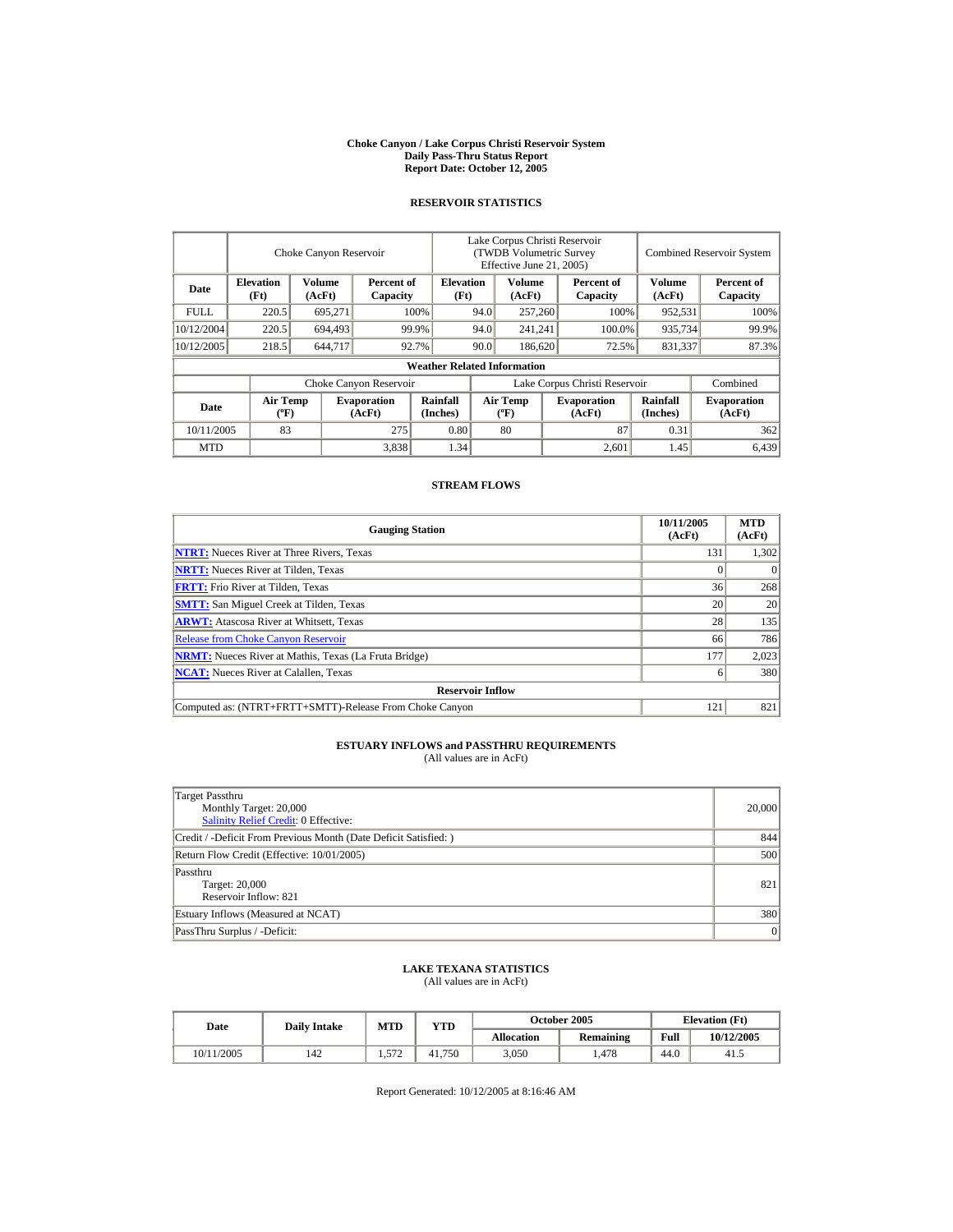#### **Choke Canyon / Lake Corpus Christi Reservoir System Daily Pass-Thru Status Report Report Date: October 13, 2005**

## **RESERVOIR STATISTICS**

|            | Choke Canyon Reservoir                      |                  |                              |                                    | Lake Corpus Christi Reservoir<br>(TWDB Volumetric Survey<br>Effective June 21, 2005) |                                  |  |                              | <b>Combined Reservoir System</b> |                              |  |
|------------|---------------------------------------------|------------------|------------------------------|------------------------------------|--------------------------------------------------------------------------------------|----------------------------------|--|------------------------------|----------------------------------|------------------------------|--|
| Date       | <b>Elevation</b><br>(Ft)                    | Volume<br>(AcFt) | Percent of<br>Capacity       | <b>Elevation</b><br>(Ft)           |                                                                                      | Volume<br>(AcFt)                 |  | Percent of<br>Capacity       | Volume<br>(AcFt)                 | Percent of<br>Capacity       |  |
| FULL.      | 220.5                                       | 695,271          |                              | 100%                               | 94.0                                                                                 | 257,260                          |  | 100%                         | 952,531                          | 100%                         |  |
| 10/13/2004 | 220.5                                       | 694,233          |                              | 99.9%                              | 94.0                                                                                 | 241,241                          |  | 100.0%                       | 935,474                          | 99.9%                        |  |
| 10/13/2005 | 218.5                                       | 643,971          |                              | 92.6%                              | 89.9                                                                                 | 186,287                          |  | 72.4%                        | 830,258                          | 87.2%                        |  |
|            |                                             |                  |                              | <b>Weather Related Information</b> |                                                                                      |                                  |  |                              |                                  |                              |  |
|            |                                             |                  | Choke Canyon Reservoir       |                                    | Lake Corpus Christi Reservoir                                                        |                                  |  |                              |                                  | Combined                     |  |
| Date       | <b>Air Temp</b><br>$({}^{\circ}\mathrm{F})$ |                  | <b>Evaporation</b><br>(AcFt) | Rainfall<br>(Inches)               |                                                                                      | <b>Air Temp</b><br>$(^{\circ}F)$ |  | <b>Evaporation</b><br>(AcFt) | Rainfall<br>(Inches)             | <b>Evaporation</b><br>(AcFt) |  |
| 10/12/2005 | 88                                          |                  | 217                          | 0.00                               |                                                                                      | 87                               |  | 175                          | 0.00                             | 392                          |  |
| <b>MTD</b> |                                             |                  | 4,055                        | 1.34                               |                                                                                      |                                  |  | 2.776                        | 1.45                             | 6,831                        |  |

## **STREAM FLOWS**

| <b>Gauging Station</b>                                       | 10/12/2005<br>(AcFt) | <b>MTD</b><br>(AcFt) |
|--------------------------------------------------------------|----------------------|----------------------|
| <b>NTRT:</b> Nueces River at Three Rivers, Texas             | 159                  | 1,461                |
| <b>NRTT:</b> Nueces River at Tilden, Texas                   |                      |                      |
| <b>FRTT:</b> Frio River at Tilden, Texas                     | 34                   | 302                  |
| <b>SMTT:</b> San Miguel Creek at Tilden, Texas               |                      | 21                   |
| <b>ARWT:</b> Atascosa River at Whitsett, Texas               | 514                  | 649                  |
| <b>Release from Choke Canyon Reservoir</b>                   | 66                   | 852                  |
| <b>NRMT:</b> Nueces River at Mathis, Texas (La Fruta Bridge) | 177                  | 2,199                |
| <b>NCAT:</b> Nueces River at Calallen, Texas                 | 52                   | 431                  |
| <b>Reservoir Inflow</b>                                      |                      |                      |
| Computed as: (NTRT+FRTT+SMTT)-Release From Choke Canyon      | 128                  | 949                  |

# **ESTUARY INFLOWS and PASSTHRU REQUIREMENTS**<br>(All values are in AcFt)

| Target Passthru<br>Monthly Target: 20,000<br><b>Salinity Relief Credit: 0 Effective:</b> | 20,000    |
|------------------------------------------------------------------------------------------|-----------|
| Credit / -Deficit From Previous Month (Date Deficit Satisfied: )                         | 844       |
| Return Flow Credit (Effective: 10/01/2005)                                               | 500       |
| Passthru<br>Target: 20,000<br>Reservoir Inflow: 949                                      | 949       |
| Estuary Inflows (Measured at NCAT)                                                       | 431       |
| PassThru Surplus / -Deficit:                                                             | $\vert$ 0 |

## **LAKE TEXANA STATISTICS**

(All values are in AcFt)

| Date       | <b>Daily Intake</b> | MTD | <b>VTD</b> |                   | October 2005 | <b>Elevation</b> (Ft) |            |
|------------|---------------------|-----|------------|-------------------|--------------|-----------------------|------------|
|            |                     |     |            | <b>Allocation</b> | Remaining    | Full                  | 10/13/2005 |
| 10/12/2005 | 142                 | 714 | 41.892     | 3,050             | 1,336        | 44.0                  | 41.8       |

Report Generated: 10/13/2005 at 8:35:48 AM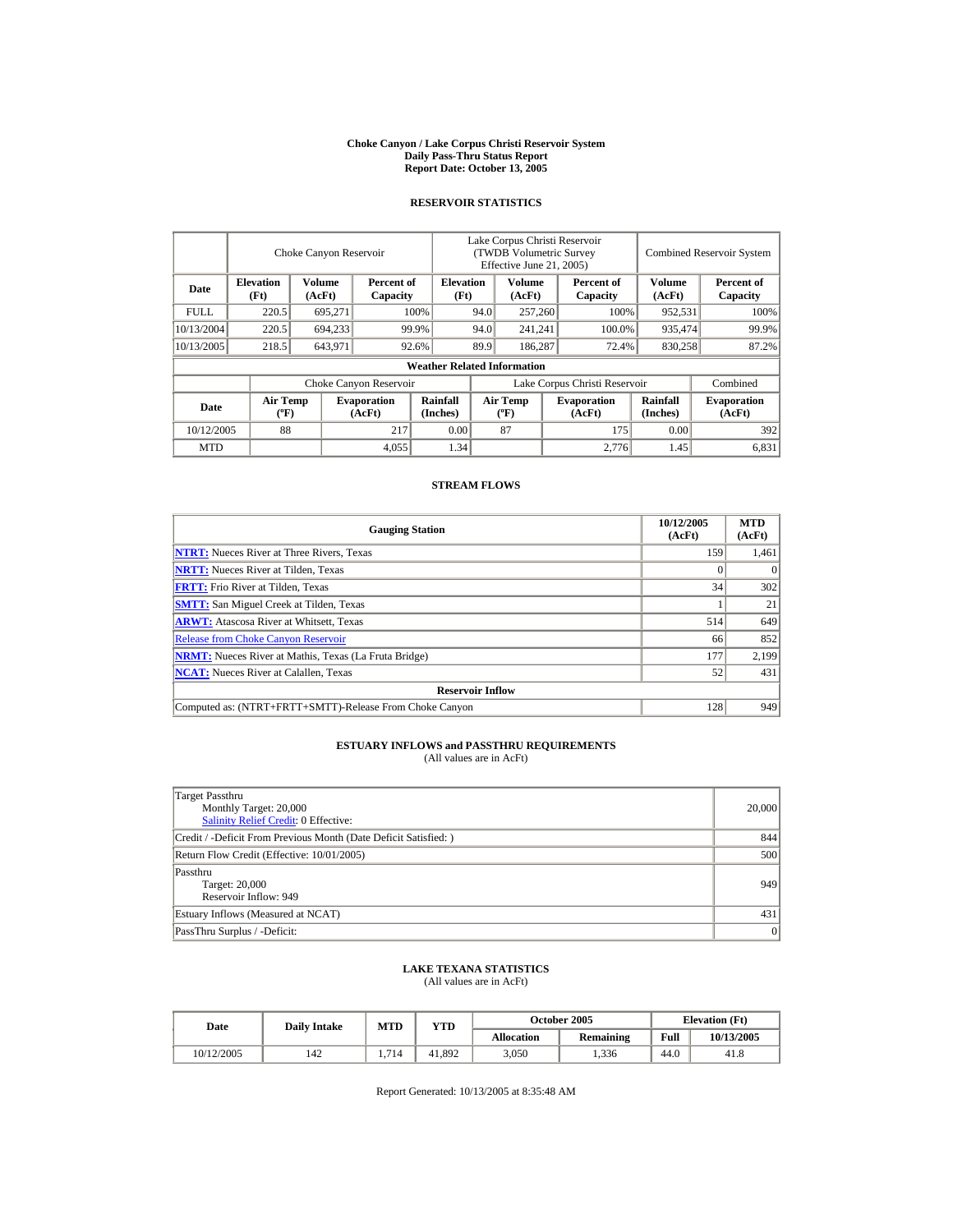#### **Choke Canyon / Lake Corpus Christi Reservoir System Daily Pass-Thru Status Report Report Date: October 14, 2005**

## **RESERVOIR STATISTICS**

|             | Choke Canyon Reservoir                      |                  |                              |                                    | Lake Corpus Christi Reservoir<br>(TWDB Volumetric Survey<br>Effective June 21, 2005) |                                  |  |                              |                             | <b>Combined Reservoir System</b> |  |  |
|-------------|---------------------------------------------|------------------|------------------------------|------------------------------------|--------------------------------------------------------------------------------------|----------------------------------|--|------------------------------|-----------------------------|----------------------------------|--|--|
| Date        | <b>Elevation</b><br>(Ft)                    | Volume<br>(AcFt) | Percent of<br>Capacity       | <b>Elevation</b><br>(Ft)           |                                                                                      | Volume<br>(AcFt)                 |  | Percent of<br>Capacity       | Volume<br>(AcFt)            | Percent of<br>Capacity           |  |  |
| <b>FULL</b> | 220.5                                       | 695,271          |                              | 100%                               | 94.0                                                                                 | 257,260                          |  | 100%                         | 952,531                     | 100%                             |  |  |
| 10/14/2004  | 220.5                                       | 694.752          |                              | 99.9%                              | 94.0                                                                                 | 241,241                          |  | 100.0%                       | 935,993                     | 99.9%                            |  |  |
| 10/14/2005  | 218.5                                       | 644,717          |                              | 92.7%                              | 89.9                                                                                 | 186,287                          |  | 72.4%                        | 831,004                     | 87.2%                            |  |  |
|             |                                             |                  |                              | <b>Weather Related Information</b> |                                                                                      |                                  |  |                              |                             |                                  |  |  |
|             |                                             |                  | Choke Canyon Reservoir       |                                    | Lake Corpus Christi Reservoir                                                        |                                  |  |                              |                             | Combined                         |  |  |
| Date        | <b>Air Temp</b><br>$({}^{\circ}\mathrm{F})$ |                  | <b>Evaporation</b><br>(AcFt) | Rainfall<br>(Inches)               |                                                                                      | <b>Air Temp</b><br>$(^{\circ}F)$ |  | <b>Evaporation</b><br>(AcFt) | <b>Rainfall</b><br>(Inches) | <b>Evaporation</b><br>(AcFt)     |  |  |
| 10/13/2005  | 86                                          |                  | 290                          | 0.00                               |                                                                                      | 85                               |  | 194                          | 0.00                        | 484                              |  |  |
| <b>MTD</b>  |                                             |                  | 4,345                        | 1.34                               |                                                                                      |                                  |  | 2,970                        | 1.45                        | 7.315                            |  |  |

## **STREAM FLOWS**

| <b>Gauging Station</b>                                       | 10/13/2005<br>(AcFt) | <b>MTD</b><br>(AcFt) |
|--------------------------------------------------------------|----------------------|----------------------|
| <b>NTRT:</b> Nueces River at Three Rivers, Texas             | 526                  | 1,987                |
| <b>NRTT:</b> Nueces River at Tilden, Texas                   | 34                   | 34                   |
| <b>FRTT:</b> Frio River at Tilden, Texas                     | 38                   | 339                  |
| <b>SMTT:</b> San Miguel Creek at Tilden, Texas               |                      | 21                   |
| <b>ARWT:</b> Atascosa River at Whitsett, Texas               | 357                  | 1.007                |
| <b>Release from Choke Canyon Reservoir</b>                   | 66                   | 917                  |
| <b>NRMT:</b> Nueces River at Mathis, Texas (La Fruta Bridge) | 167                  | 2,366                |
| <b>NCAT:</b> Nueces River at Calallen, Texas                 | 50                   | 481                  |
| <b>Reservoir Inflow</b>                                      |                      |                      |
| Computed as: (NTRT+FRTT+SMTT)-Release From Choke Canyon      | 498                  | 1.447                |

# **ESTUARY INFLOWS and PASSTHRU REQUIREMENTS**<br>(All values are in AcFt)

| Target Passthru<br>Monthly Target: 20,000<br><b>Salinity Relief Credit: 0 Effective:</b> | 20,000 |
|------------------------------------------------------------------------------------------|--------|
| Credit / -Deficit From Previous Month (Date Deficit Satisfied: )                         | 844    |
| Return Flow Credit (Effective: 10/01/2005)                                               | 500    |
| Passthru<br>Target: 20,000<br>Reservoir Inflow: 1,447                                    | 1.447  |
| Estuary Inflows (Measured at NCAT)                                                       | 481    |
| PassThru Surplus / -Deficit:                                                             | 378    |

## **LAKE TEXANA STATISTICS**

(All values are in AcFt)

| Date       | <b>Daily Intake</b> | MTD   | VTD    |                   | October 2005     | <b>Elevation</b> (Ft) |            |
|------------|---------------------|-------|--------|-------------------|------------------|-----------------------|------------|
|            |                     |       |        | <b>Allocation</b> | <b>Remaining</b> | Full                  | 10/14/2005 |
| 10/13/2005 | 142                 | . 856 | 42.034 | 3,050             | 1,194            | 44.0                  | 42.4       |

Report Generated: 10/14/2005 at 8:09:49 AM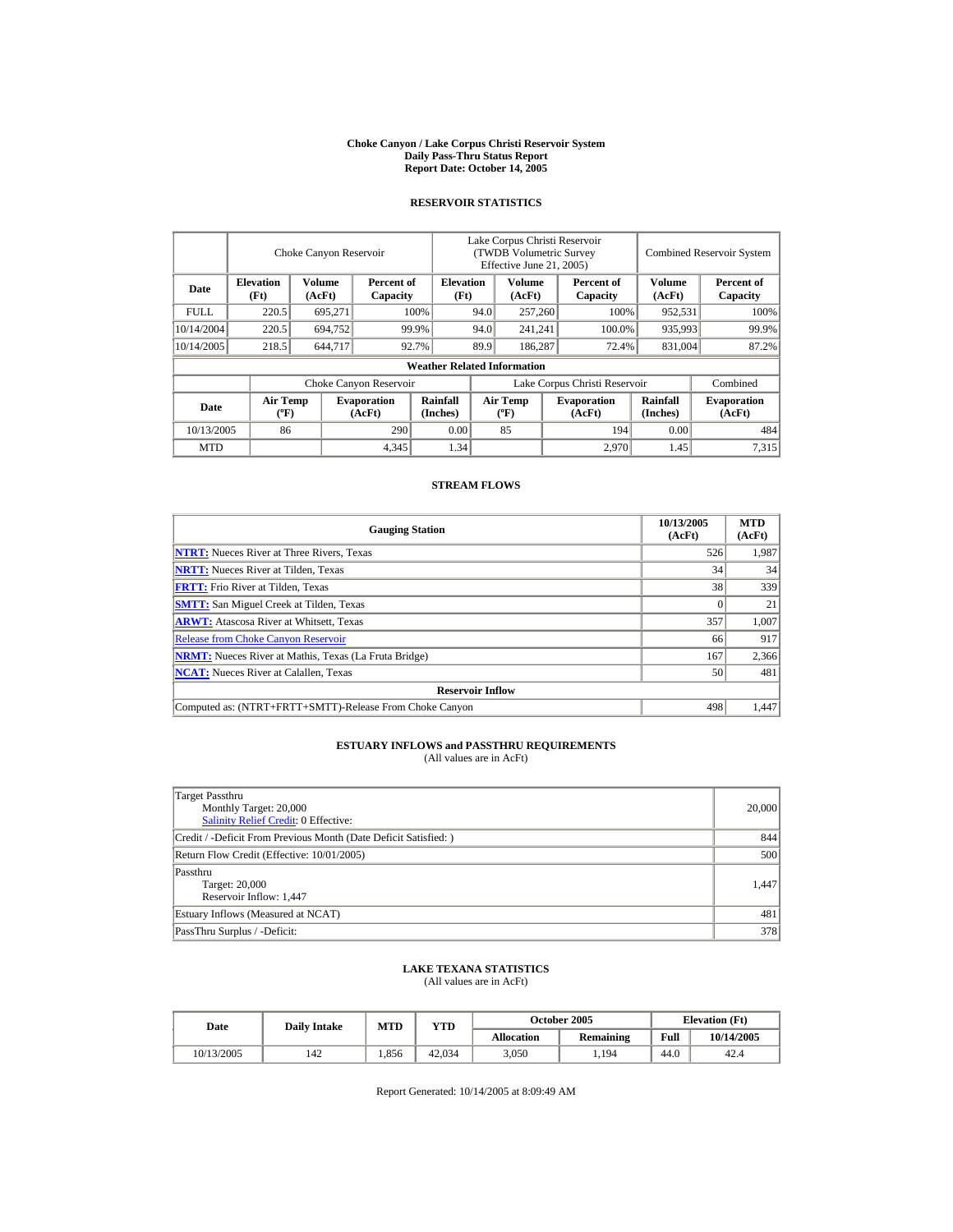#### **Choke Canyon / Lake Corpus Christi Reservoir System Daily Pass-Thru Status Report Report Date: October 15, 2005**

## **RESERVOIR STATISTICS**

|             | Choke Canyon Reservoir                      |                  |                              |                                    | Lake Corpus Christi Reservoir<br>(TWDB Volumetric Survey<br>Effective June 21, 2005) |                                  |  |                              | <b>Combined Reservoir System</b> |                              |  |
|-------------|---------------------------------------------|------------------|------------------------------|------------------------------------|--------------------------------------------------------------------------------------|----------------------------------|--|------------------------------|----------------------------------|------------------------------|--|
| Date        | <b>Elevation</b><br>(Ft)                    | Volume<br>(AcFt) | Percent of<br>Capacity       | <b>Elevation</b><br>(Ft)           |                                                                                      | Volume<br>(AcFt)                 |  | Percent of<br>Capacity       | Volume<br>(AcFt)                 | Percent of<br>Capacity       |  |
| <b>FULL</b> | 220.5                                       | 695,271          |                              | 100%                               | 94.0                                                                                 | 257,260                          |  | 100%                         | 952,531                          | 100%                         |  |
| 10/15/2004  | 220.4                                       | 693,455          |                              | 99.7%                              | 94.0<br>241,241                                                                      |                                  |  | 100.0%                       | 934,696                          | 99.8%                        |  |
| 10/15/2005  | 218.5                                       | 643,971          |                              | 92.6%                              | 89.9                                                                                 | 186.120                          |  | 72.3%                        | 830,091                          | 87.1%                        |  |
|             |                                             |                  |                              | <b>Weather Related Information</b> |                                                                                      |                                  |  |                              |                                  |                              |  |
|             |                                             |                  | Choke Canyon Reservoir       |                                    | Lake Corpus Christi Reservoir                                                        |                                  |  |                              |                                  | Combined                     |  |
| Date        | <b>Air Temp</b><br>$({}^{\circ}\mathrm{F})$ |                  | <b>Evaporation</b><br>(AcFt) | Rainfall<br>(Inches)               |                                                                                      | <b>Air Temp</b><br>$(^{\circ}F)$ |  | <b>Evaporation</b><br>(AcFt) | <b>Rainfall</b><br>(Inches)      | <b>Evaporation</b><br>(AcFt) |  |
| 10/14/2005  | 84                                          |                  | 203                          | 0.00                               |                                                                                      | 83                               |  | 155                          | 0.00                             | 358                          |  |
| <b>MTD</b>  |                                             |                  | 4,548                        | 1.34                               |                                                                                      |                                  |  | 3,125                        | 1.45                             | 7.673                        |  |

## **STREAM FLOWS**

| <b>Gauging Station</b>                                       | 10/14/2005<br>(AcFt) | <b>MTD</b><br>(AcFt) |
|--------------------------------------------------------------|----------------------|----------------------|
| <b>NTRT:</b> Nueces River at Three Rivers, Texas             | 345                  | 2,332                |
| <b>NRTT:</b> Nueces River at Tilden, Texas                   | 865                  | 899                  |
| <b>FRTT:</b> Frio River at Tilden, Texas                     | 38                   | 377                  |
| <b>SMTT:</b> San Miguel Creek at Tilden, Texas               |                      | 21                   |
| <b>ARWT:</b> Atascosa River at Whitsett, Texas               | 121                  | 1,128                |
| <b>Release from Choke Canyon Reservoir</b>                   | 66                   | 983                  |
| <b>NRMT:</b> Nueces River at Mathis, Texas (La Fruta Bridge) | 167                  | 2,533                |
| <b>NCAT:</b> Nueces River at Calallen. Texas                 | 42                   | 523                  |
| <b>Reservoir Inflow</b>                                      |                      |                      |
| Computed as: (NTRT+FRTT+SMTT)-Release From Choke Canyon      | 318                  | 1.765                |

# **ESTUARY INFLOWS and PASSTHRU REQUIREMENTS**<br>(All values are in AcFt)

| Target Passthru<br>Monthly Target: 20,000<br>Salinity Relief Credit: 0 Effective: | 20,000 |
|-----------------------------------------------------------------------------------|--------|
| Credit / -Deficit From Previous Month (Date Deficit Satisfied: )                  | 844    |
| Return Flow Credit (Effective: 10/01/2005)                                        | 500    |
| Passthru<br>Target: 20,000<br>Reservoir Inflow: 1,765                             | 1,765  |
| Estuary Inflows (Measured at NCAT)                                                | 523    |
| PassThru Surplus / -Deficit:                                                      | 102    |

## **LAKE TEXANA STATISTICS**

(All values are in AcFt)

| Date       | <b>Daily Intake</b> | <b>MTD</b> | VTD    |            | <b>October 2005</b> | <b>Elevation</b> (Ft) |            |
|------------|---------------------|------------|--------|------------|---------------------|-----------------------|------------|
|            |                     |            |        | Allocation | <b>Remaining</b>    | Full                  | 10/15/2005 |
| 10/14/2005 | 142                 | 1,999      | 42.177 | 3,050      | .051                | 44.0                  | 42.9       |

Report Generated: 10/15/2005 at 8:11:39 AM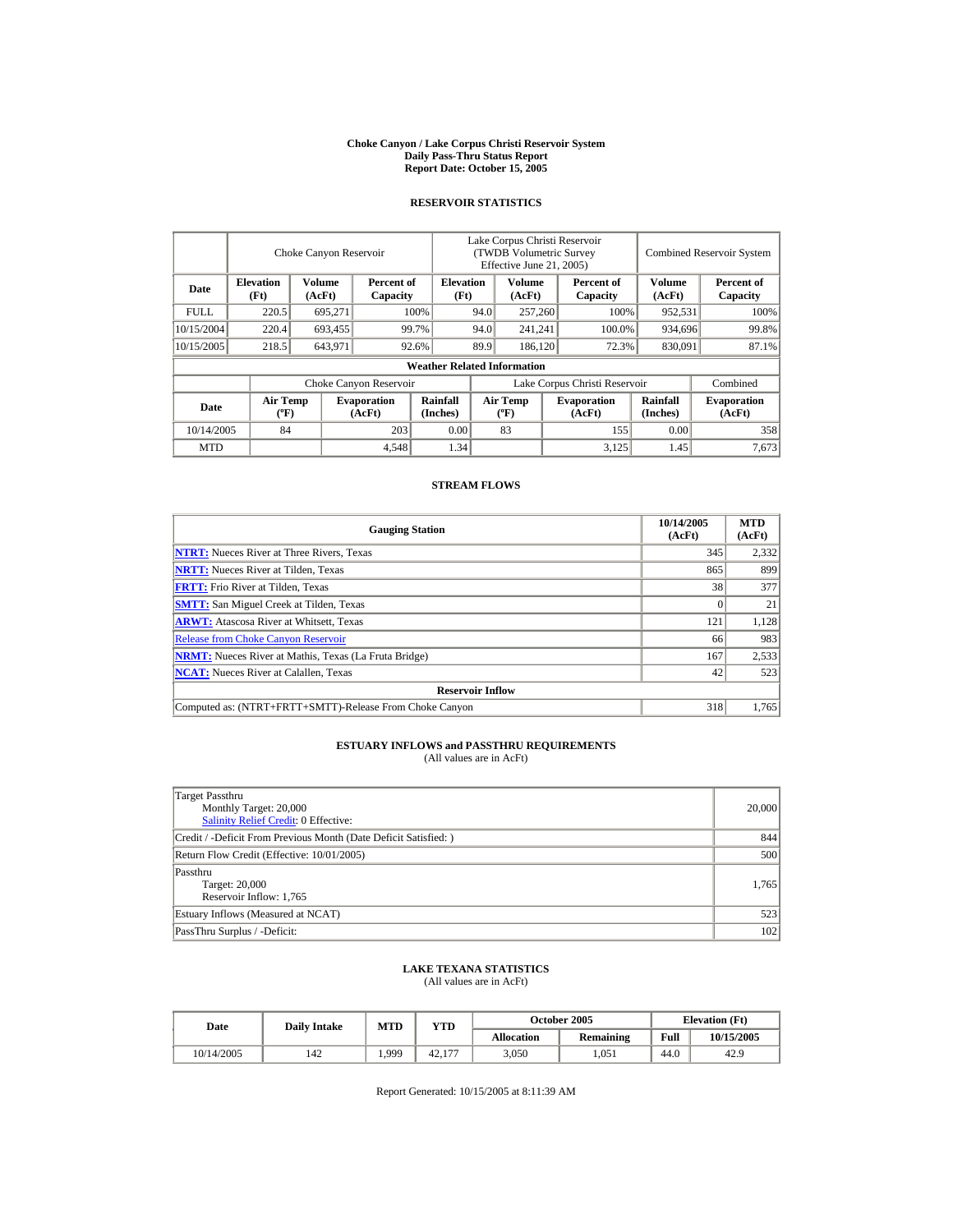#### **Choke Canyon / Lake Corpus Christi Reservoir System Daily Pass-Thru Status Report Report Date: October 16, 2005**

## **RESERVOIR STATISTICS**

|             |                                             | Choke Canyon Reservoir  |                              |                                    |                               | Lake Corpus Christi Reservoir<br><b>(TWDB Volumetric Survey)</b><br>Effective June 21, 2005) |  |                              |                             | <b>Combined Reservoir System</b> |  |  |
|-------------|---------------------------------------------|-------------------------|------------------------------|------------------------------------|-------------------------------|----------------------------------------------------------------------------------------------|--|------------------------------|-----------------------------|----------------------------------|--|--|
| Date        | <b>Elevation</b><br>(Ft)                    | <b>Volume</b><br>(AcFt) | Percent of<br>Capacity       | <b>Elevation</b><br>(Ft)           |                               | <b>Volume</b><br>(AcFt)                                                                      |  | Percent of<br>Capacity       | Volume<br>(AcFt)            | Percent of<br>Capacity           |  |  |
| <b>FULL</b> | 220.5                                       | 695,271                 |                              | 100%                               | 94.0                          | 257,260                                                                                      |  | 100%                         | 952,531                     | 100%                             |  |  |
| 10/16/2004  | 220.4                                       | 692,936                 |                              | 94.0<br>99.7%                      |                               | 241,241                                                                                      |  | 100.0%                       | 934,177                     | 99.8%                            |  |  |
| 10/16/2005  | 218.5                                       | 643,475                 |                              | 92.6%                              | 90.0                          | 186,453                                                                                      |  | 72.5%                        | 829,928                     | 87.1%                            |  |  |
|             |                                             |                         |                              | <b>Weather Related Information</b> |                               |                                                                                              |  |                              |                             |                                  |  |  |
|             |                                             |                         | Choke Canyon Reservoir       |                                    | Lake Corpus Christi Reservoir |                                                                                              |  |                              |                             | Combined                         |  |  |
| Date        | <b>Air Temp</b><br>$({}^{\circ}\mathrm{F})$ |                         | <b>Evaporation</b><br>(AcFt) | Rainfall<br>(Inches)               |                               | <b>Air Temp</b><br>$(^{\circ}F)$                                                             |  | <b>Evaporation</b><br>(AcFt) | <b>Rainfall</b><br>(Inches) | <b>Evaporation</b><br>(AcFt)     |  |  |
| 10/15/2005  | 88                                          |                         | 318                          | 0.00                               |                               | 87                                                                                           |  | 175                          | 0.00                        | 493                              |  |  |
| <b>MTD</b>  |                                             |                         | 4,866                        | 1.34                               |                               |                                                                                              |  | 3,300                        | 1.45                        | 8.166                            |  |  |

## **STREAM FLOWS**

| <b>Gauging Station</b>                                       | 10/15/2005<br>(AcFt) | <b>MTD</b><br>(AcFt) |
|--------------------------------------------------------------|----------------------|----------------------|
| <b>NTRT:</b> Nueces River at Three Rivers, Texas             | 766                  | 3,099                |
| <b>NRTT:</b> Nueces River at Tilden, Texas                   | 971                  | 1,870                |
| <b>FRTT:</b> Frio River at Tilden, Texas                     | 32                   | 409                  |
| <b>SMTT:</b> San Miguel Creek at Tilden, Texas               |                      | 21                   |
| <b>ARWT:</b> Atascosa River at Whitsett, Texas               | 52                   | 1.179                |
| <b>Release from Choke Canyon Reservoir</b>                   | 66                   | 1,048                |
| <b>NRMT:</b> Nueces River at Mathis, Texas (La Fruta Bridge) | 167                  | 2,700                |
| <b>NCAT:</b> Nueces River at Calallen, Texas                 | 22                   | 544                  |
| <b>Reservoir Inflow</b>                                      |                      |                      |
| Computed as: (NTRT+FRTT+SMTT)-Release From Choke Canyon      | 732                  | 2.497                |

# **ESTUARY INFLOWS and PASSTHRU REQUIREMENTS**<br>(All values are in AcFt)

| Target Passthru<br>Monthly Target: 20,000<br>Salinity Relief Credit: 0 Effective: | 20,000 |
|-----------------------------------------------------------------------------------|--------|
| Credit / -Deficit From Previous Month (Date Deficit Satisfied: )                  | 844    |
| Return Flow Credit (Effective: 10/01/2005)                                        | 500    |
| Passthru<br>Target: 20,000<br>Reservoir Inflow: 2,497                             | 2.497  |
| Estuary Inflows (Measured at NCAT)                                                | 544    |
| PassThru Surplus / -Deficit:                                                      | $-609$ |

## **LAKE TEXANA STATISTICS**

(All values are in AcFt)

| <b>Date</b> | <b>Daily Intake</b> | <b>MTD</b> | <b>YTD</b> |            | October 2005     | <b>Elevation</b> (Ft) |            |
|-------------|---------------------|------------|------------|------------|------------------|-----------------------|------------|
|             |                     |            |            | Allocation | <b>Remaining</b> | Full                  | 10/16/2005 |
| 10/15/2005  | 142                 | 2.141      | 42.319     | 3,050      | 909              | 44.0                  | 42.9       |

Report Generated: 10/16/2005 at 8:14:48 AM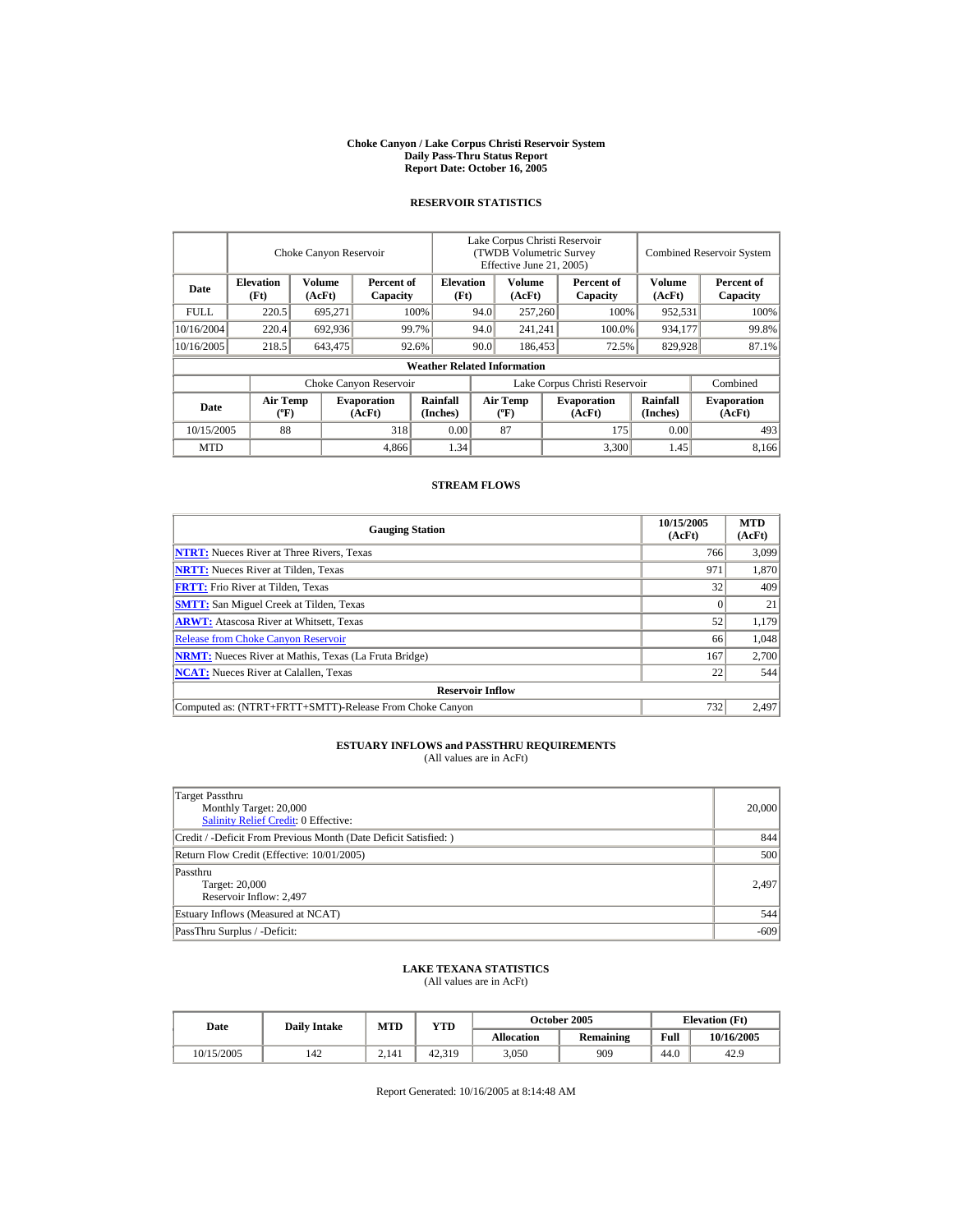#### **Choke Canyon / Lake Corpus Christi Reservoir System Daily Pass-Thru Status Report Report Date: October 17, 2005**

## **RESERVOIR STATISTICS**

|             |                                             | Choke Canyon Reservoir |                              |                                    |                               | Lake Corpus Christi Reservoir<br>(TWDB Volumetric Survey<br>Effective June 21, 2005) |         |                              |                             | <b>Combined Reservoir System</b> |  |  |
|-------------|---------------------------------------------|------------------------|------------------------------|------------------------------------|-------------------------------|--------------------------------------------------------------------------------------|---------|------------------------------|-----------------------------|----------------------------------|--|--|
| Date        | <b>Elevation</b><br>(Ft)                    | Volume<br>(AcFt)       | Percent of<br>Capacity       |                                    | <b>Elevation</b><br>(Ft)      | Volume<br>(AcFt)                                                                     |         | Percent of<br>Capacity       | Volume<br>(AcFt)            | Percent of<br>Capacity           |  |  |
| <b>FULL</b> | 220.5                                       | 695,271                |                              | 100%                               | 94.0                          | 257,260                                                                              |         | 100%                         | 952,531                     | 100%                             |  |  |
| 10/17/2004  | 220.4                                       | 692,677                |                              | 99.6%                              | 94.0                          | 241,241                                                                              |         | 100.0%                       | 933,918                     | 99.7%                            |  |  |
| 10/17/2005  | 218.4                                       | 642,980                |                              | 92.5%                              | 90.0                          |                                                                                      | 187,120 | 72.7%                        | 830,100                     | 87.1%                            |  |  |
|             |                                             |                        |                              | <b>Weather Related Information</b> |                               |                                                                                      |         |                              |                             |                                  |  |  |
|             |                                             |                        | Choke Canyon Reservoir       |                                    | Lake Corpus Christi Reservoir |                                                                                      |         |                              |                             | Combined                         |  |  |
| Date        | <b>Air Temp</b><br>$({}^{\circ}\mathrm{F})$ |                        | <b>Evaporation</b><br>(AcFt) | Rainfall<br>(Inches)               |                               | <b>Air Temp</b><br>$({}^{\circ}\mathbf{F})$                                          |         | <b>Evaporation</b><br>(AcFt) | <b>Rainfall</b><br>(Inches) | <b>Evaporation</b><br>(AcFt)     |  |  |
| 10/16/2005  | 87                                          |                        | 246                          | 0.00                               |                               | 86                                                                                   |         | 223                          | 0.00                        | 469                              |  |  |
| <b>MTD</b>  |                                             |                        | 5,112                        | 1.34                               |                               |                                                                                      |         | 3,523                        | 1.45                        | 8,635                            |  |  |

## **STREAM FLOWS**

| <b>Gauging Station</b>                                       | 10/16/2005<br>(AcFt) | <b>MTD</b><br>(AcFt) |
|--------------------------------------------------------------|----------------------|----------------------|
| <b>NTRT:</b> Nueces River at Three Rivers, Texas             | 1,050                | 4,149                |
| <b>NRTT:</b> Nueces River at Tilden, Texas                   | 665                  | 2,535                |
| <b>FRTT:</b> Frio River at Tilden, Texas                     | 32                   | 441                  |
| <b>SMTT:</b> San Miguel Creek at Tilden, Texas               |                      | 21                   |
| <b>ARWT:</b> Atascosa River at Whitsett, Texas               | 30                   | 1,209                |
| <b>Release from Choke Canyon Reservoir</b>                   | 66                   | 1,114                |
| <b>NRMT:</b> Nueces River at Mathis, Texas (La Fruta Bridge) | 167                  | 2,866                |
| <b>NCAT:</b> Nueces River at Calallen, Texas                 | 22                   | 566                  |
| <b>Reservoir Inflow</b>                                      |                      |                      |
| Computed as: (NTRT+FRTT+SMTT)-Release From Choke Canyon      | 1.016                | 3,514                |

# **ESTUARY INFLOWS and PASSTHRU REQUIREMENTS**<br>(All values are in AcFt)

| Target Passthru<br>Monthly Target: 20,000<br>Salinity Relief Credit: 0 Effective: | 20,000   |
|-----------------------------------------------------------------------------------|----------|
| Credit / -Deficit From Previous Month (Date Deficit Satisfied: )                  | 844      |
| Return Flow Credit (Effective: 10/01/2005)                                        | 500      |
| Passthru<br>Target: 20,000<br>Reservoir Inflow: 3,514                             | 3,514    |
| Estuary Inflows (Measured at NCAT)                                                | 566      |
| PassThru Surplus / -Deficit:                                                      | $-1,603$ |

## **LAKE TEXANA STATISTICS**

(All values are in AcFt)

| Date       | <b>Daily Intake</b> | <b>MTD</b> | VTD    |            | <b>October 2005</b> | <b>Elevation</b> (Ft) |            |
|------------|---------------------|------------|--------|------------|---------------------|-----------------------|------------|
|            |                     |            |        | Allocation | <b>Remaining</b>    | Full                  | 10/17/2005 |
| 10/16/2005 | 142                 | 2.283      | 42.462 | 3,050      | 767                 | 44.0                  | 42.9       |

Report Generated: 10/17/2005 at 8:21:31 AM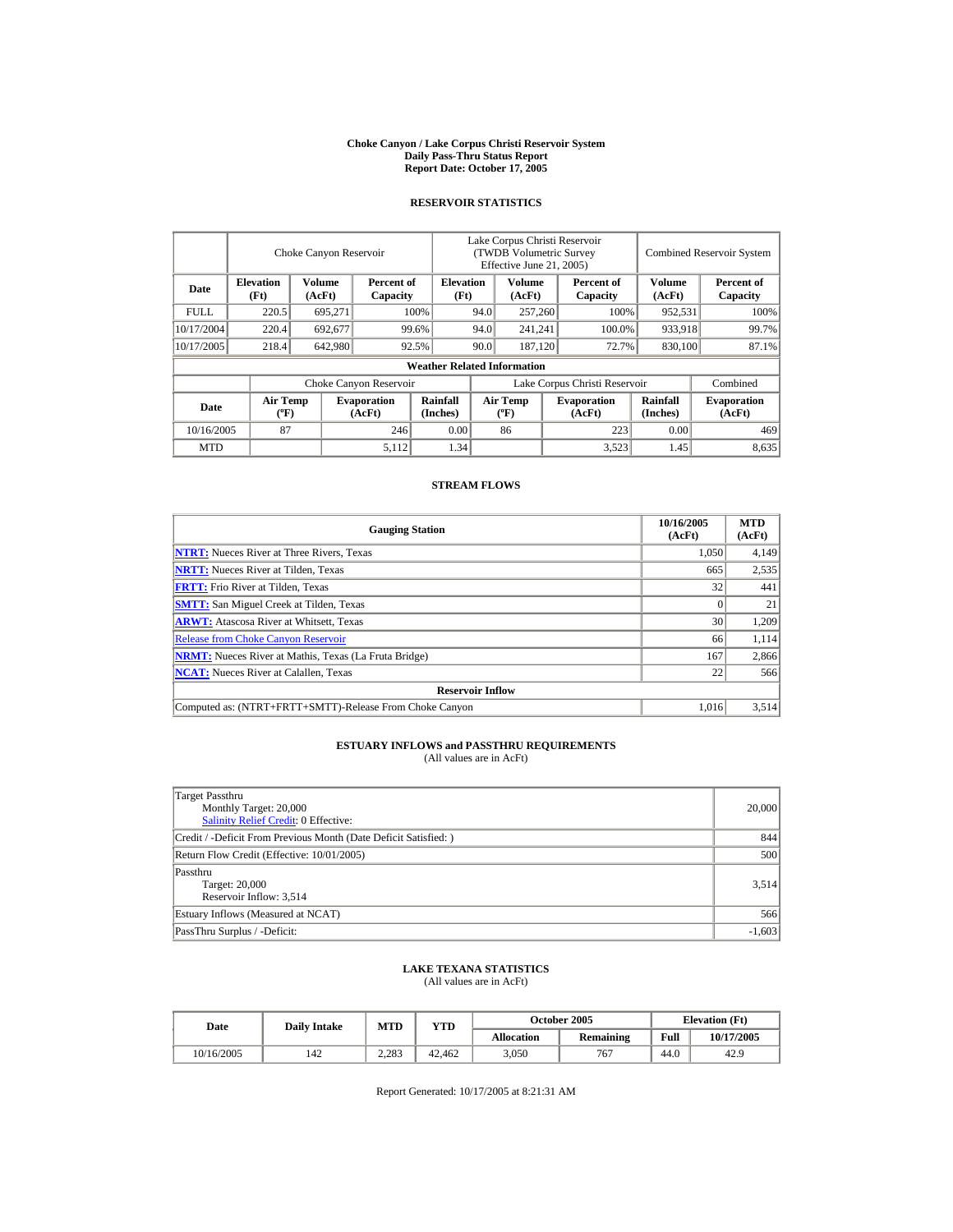#### **Choke Canyon / Lake Corpus Christi Reservoir System Daily Pass-Thru Status Report Report Date: October 18, 2005**

## **RESERVOIR STATISTICS**

|             | Choke Canyon Reservoir                      |                  |                              |                                    | Lake Corpus Christi Reservoir<br>(TWDB Volumetric Survey<br>Effective June 21, 2005) |                                             |         |                              | <b>Combined Reservoir System</b> |                              |  |
|-------------|---------------------------------------------|------------------|------------------------------|------------------------------------|--------------------------------------------------------------------------------------|---------------------------------------------|---------|------------------------------|----------------------------------|------------------------------|--|
| Date        | <b>Elevation</b><br>(Ft)                    | Volume<br>(AcFt) | Percent of<br>Capacity       | <b>Elevation</b><br>(Ft)           |                                                                                      | Volume<br>(AcFt)                            |         | Percent of<br>Capacity       | Volume<br>(AcFt)                 | Percent of<br>Capacity       |  |
| <b>FULL</b> | 220.5                                       | 695,271          |                              | 100%                               | 94.0                                                                                 | 257,260                                     |         | 100%                         | 952,531                          | 100%                         |  |
| 10/18/2004  | 220.4                                       | 692,418          |                              | 99.6%                              | 94.0                                                                                 |                                             | 241,241 | 100.0%                       | 933,659                          | 99.7%                        |  |
| 10/18/2005  | 218.4                                       | 642,484          |                              | 92.4%                              | 90.0                                                                                 | 187,120                                     |         | 72.7%                        | 829,604                          | 87.1%                        |  |
|             |                                             |                  |                              | <b>Weather Related Information</b> |                                                                                      |                                             |         |                              |                                  |                              |  |
|             |                                             |                  | Choke Canyon Reservoir       |                                    | Lake Corpus Christi Reservoir                                                        |                                             |         |                              |                                  | Combined                     |  |
| Date        | <b>Air Temp</b><br>$({}^{\circ}\mathrm{F})$ |                  | <b>Evaporation</b><br>(AcFt) | Rainfall<br>(Inches)               |                                                                                      | <b>Air Temp</b><br>$({}^{\circ}\mathbf{F})$ |         | <b>Evaporation</b><br>(AcFt) | <b>Rainfall</b><br>(Inches)      | <b>Evaporation</b><br>(AcFt) |  |
| 10/17/2005  | 88                                          |                  | 304                          | 0.00                               |                                                                                      | 87                                          |         | 146                          | 0.00                             | 450                          |  |
| <b>MTD</b>  |                                             |                  | 5,416                        | 1.34                               |                                                                                      |                                             |         | 3,669                        | 1.45                             | 9,085                        |  |

## **STREAM FLOWS**

| <b>Gauging Station</b>                                       | 10/17/2005<br>(AcFt) | <b>MTD</b><br>(AcFt) |
|--------------------------------------------------------------|----------------------|----------------------|
| <b>NTRT:</b> Nueces River at Three Rivers, Texas             | 754                  | 4,903                |
| <b>NRTT:</b> Nueces River at Tilden, Texas                   | 262                  | 2,797                |
| <b>FRTT:</b> Frio River at Tilden, Texas                     | 34                   | 474                  |
| <b>SMTT:</b> San Miguel Creek at Tilden, Texas               |                      | 21                   |
| <b>ARWT:</b> Atascosa River at Whitsett, Texas               | 22                   | 1,231                |
| <b>Release from Choke Canyon Reservoir</b>                   | 66                   | 1,179                |
| <b>NRMT:</b> Nueces River at Mathis, Texas (La Fruta Bridge) | 167                  | 3,033                |
| <b>NCAT:</b> Nueces River at Calallen, Texas                 | 13                   | 579                  |
| <b>Reservoir Inflow</b>                                      |                      |                      |
| Computed as: (NTRT+FRTT+SMTT)-Release From Choke Canyon      | 723                  | 4,236                |

# **ESTUARY INFLOWS and PASSTHRU REQUIREMENTS**<br>(All values are in AcFt)

| Target Passthru<br>Monthly Target: 20,000<br>Salinity Relief Credit: 0 Effective: | 20,000   |
|-----------------------------------------------------------------------------------|----------|
| Credit / -Deficit From Previous Month (Date Deficit Satisfied: )                  | 844      |
| Return Flow Credit (Effective: 10/01/2005)                                        | 500      |
| Passthru<br>Target: 20,000<br>Reservoir Inflow: 4,236                             | 4,236    |
| Estuary Inflows (Measured at NCAT)                                                | 579      |
| PassThru Surplus / -Deficit:                                                      | $-2,313$ |

## **LAKE TEXANA STATISTICS**

(All values are in AcFt)

| Date       | <b>Daily Intake</b> | <b>MTD</b> | VTD    |            | <b>October 2005</b> | <b>Elevation</b> (Ft) |            |
|------------|---------------------|------------|--------|------------|---------------------|-----------------------|------------|
|            |                     |            |        | Allocation | <b>Remaining</b>    | Full                  | 10/18/2005 |
| 10/17/2005 | 142                 | 2.426      | 42.604 | 3,050      | 624                 | 44.0                  | 43.2       |

Report Generated: 10/18/2005 at 8:27:53 AM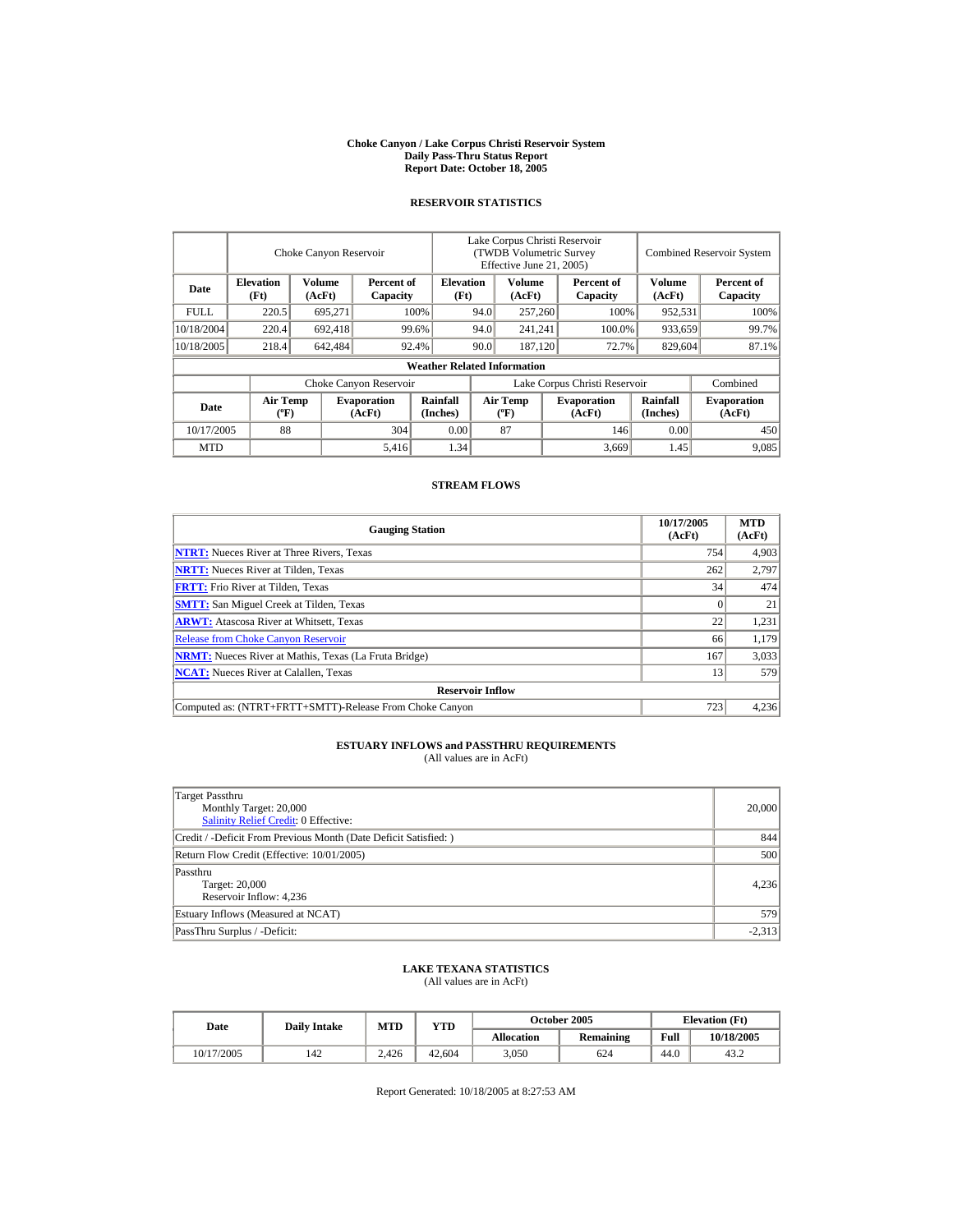#### **Choke Canyon / Lake Corpus Christi Reservoir System Daily Pass-Thru Status Report Report Date: October 19, 2005**

## **RESERVOIR STATISTICS**

|             |                                       | Choke Canyon Reservoir |                              |                                    | Lake Corpus Christi Reservoir<br>(TWDB Volumetric Survey<br>Effective June 21, 2005) |                                          |  |                              |                             | <b>Combined Reservoir System</b> |
|-------------|---------------------------------------|------------------------|------------------------------|------------------------------------|--------------------------------------------------------------------------------------|------------------------------------------|--|------------------------------|-----------------------------|----------------------------------|
| Date        | <b>Elevation</b><br>(Ft)              | Volume<br>(AcFt)       | Percent of<br>Capacity       | <b>Elevation</b><br>(Ft)           |                                                                                      | Volume<br>(AcFt)                         |  | Percent of<br>Capacity       | Volume<br>(AcFt)            | Percent of<br>Capacity           |
| <b>FULL</b> | 220.5                                 | 695,271                |                              | 100%                               | 94.0                                                                                 | 257,260                                  |  | 100%                         | 952,531                     | 100%                             |
| 10/19/2004  | 220.4                                 | 692,677                |                              | 99.6%                              | 94.0                                                                                 | 241,241                                  |  | 100.0%                       | 933,918                     | 99.7%                            |
| 10/19/2005  | 218.4                                 | 641,988                |                              | 92.3%                              | 90.0                                                                                 | 186,786                                  |  | 72.6%                        | 828,774                     | 87.0%                            |
|             |                                       |                        |                              | <b>Weather Related Information</b> |                                                                                      |                                          |  |                              |                             |                                  |
|             |                                       |                        | Choke Canyon Reservoir       |                                    | Lake Corpus Christi Reservoir                                                        |                                          |  |                              |                             | Combined                         |
| Date        | <b>Air Temp</b><br>$({}^o\mathrm{F})$ |                        | <b>Evaporation</b><br>(AcFt) | <b>Rainfall</b><br>(Inches)        |                                                                                      | <b>Air Temp</b><br>$({}^{\circ}{\rm F})$ |  | <b>Evaporation</b><br>(AcFt) | <b>Rainfall</b><br>(Inches) | <b>Evaporation</b><br>(AcFt)     |
| 10/18/2005  | 90                                    |                        | 347                          | 0.00                               |                                                                                      | 89                                       |  | 58                           | 0.00                        | 405                              |
| <b>MTD</b>  |                                       |                        | 5,763                        | 1.34                               |                                                                                      |                                          |  | 3.727                        | 1.45                        | 9,490                            |

## **STREAM FLOWS**

| <b>Gauging Station</b>                                       | 10/18/2005<br>(AcFt) | <b>MTD</b><br>(AcFt) |
|--------------------------------------------------------------|----------------------|----------------------|
| <b>NTRT:</b> Nueces River at Three Rivers, Texas             | 411                  | 5,314                |
| <b>NRTT:</b> Nueces River at Tilden, Texas                   | 105                  | 2,902                |
| <b>FRTT:</b> Frio River at Tilden, Texas                     | 36                   | 510                  |
| <b>SMTT:</b> San Miguel Creek at Tilden, Texas               |                      | 21                   |
| <b>ARWT:</b> Atascosa River at Whitsett, Texas               | 17                   | 1.249                |
| <b>Release from Choke Canyon Reservoir</b>                   | 66                   | 1,245                |
| <b>NRMT:</b> Nueces River at Mathis, Texas (La Fruta Bridge) | 246                  | 3,279                |
| <b>NCAT:</b> Nueces River at Calallen, Texas                 | 10                   | 589                  |
| <b>Reservoir Inflow</b>                                      |                      |                      |
| Computed as: (NTRT+FRTT+SMTT)-Release From Choke Canyon      | 381                  | 4.617                |

# **ESTUARY INFLOWS and PASSTHRU REQUIREMENTS**<br>(All values are in AcFt)

| Target Passthru<br>Monthly Target: 20,000<br><b>Salinity Relief Credit: 0 Effective:</b> | 20,000   |
|------------------------------------------------------------------------------------------|----------|
| Credit / -Deficit From Previous Month (Date Deficit Satisfied: )                         | 844      |
| Return Flow Credit (Effective: 10/01/2005)                                               | 500      |
| Passthru<br>Target: 20,000<br>Reservoir Inflow: 4,617                                    | 4,617    |
| Estuary Inflows (Measured at NCAT)                                                       | 589      |
| PassThru Surplus / -Deficit:                                                             | $-2,684$ |

## **LAKE TEXANA STATISTICS**

(All values are in AcFt)

| Date       | <b>Daily Intake</b> | <b>MTD</b> | VTD    |            | <b>October 2005</b> | <b>Elevation</b> (Ft) |            |
|------------|---------------------|------------|--------|------------|---------------------|-----------------------|------------|
|            |                     |            |        | Allocation | <b>Remaining</b>    | Full                  | 10/19/2005 |
| 10/18/2005 | 142                 | 2.568      | 42.746 | 3,050      | 482                 | 44.0                  | 43.1       |

Report Generated: 10/19/2005 at 8:42:50 AM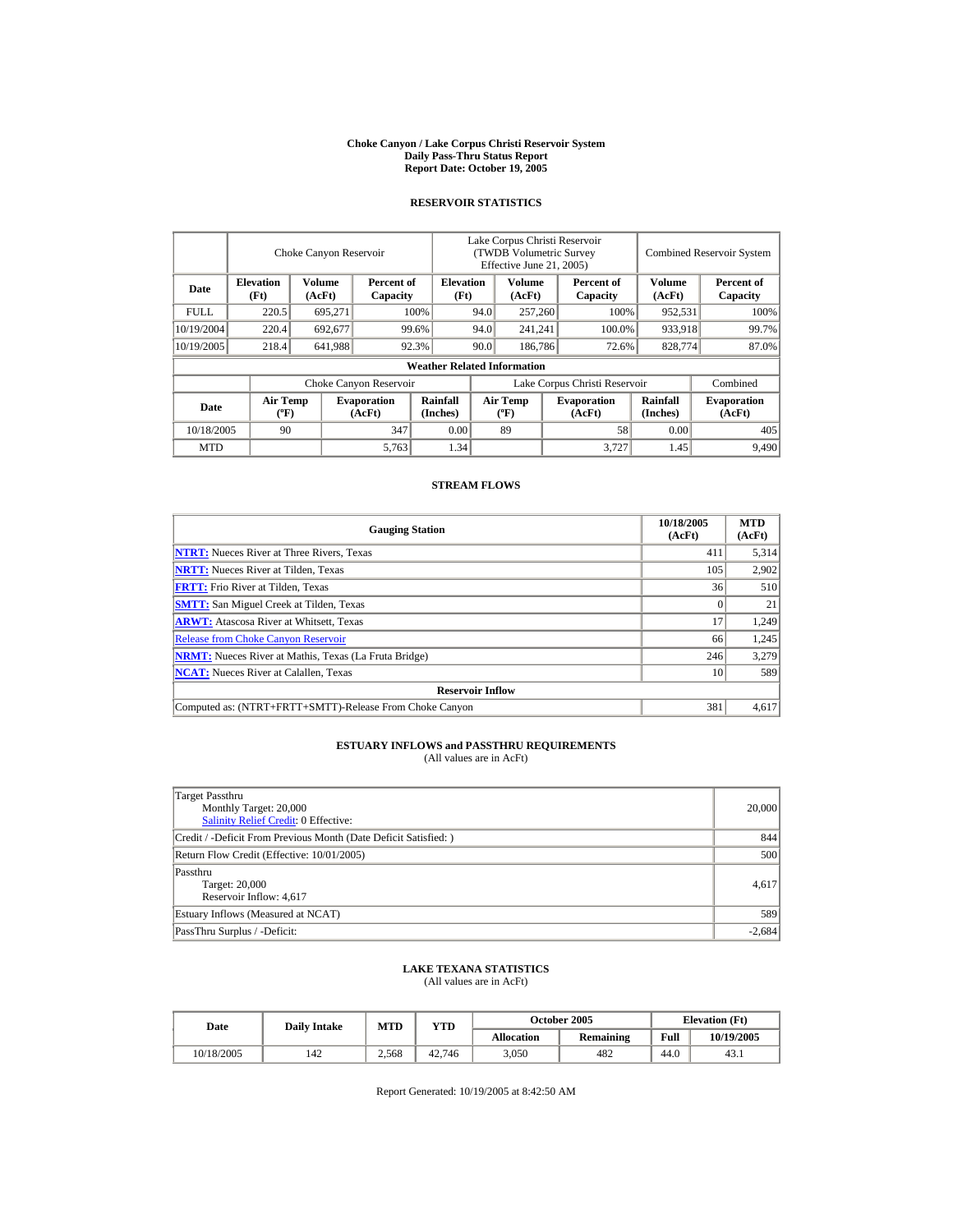#### **Choke Canyon / Lake Corpus Christi Reservoir System Daily Pass-Thru Status Report Report Date: October 20, 2005**

## **RESERVOIR STATISTICS**

|             |                                             | Choke Canyon Reservoir  |                              |                                    |                               | Lake Corpus Christi Reservoir<br><b>(TWDB Volumetric Survey)</b><br>Effective June 21, 2005) |  |                              |                             | <b>Combined Reservoir System</b> |  |  |
|-------------|---------------------------------------------|-------------------------|------------------------------|------------------------------------|-------------------------------|----------------------------------------------------------------------------------------------|--|------------------------------|-----------------------------|----------------------------------|--|--|
| Date        | <b>Elevation</b><br>(Ft)                    | <b>Volume</b><br>(AcFt) | Percent of<br>Capacity       | <b>Elevation</b><br>(Ft)           |                               | <b>Volume</b><br>(AcFt)                                                                      |  | Percent of<br>Capacity       | Volume<br>(AcFt)            | Percent of<br>Capacity           |  |  |
| <b>FULL</b> | 220.5                                       | 695,271                 |                              | 100%                               |                               | 257,260<br>94.0                                                                              |  | 100%                         | 952,531                     | 100%                             |  |  |
| 10/20/2004  | 220.4                                       | 692,936                 |                              | 99.7%                              | 94.0                          | 241,241                                                                                      |  | 100.0%                       | 934,177                     | 99.8%                            |  |  |
| 10/20/2005  | 218.4                                       | 641,492                 |                              | 92.3%                              | 89.9                          | 186,120                                                                                      |  | 72.3%                        | 827,612                     | 86.9%                            |  |  |
|             |                                             |                         |                              | <b>Weather Related Information</b> |                               |                                                                                              |  |                              |                             |                                  |  |  |
|             |                                             |                         | Choke Canyon Reservoir       |                                    | Lake Corpus Christi Reservoir |                                                                                              |  |                              |                             | Combined                         |  |  |
| Date        | <b>Air Temp</b><br>$({}^{\circ}\mathrm{F})$ |                         | <b>Evaporation</b><br>(AcFt) | Rainfall<br>(Inches)               |                               | <b>Air Temp</b><br>$({}^{\circ}\mathbf{F})$                                                  |  | <b>Evaporation</b><br>(AcFt) | <b>Rainfall</b><br>(Inches) | <b>Evaporation</b><br>(AcFt)     |  |  |
| 10/19/2005  | 92                                          |                         | 361                          | 0.00                               |                               | 91                                                                                           |  | 262                          | 0.00                        | 623                              |  |  |
| <b>MTD</b>  |                                             |                         | 6.124                        | 1.34                               |                               |                                                                                              |  | 3,989                        | 1.45                        | 10.113                           |  |  |

## **STREAM FLOWS**

| <b>Gauging Station</b>                                       | 10/19/2005<br>(AcFt) | <b>MTD</b><br>(AcFt) |
|--------------------------------------------------------------|----------------------|----------------------|
| <b>NTRT:</b> Nueces River at Three Rivers, Texas             | 232                  | 5,546                |
| <b>NRTT:</b> Nueces River at Tilden, Texas                   | 64                   | 2,966                |
| <b>FRTT:</b> Frio River at Tilden, Texas                     | 32                   | 542                  |
| <b>SMTT:</b> San Miguel Creek at Tilden, Texas               |                      | 21                   |
| <b>ARWT:</b> Atascosa River at Whitsett, Texas               | 15                   | 1,264                |
| <b>Release from Choke Canyon Reservoir</b>                   | 66                   | 1.310                |
| <b>NRMT:</b> Nueces River at Mathis, Texas (La Fruta Bridge) | 407                  | 3,686                |
| <b>NCAT:</b> Nueces River at Calallen, Texas                 | 64                   | 653                  |
| <b>Reservoir Inflow</b>                                      |                      |                      |
| Computed as: (NTRT+FRTT+SMTT)-Release From Choke Canyon      | 199                  | 4.816                |

# **ESTUARY INFLOWS and PASSTHRU REQUIREMENTS**<br>(All values are in AcFt)

| Target Passthru<br>Monthly Target: 20,000<br>Salinity Relief Credit: 0 Effective: | 20,000   |
|-----------------------------------------------------------------------------------|----------|
| Credit / -Deficit From Previous Month (Date Deficit Satisfied:)                   | 844      |
| Return Flow Credit (Effective: 10/01/2005)                                        | 500      |
| Passthru<br>Target: 20,000<br>Reservoir Inflow: 4,816                             | 4,816    |
| Estuary Inflows (Measured at NCAT)                                                | 653      |
| PassThru Surplus / -Deficit:                                                      | $-2,819$ |

## **LAKE TEXANA STATISTICS**

(All values are in AcFt)

| Date       | <b>Daily Intake</b> | MTD   | VTD    |                   | <b>October 2005</b> | <b>Elevation</b> (Ft) |            |
|------------|---------------------|-------|--------|-------------------|---------------------|-----------------------|------------|
|            |                     |       |        | <b>Allocation</b> | <b>Remaining</b>    | Full                  | 10/20/2005 |
| 10/19/2005 | 142                 | 2.710 | 42.888 | 3,050             | 340                 | 44.0                  | 43.1       |

Report Generated: 10/20/2005 at 8:07:37 AM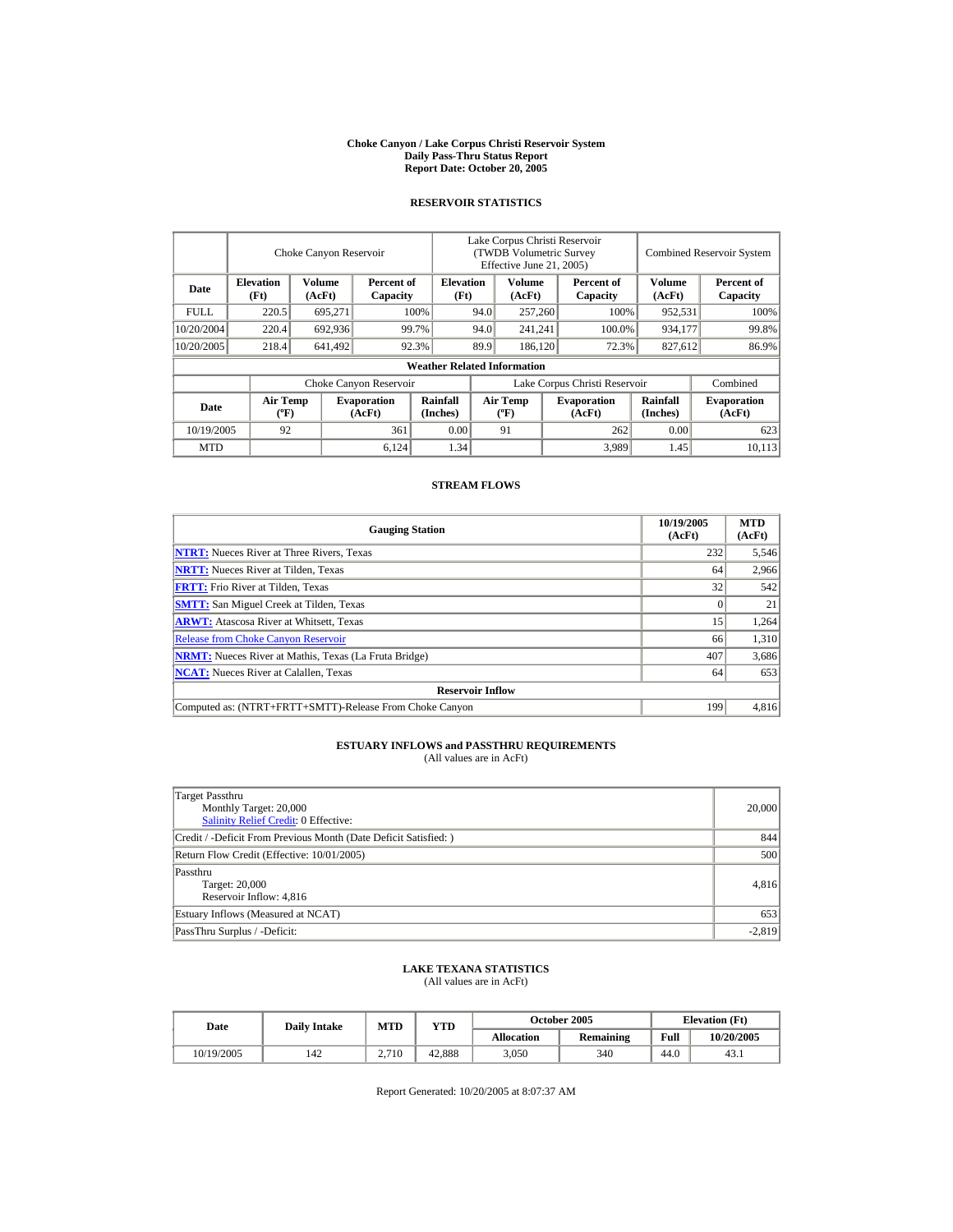#### **Choke Canyon / Lake Corpus Christi Reservoir System Daily Pass-Thru Status Report Report Date: October 21, 2005**

## **RESERVOIR STATISTICS**

|            | Choke Canyon Reservoir                      |                  |                              |                                    | Lake Corpus Christi Reservoir<br>(TWDB Volumetric Survey<br>Effective June 21, 2005) |                                             |      |                              |                      | <b>Combined Reservoir System</b> |  |  |
|------------|---------------------------------------------|------------------|------------------------------|------------------------------------|--------------------------------------------------------------------------------------|---------------------------------------------|------|------------------------------|----------------------|----------------------------------|--|--|
| Date       | <b>Elevation</b><br>(Ft)                    | Volume<br>(AcFt) | Percent of<br>Capacity       | <b>Elevation</b><br>(Ft)           |                                                                                      | Volume<br>(AcFt)                            |      | Percent of<br>Capacity       | Volume<br>(AcFt)     | Percent of<br>Capacity           |  |  |
| FULL.      | 220.5                                       | 695,271          |                              | 100%                               | 94.0<br>257,260                                                                      |                                             | 100% | 952,531                      | 100%                 |                                  |  |  |
| 10/21/2004 | 220.4                                       | 692,677          |                              | 99.6%                              | 94.0                                                                                 | 241,241                                     |      | 100.0%                       | 933,918              | 99.7%                            |  |  |
| 10/21/2005 | 218.4                                       | 641,492          |                              | 92.3%                              | 89.9<br>185,953                                                                      |                                             |      | 72.3%                        | 827,445              | 86.9%                            |  |  |
|            |                                             |                  |                              | <b>Weather Related Information</b> |                                                                                      |                                             |      |                              |                      |                                  |  |  |
|            |                                             |                  | Choke Canyon Reservoir       |                                    | Lake Corpus Christi Reservoir                                                        |                                             |      |                              |                      | Combined                         |  |  |
| Date       | <b>Air Temp</b><br>$({}^{\circ}\mathrm{F})$ |                  | <b>Evaporation</b><br>(AcFt) | Rainfall<br>(Inches)               |                                                                                      | <b>Air Temp</b><br>$({}^{\circ}\mathbf{F})$ |      | <b>Evaporation</b><br>(AcFt) | Rainfall<br>(Inches) | <b>Evaporation</b><br>(AcFt)     |  |  |
| 10/20/2005 | 91                                          |                  | 376                          | 0.00                               |                                                                                      | 91                                          |      | 281                          | 0.00                 | 657                              |  |  |
| <b>MTD</b> |                                             |                  | 6,500                        | 1.34                               |                                                                                      |                                             |      | 4,270                        | 1.45                 | 10.770                           |  |  |

## **STREAM FLOWS**

| <b>Gauging Station</b>                                       | 10/20/2005<br>(AcFt) | <b>MTD</b><br>(AcFt) |
|--------------------------------------------------------------|----------------------|----------------------|
| <b>NTRT:</b> Nueces River at Three Rivers, Texas             | 175                  | 5,721                |
| <b>NRTT:</b> Nueces River at Tilden, Texas                   | 38                   | 3,003                |
| <b>FRTT:</b> Frio River at Tilden, Texas                     | 40                   | 582                  |
| <b>SMTT:</b> San Miguel Creek at Tilden, Texas               |                      | 21                   |
| <b>ARWT:</b> Atascosa River at Whitsett, Texas               | 13                   | 1,277                |
| <b>Release from Choke Canyon Reservoir</b>                   | 66                   | 1,376                |
| <b>NRMT:</b> Nueces River at Mathis, Texas (La Fruta Bridge) | 508                  | 4,194                |
| <b>NCAT:</b> Nueces River at Calallen, Texas                 | 272                  | 925                  |
| <b>Reservoir Inflow</b>                                      |                      |                      |
| Computed as: (NTRT+FRTT+SMTT)-Release From Choke Canyon      | 149                  | 4.965                |

# **ESTUARY INFLOWS and PASSTHRU REQUIREMENTS**<br>(All values are in AcFt)

| Target Passthru<br>Monthly Target: 20,000<br>Salinity Relief Credit: 0 Effective: | 20,000   |
|-----------------------------------------------------------------------------------|----------|
| Credit / -Deficit From Previous Month (Date Deficit Satisfied:)                   | 844      |
| Return Flow Credit (Effective: 10/01/2005)                                        | 500      |
| Passthru<br>Target: 20,000<br>Reservoir Inflow: 4,965                             | 4,965    |
| Estuary Inflows (Measured at NCAT)                                                | 925      |
| PassThru Surplus / -Deficit:                                                      | $-2,696$ |

## **LAKE TEXANA STATISTICS**

(All values are in AcFt)

| Date       | <b>Daily Intake</b> | MTD   | VTD    |                   | <b>October 2005</b> | <b>Elevation</b> (Ft) |            |
|------------|---------------------|-------|--------|-------------------|---------------------|-----------------------|------------|
|            |                     |       |        | <b>Allocation</b> | <b>Remaining</b>    | Full                  | 10/21/2005 |
| 10/20/2005 | 142                 | 2.852 | 43.030 | 3,050             | 198                 | 44.0                  | 43.0       |

Report Generated: 10/21/2005 at 8:21:49 AM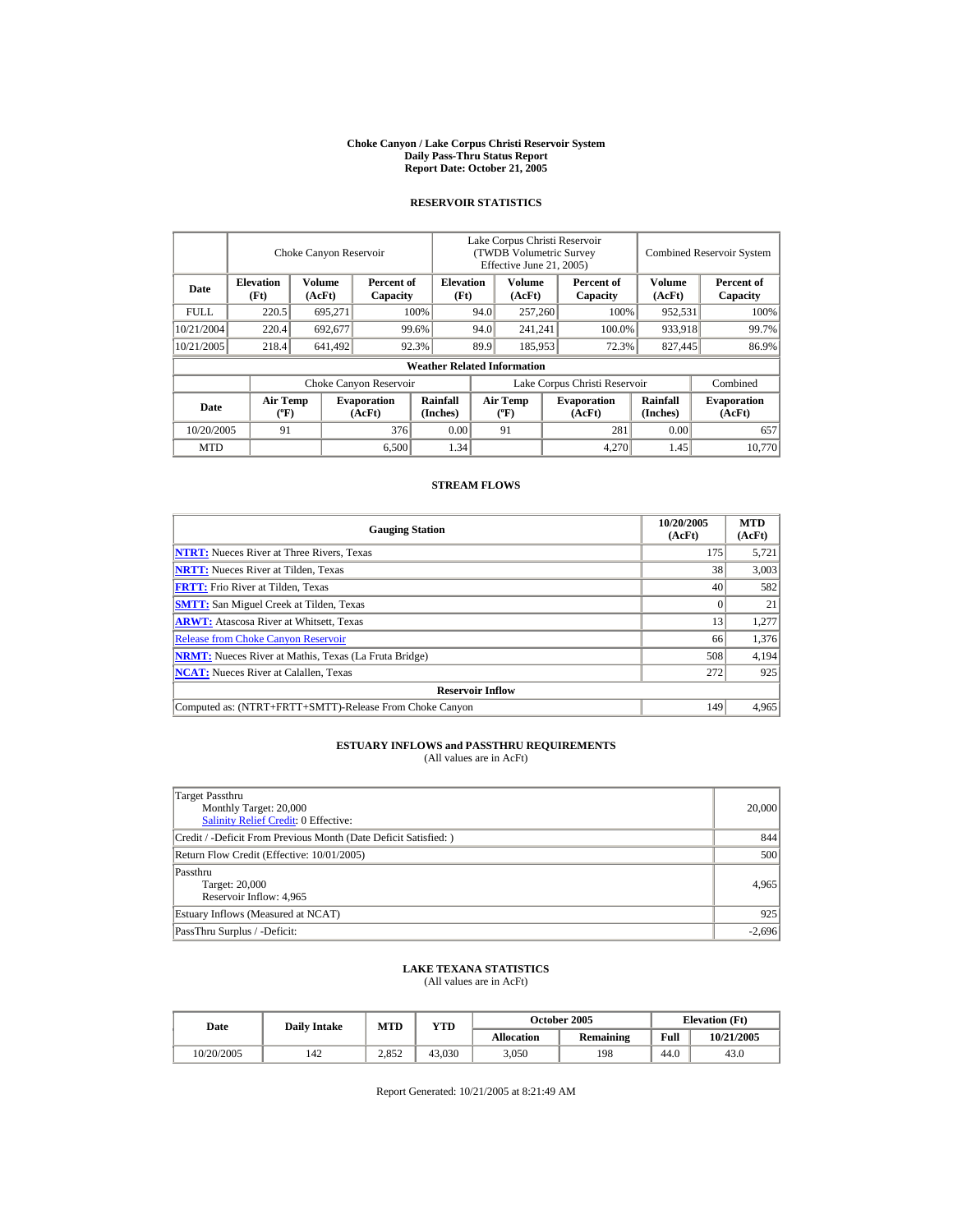#### **Choke Canyon / Lake Corpus Christi Reservoir System Daily Pass-Thru Status Report Report Date: October 22, 2005**

## **RESERVOIR STATISTICS**

|             | Choke Canyon Reservoir                      |                  |                              |                                    | Lake Corpus Christi Reservoir<br>(TWDB Volumetric Survey<br>Effective June 21, 2005) |                                             |  |                              | <b>Combined Reservoir System</b> |                              |  |
|-------------|---------------------------------------------|------------------|------------------------------|------------------------------------|--------------------------------------------------------------------------------------|---------------------------------------------|--|------------------------------|----------------------------------|------------------------------|--|
| Date        | <b>Elevation</b><br>(Ft)                    | Volume<br>(AcFt) | Percent of<br>Capacity       | <b>Elevation</b><br>(Ft)           |                                                                                      | Volume<br>(AcFt)                            |  | Percent of<br>Capacity       | Volume<br>(AcFt)                 | Percent of<br>Capacity       |  |
| <b>FULL</b> | 220.5                                       | 695,271          |                              | 100%                               | 94.0                                                                                 | 257,260                                     |  | 100%                         | 952,531                          | 100%                         |  |
| 10/22/2004  | 220.4                                       | 692,418          |                              | 99.6%                              | 94.0                                                                                 | 241,241                                     |  | 100.0%                       | 933,659                          | 99.7%                        |  |
| 10/22/2005  | 218.4                                       | 640,996          |                              | 92.2%                              | 89.9                                                                                 | 185,288                                     |  | 72.0%                        | 826,284                          | 86.7%                        |  |
|             |                                             |                  |                              | <b>Weather Related Information</b> |                                                                                      |                                             |  |                              |                                  |                              |  |
|             |                                             |                  | Choke Canyon Reservoir       |                                    | Lake Corpus Christi Reservoir                                                        |                                             |  |                              |                                  | Combined                     |  |
| Date        | <b>Air Temp</b><br>$({}^{\circ}\mathrm{F})$ |                  | <b>Evaporation</b><br>(AcFt) | Rainfall<br>(Inches)               |                                                                                      | <b>Air Temp</b><br>$({}^{\circ}\mathbf{F})$ |  | <b>Evaporation</b><br>(AcFt) | Rainfall<br>(Inches)             | <b>Evaporation</b><br>(AcFt) |  |
| 10/21/2005  | 89                                          |                  | 390                          | 0.00                               |                                                                                      | 88                                          |  | 281                          | 0.00                             | 671                          |  |
| <b>MTD</b>  |                                             |                  | 6,890                        | 1.34                               |                                                                                      |                                             |  | 4,551                        | 1.45                             | 11.441                       |  |

## **STREAM FLOWS**

| <b>Gauging Station</b>                                       | 10/21/2005<br>(AcFt) | <b>MTD</b><br>(AcFt) |
|--------------------------------------------------------------|----------------------|----------------------|
| <b>NTRT:</b> Nueces River at Three Rivers, Texas             | 139                  | 5,860                |
| <b>NRTT:</b> Nueces River at Tilden, Texas                   | 28                   | 3,031                |
| <b>FRTT:</b> Frio River at Tilden, Texas                     | 44                   | 625                  |
| <b>SMTT:</b> San Miguel Creek at Tilden, Texas               |                      | 21                   |
| <b>ARWT:</b> Atascosa River at Whitsett, Texas               | 12                   | 1,289                |
| <b>Release from Choke Canyon Reservoir</b>                   | 66                   | 1,441                |
| <b>NRMT:</b> Nueces River at Mathis, Texas (La Fruta Bridge) | 506                  | 4,700                |
| <b>NCAT:</b> Nueces River at Calallen, Texas                 | 389                  | 1,314                |
| <b>Reservoir Inflow</b>                                      |                      |                      |
| Computed as: (NTRT+FRTT+SMTT)-Release From Choke Canyon      | 117                  | 5.082                |

# **ESTUARY INFLOWS and PASSTHRU REQUIREMENTS**<br>(All values are in AcFt)

| Target Passthru<br>Monthly Target: 20,000<br>Salinity Relief Credit: 0 Effective: | 20,000   |
|-----------------------------------------------------------------------------------|----------|
| Credit / -Deficit From Previous Month (Date Deficit Satisfied:)                   | 844      |
| Return Flow Credit (Effective: 10/01/2005)                                        | 500      |
| Passthru<br>Target: 20,000<br>Reservoir Inflow: 5,082                             | 5,082    |
| Estuary Inflows (Measured at NCAT)                                                | 1,314    |
| PassThru Surplus / -Deficit:                                                      | $-2,424$ |

## **LAKE TEXANA STATISTICS**

(All values are in AcFt)

| Date       | <b>Daily Intake</b> | MTD   | <b>VTD</b> |            | October 2005 | <b>Elevation</b> (Ft) |            |
|------------|---------------------|-------|------------|------------|--------------|-----------------------|------------|
|            |                     |       |            | Allocation | Remaining    | Full                  | 10/22/2005 |
| 10/21/2005 | 142                 | 2.994 | 43.172     | 3,050      | 56           | 44.0                  | 42.9       |

Report Generated: 10/22/2005 at 8:25:39 AM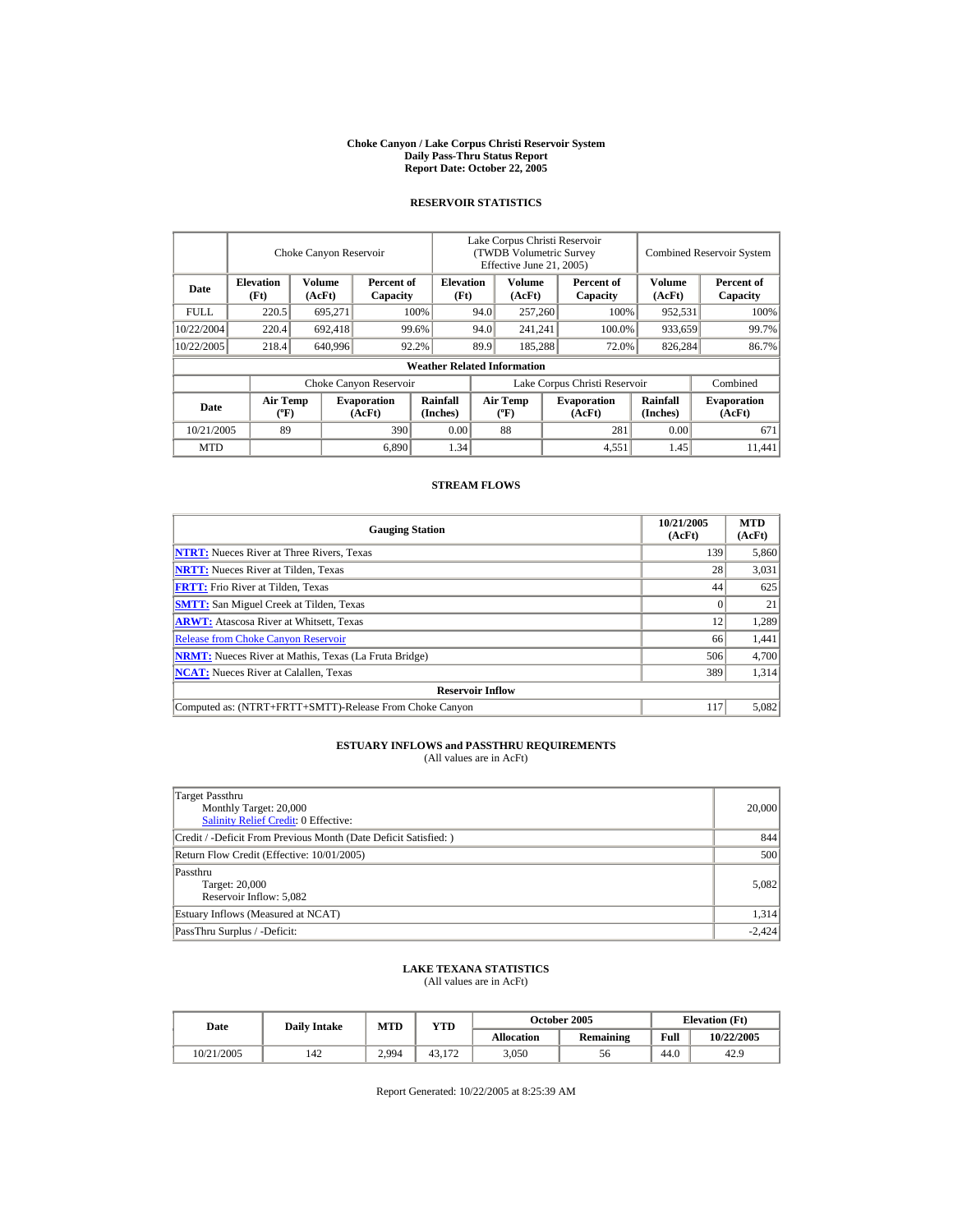#### **Choke Canyon / Lake Corpus Christi Reservoir System Daily Pass-Thru Status Report Report Date: October 23, 2005**

## **RESERVOIR STATISTICS**

|             | Choke Canyon Reservoir                      |                  |                              |                                    | Lake Corpus Christi Reservoir<br>(TWDB Volumetric Survey<br>Effective June 21, 2005) |                                             |  |                              |                             | <b>Combined Reservoir System</b> |  |  |
|-------------|---------------------------------------------|------------------|------------------------------|------------------------------------|--------------------------------------------------------------------------------------|---------------------------------------------|--|------------------------------|-----------------------------|----------------------------------|--|--|
| Date        | <b>Elevation</b><br>(Ft)                    | Volume<br>(AcFt) | Percent of<br>Capacity       | <b>Elevation</b><br>(Ft)           |                                                                                      | Volume<br>(AcFt)                            |  | Percent of<br>Capacity       | Volume<br>(AcFt)            | Percent of<br>Capacity           |  |  |
| <b>FULL</b> | 220.5                                       | 695,271          |                              | 100%                               | 94.0                                                                                 | 257,260                                     |  | 100%                         | 952,531                     | 100%                             |  |  |
| 10/23/2004  | 220.4                                       | 692,936          |                              | 99.7%                              | 94.0                                                                                 | 241,241                                     |  | 100.0%                       | 934,177                     | 99.8%                            |  |  |
| 10/23/2005  | 218.4                                       | 640,749          |                              | 92.2%                              | 89.8                                                                                 | 184.291                                     |  | 71.6%                        | 825,040                     | 86.6%                            |  |  |
|             |                                             |                  |                              | <b>Weather Related Information</b> |                                                                                      |                                             |  |                              |                             |                                  |  |  |
|             |                                             |                  | Choke Canyon Reservoir       |                                    | Lake Corpus Christi Reservoir                                                        |                                             |  |                              |                             | Combined                         |  |  |
| Date        | <b>Air Temp</b><br>$({}^{\circ}\mathrm{F})$ |                  | <b>Evaporation</b><br>(AcFt) | Rainfall<br>(Inches)               |                                                                                      | <b>Air Temp</b><br>$({}^{\circ}\mathbf{F})$ |  | <b>Evaporation</b><br>(AcFt) | <b>Rainfall</b><br>(Inches) | <b>Evaporation</b><br>(AcFt)     |  |  |
| 10/22/2005  | 83                                          |                  | 289                          | 0.00                               |                                                                                      | 83                                          |  | 184                          | 0.00                        | 473                              |  |  |
| <b>MTD</b>  |                                             |                  | 7,179                        | 1.34                               |                                                                                      |                                             |  | 4,735                        | 1.45                        | 11.914                           |  |  |

## **STREAM FLOWS**

| <b>Gauging Station</b>                                       | 10/22/2005<br>(AcFt) | <b>MTD</b><br>(AcFt) |
|--------------------------------------------------------------|----------------------|----------------------|
| <b>NTRT:</b> Nueces River at Three Rivers, Texas             | 127                  | 5,987                |
| <b>NRTT:</b> Nueces River at Tilden, Texas                   | 22                   | 3,053                |
| <b>FRTT:</b> Frio River at Tilden, Texas                     | 38                   | 663                  |
| <b>SMTT:</b> San Miguel Creek at Tilden, Texas               |                      | 21                   |
| <b>ARWT:</b> Atascosa River at Whitsett, Texas               |                      | 1,301                |
| <b>Release from Choke Canyon Reservoir</b>                   | 66                   | 1,507                |
| <b>NRMT:</b> Nueces River at Mathis, Texas (La Fruta Bridge) | 492                  | 5,193                |
| <b>NCAT:</b> Nueces River at Calallen, Texas                 | 453                  | 1,766                |
| <b>Reservoir Inflow</b>                                      |                      |                      |
| Computed as: (NTRT+FRTT+SMTT)-Release From Choke Canyon      | 99                   | 5,181                |

# **ESTUARY INFLOWS and PASSTHRU REQUIREMENTS**<br>(All values are in AcFt)

| Target Passthru<br>Monthly Target: 20,000<br>Salinity Relief Credit: 0 Effective: | 20,000   |
|-----------------------------------------------------------------------------------|----------|
| Credit / -Deficit From Previous Month (Date Deficit Satisfied:)                   | 844      |
| Return Flow Credit (Effective: 10/01/2005)                                        | 500      |
| Passthru<br>Target: 20,000<br>Reservoir Inflow: 5,181                             | 5,181    |
| Estuary Inflows (Measured at NCAT)                                                | 1,766    |
| PassThru Surplus / -Deficit:                                                      | $-2,071$ |

## **LAKE TEXANA STATISTICS**

(All values are in AcFt)

| Date       | <b>Daily Intake</b> | MTD   | VTD    |                   | October 2005     | <b>Elevation</b> (Ft) |            |
|------------|---------------------|-------|--------|-------------------|------------------|-----------------------|------------|
|            |                     |       |        | <b>Allocation</b> | <b>Remaining</b> | Full                  | 10/23/2005 |
| 10/22/2005 | 142                 | 3.136 | 43.314 | 3,050             | $-86$            | 44.0                  | 42.9       |

Report Generated: 10/23/2005 at 8:08:47 AM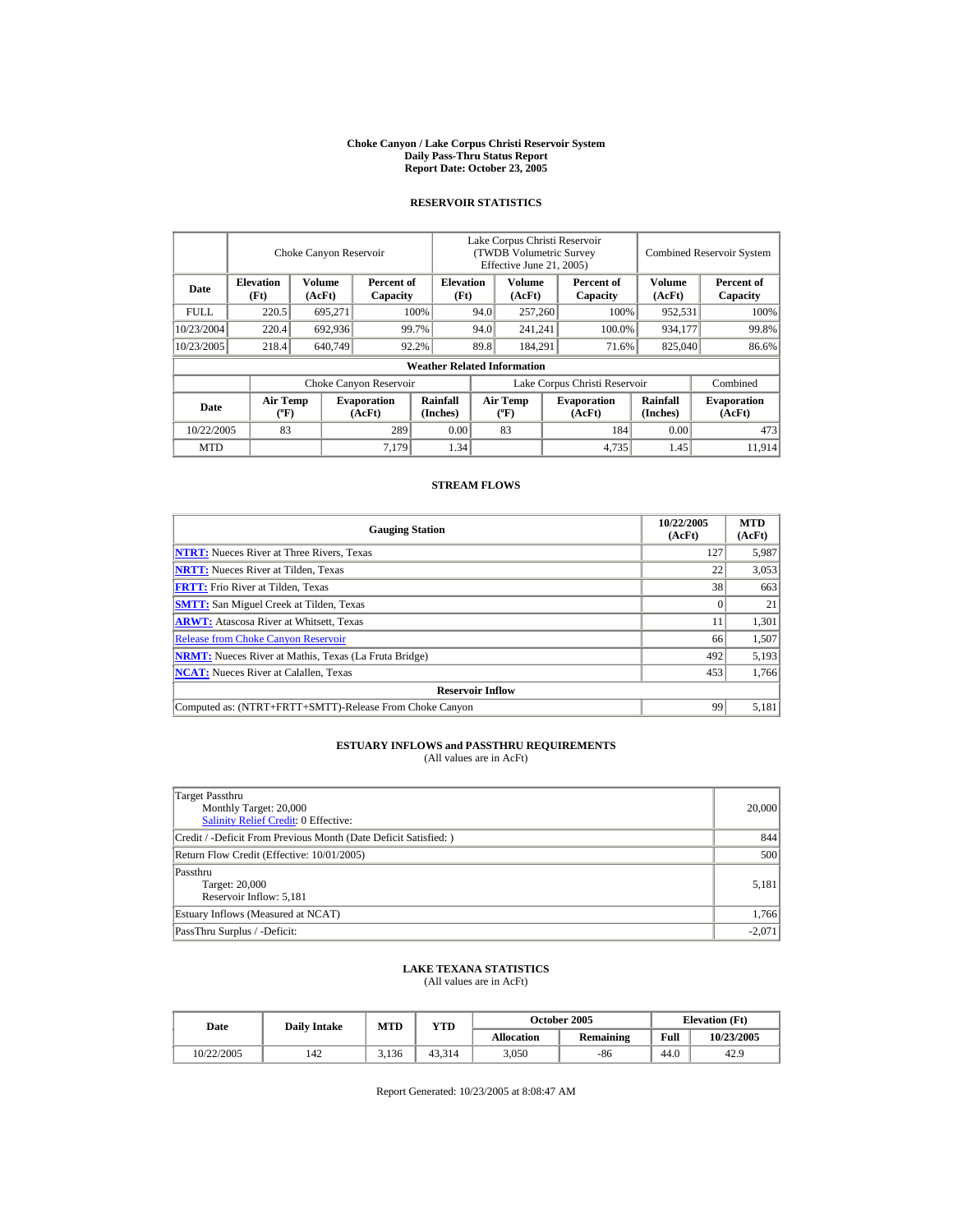#### **Choke Canyon / Lake Corpus Christi Reservoir System Daily Pass-Thru Status Report Report Date: October 24, 2005**

## **RESERVOIR STATISTICS**

|             | Choke Canyon Reservoir                      |                  |                              |                                    | Lake Corpus Christi Reservoir<br>(TWDB Volumetric Survey<br>Effective June 21, 2005) |                                             |  |                              |                             | <b>Combined Reservoir System</b> |  |  |
|-------------|---------------------------------------------|------------------|------------------------------|------------------------------------|--------------------------------------------------------------------------------------|---------------------------------------------|--|------------------------------|-----------------------------|----------------------------------|--|--|
| Date        | <b>Elevation</b><br>(Ft)                    | Volume<br>(AcFt) | Percent of<br>Capacity       | <b>Elevation</b><br>(Ft)           |                                                                                      | Volume<br>(AcFt)                            |  | Percent of<br>Capacity       | Volume<br>(AcFt)            | Percent of<br>Capacity           |  |  |
| <b>FULL</b> | 220.5                                       | 695,271          |                              | 100%                               | 94.0                                                                                 | 257,260                                     |  | 100%                         | 952,531                     | 100%                             |  |  |
| 10/24/2004  | 220.4                                       | 692,677          |                              | 99.6%                              | 94.0                                                                                 | 241,241                                     |  | 100.0%                       | 933,918                     | 99.7%                            |  |  |
| 10/24/2005  | 218.3                                       | 639,757          |                              | 92.0%                              | 89.8                                                                                 | 184,623                                     |  | 71.8%                        | 824,380                     | 86.5%                            |  |  |
|             |                                             |                  |                              | <b>Weather Related Information</b> |                                                                                      |                                             |  |                              |                             |                                  |  |  |
|             |                                             |                  | Choke Canyon Reservoir       |                                    | Lake Corpus Christi Reservoir                                                        |                                             |  |                              |                             | Combined                         |  |  |
| Date        | <b>Air Temp</b><br>$({}^{\circ}\mathrm{F})$ |                  | <b>Evaporation</b><br>(AcFt) | Rainfall<br>(Inches)               |                                                                                      | <b>Air Temp</b><br>$({}^{\circ}\mathbf{F})$ |  | <b>Evaporation</b><br>(AcFt) | <b>Rainfall</b><br>(Inches) | <b>Evaporation</b><br>(AcFt)     |  |  |
| 10/23/2005  | 86                                          |                  | 490                          | 0.00                               |                                                                                      | 86                                          |  | 310                          | 0.02                        | 800                              |  |  |
| <b>MTD</b>  |                                             |                  | 7,669                        | 1.34                               |                                                                                      |                                             |  | 5,045                        | 1.47                        | 12.714                           |  |  |

## **STREAM FLOWS**

| <b>Gauging Station</b>                                       | 10/23/2005<br>(AcFt) | <b>MTD</b><br>(AcFt) |
|--------------------------------------------------------------|----------------------|----------------------|
| <b>NTRT:</b> Nueces River at Three Rivers, Texas             | 125                  | 6,112                |
| <b>NRTT:</b> Nueces River at Tilden, Texas                   |                      | 3,070                |
| <b>FRTT:</b> Frio River at Tilden, Texas                     | 34                   | 697                  |
| <b>SMTT:</b> San Miguel Creek at Tilden, Texas               |                      | 21                   |
| <b>ARWT:</b> Atascosa River at Whitsett, Texas               |                      | 1,311                |
| <b>Release from Choke Canyon Reservoir</b>                   | 66                   | 1,572                |
| <b>NRMT:</b> Nueces River at Mathis, Texas (La Fruta Bridge) | 482                  | 5,675                |
| <b>NCAT:</b> Nueces River at Calallen, Texas                 | 518                  | 2,284                |
| <b>Reservoir Inflow</b>                                      |                      |                      |
| Computed as: (NTRT+FRTT+SMTT)-Release From Choke Canyon      | 93                   | 5.274                |

# **ESTUARY INFLOWS and PASSTHRU REQUIREMENTS**<br>(All values are in AcFt)

| Target Passthru<br>Monthly Target: 20,000<br>Salinity Relief Credit: 0 Effective: | 20,000   |
|-----------------------------------------------------------------------------------|----------|
| Credit / -Deficit From Previous Month (Date Deficit Satisfied:)                   | 844      |
| Return Flow Credit (Effective: 10/01/2005)                                        | 500      |
| Passthru<br>Target: 20,000<br>Reservoir Inflow: 5,274                             | 5.274    |
| Estuary Inflows (Measured at NCAT)                                                | 2,284    |
| PassThru Surplus / -Deficit:                                                      | $-1,646$ |

## **LAKE TEXANA STATISTICS**

(All values are in AcFt)

| Date       | <b>Daily Intake</b> | MTD   | VTD    |            | October 2005 | <b>Elevation</b> (Ft) |            |
|------------|---------------------|-------|--------|------------|--------------|-----------------------|------------|
|            |                     |       |        | Allocation | Remaining    | Full                  | 10/24/2005 |
| 10/23/2005 | 142                 | 3.278 | 43.456 | 3,050      | $-228$       | 44.0                  | 42.9       |

Report Generated: 10/24/2005 at 8:48:20 AM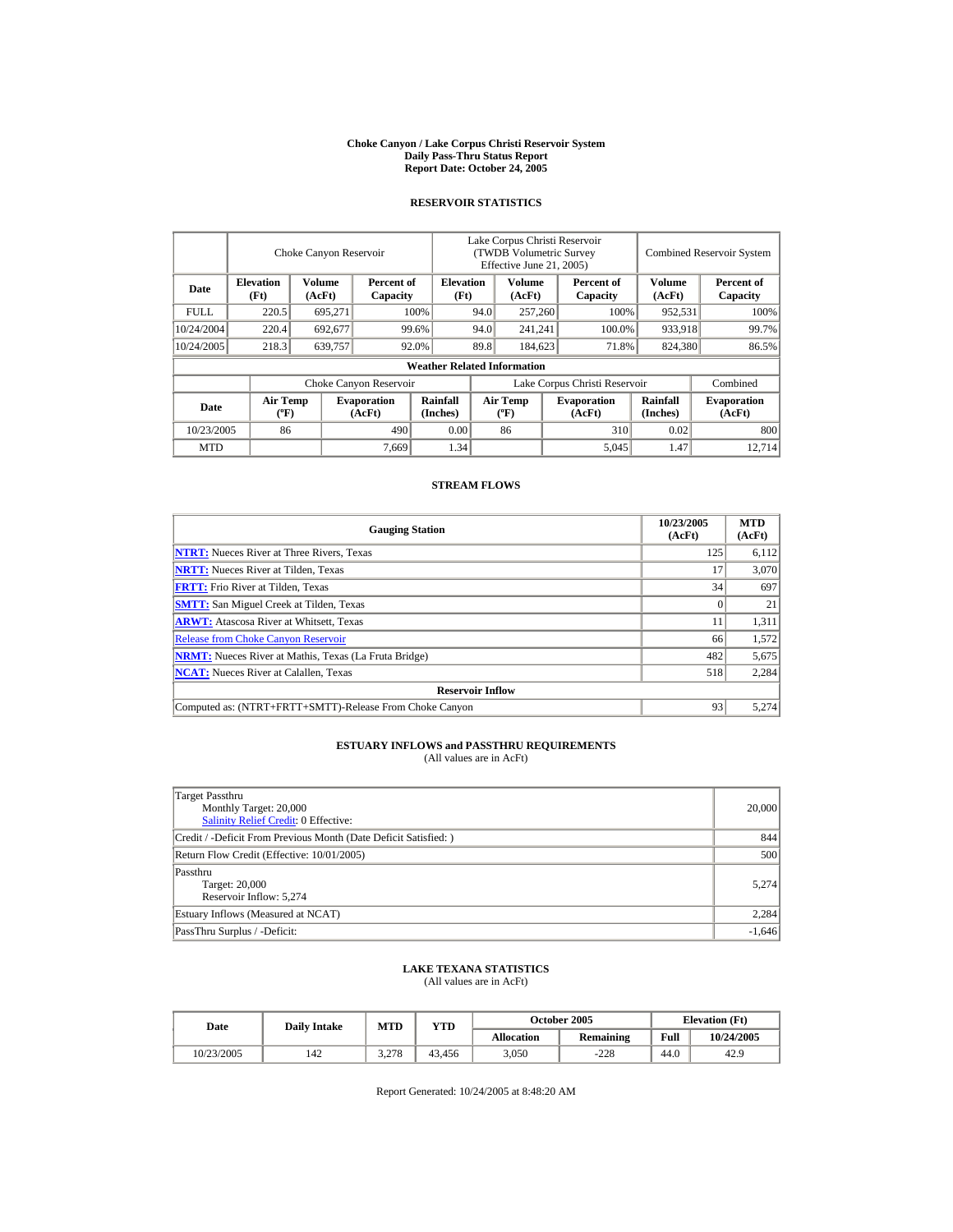#### **Choke Canyon / Lake Corpus Christi Reservoir System Daily Pass-Thru Status Report Report Date: October 25, 2005**

## **RESERVOIR STATISTICS**

|             | Choke Canyon Reservoir                      |                  |                              |                                    | Lake Corpus Christi Reservoir<br>(TWDB Volumetric Survey<br>Effective June 21, 2005) |                                             |  |                              | <b>Combined Reservoir System</b> |                              |  |
|-------------|---------------------------------------------|------------------|------------------------------|------------------------------------|--------------------------------------------------------------------------------------|---------------------------------------------|--|------------------------------|----------------------------------|------------------------------|--|
| Date        | <b>Elevation</b><br>(Ft)                    | Volume<br>(AcFt) | Percent of<br>Capacity       | <b>Elevation</b><br>(Ft)           |                                                                                      | Volume<br>(AcFt)                            |  | Percent of<br>Capacity       | Volume<br>(AcFt)                 | Percent of<br>Capacity       |  |
| <b>FULL</b> | 220.5                                       | 695,271          |                              | 100%                               | 94.0<br>257,260                                                                      |                                             |  | 100%                         | 952,531                          | 100%                         |  |
| 10/25/2004  | 220.4                                       | 692,418          |                              | 99.6%                              | 94.0                                                                                 | 241,241                                     |  | 100.0%                       | 933,659                          | 99.7%                        |  |
| 10/25/2005  | 218.3                                       | 638,526          |                              | 91.8%                              | 89.7                                                                                 | 182,303                                     |  | 70.9%                        | 820,829                          | 86.2%                        |  |
|             |                                             |                  |                              | <b>Weather Related Information</b> |                                                                                      |                                             |  |                              |                                  |                              |  |
|             |                                             |                  | Choke Canyon Reservoir       |                                    | Lake Corpus Christi Reservoir                                                        |                                             |  |                              |                                  | Combined                     |  |
| Date        | <b>Air Temp</b><br>$({}^{\circ}\mathrm{F})$ |                  | <b>Evaporation</b><br>(AcFt) | Rainfall<br>(Inches)               |                                                                                      | <b>Air Temp</b><br>$({}^{\circ}\mathbf{F})$ |  | <b>Evaporation</b><br>(AcFt) | Rainfall<br>(Inches)             | <b>Evaporation</b><br>(AcFt) |  |
| 10/24/2005  | 67                                          |                  | 187                          | 0.00                               |                                                                                      | 66                                          |  | 135                          | 0.00                             | 322                          |  |
| <b>MTD</b>  |                                             |                  | 7,856                        | 1.34                               |                                                                                      |                                             |  | 5,180                        | 1.47                             | 13.036                       |  |

## **STREAM FLOWS**

| <b>Gauging Station</b>                                       | 10/24/2005<br>(AcFt) | <b>MTD</b><br>(AcFt) |
|--------------------------------------------------------------|----------------------|----------------------|
| <b>NTRT:</b> Nueces River at Three Rivers, Texas             | 119                  | 6,231                |
| <b>NRTT:</b> Nueces River at Tilden, Texas                   | 13                   | 3,082                |
| <b>FRTT:</b> Frio River at Tilden, Texas                     | 32                   | 728                  |
| <b>SMTT:</b> San Miguel Creek at Tilden, Texas               |                      | 21                   |
| <b>ARWT:</b> Atascosa River at Whitsett, Texas               | 10                   | 1,322                |
| <b>Release from Choke Canyon Reservoir</b>                   | 66                   | 1,638                |
| <b>NRMT:</b> Nueces River at Mathis, Texas (La Fruta Bridge) | 397                  | 6,072                |
| <b>NCAT:</b> Nueces River at Calallen, Texas                 | 389                  | 2,674                |
| <b>Reservoir Inflow</b>                                      |                      |                      |
| Computed as: (NTRT+FRTT+SMTT)-Release From Choke Canyon      | 85                   | 5,360                |

# **ESTUARY INFLOWS and PASSTHRU REQUIREMENTS**<br>(All values are in AcFt)

| Target Passthru<br>Monthly Target: 20,000<br>Salinity Relief Credit: 0 Effective: | 20,000   |
|-----------------------------------------------------------------------------------|----------|
| Credit / -Deficit From Previous Month (Date Deficit Satisfied:)                   | 844      |
| Return Flow Credit (Effective: 10/01/2005)                                        | 500      |
| Passthru<br>Target: 20,000<br>Reservoir Inflow: 5,360                             | 5,360    |
| Estuary Inflows (Measured at NCAT)                                                | 2,674    |
| PassThru Surplus / -Deficit:                                                      | $-1,342$ |

## **LAKE TEXANA STATISTICS**

(All values are in AcFt)

| Date       | <b>Daily Intake</b> | <b>MTD</b> | YTD    |                   | <b>October 2005</b> |      | <b>Elevation</b> (Ft) |
|------------|---------------------|------------|--------|-------------------|---------------------|------|-----------------------|
|            |                     |            |        | <b>Allocation</b> | Remaining           | Full | 10/25/2005            |
| 10/24/2005 | 141                 | 3.419      | 43.598 | 3.050             | $-369$              | 44.0 | 42.6                  |

Report Generated: 10/25/2005 at 8:30:03 AM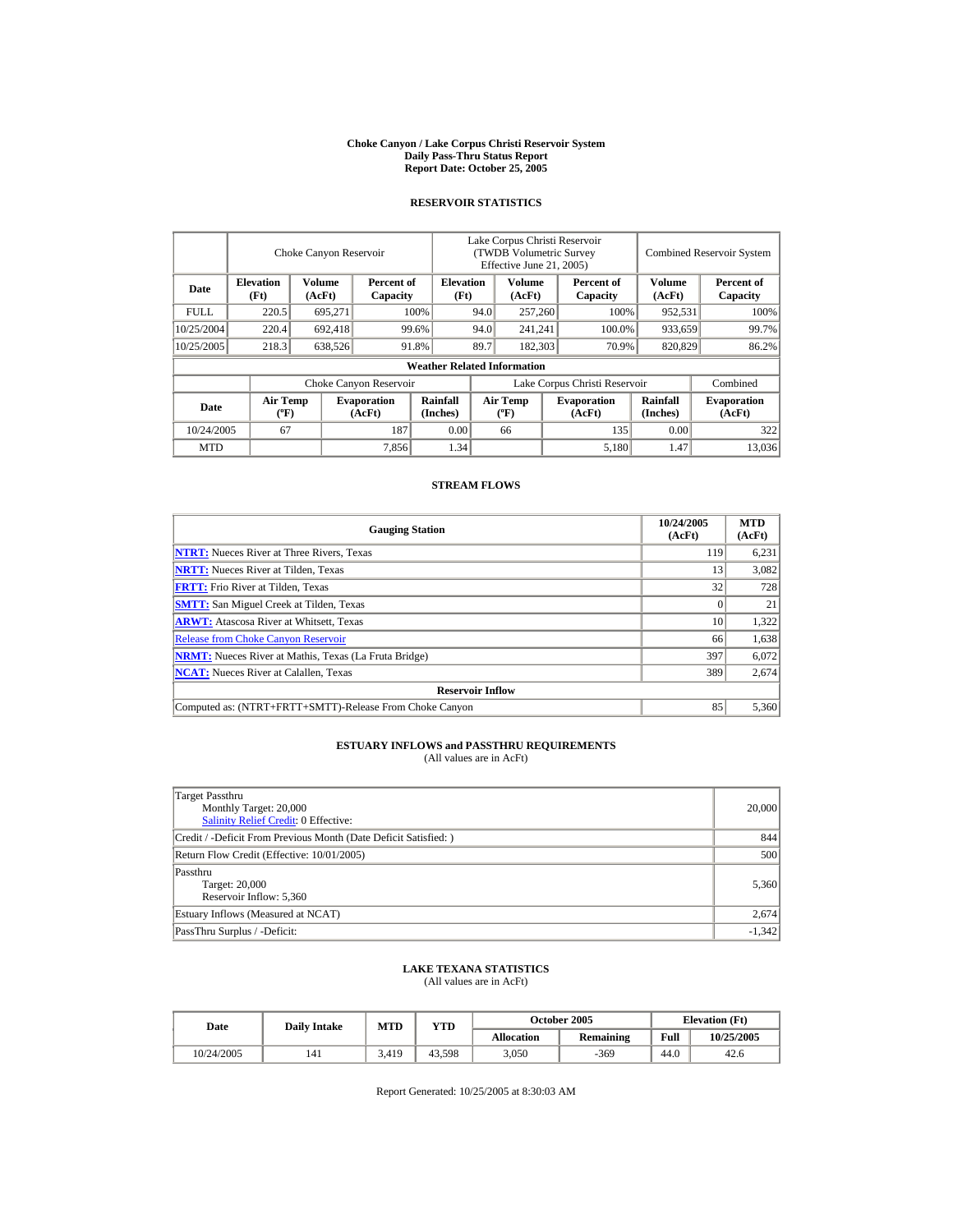#### **Choke Canyon / Lake Corpus Christi Reservoir System Daily Pass-Thru Status Report Report Date: October 26, 2005**

## **RESERVOIR STATISTICS**

|             | Choke Canyon Reservoir                      |                         |                              |                                    | Lake Corpus Christi Reservoir<br><b>(TWDB Volumetric Survey)</b><br>Effective June 21, 2005) |                                             |  |                              | <b>Combined Reservoir System</b> |                              |  |
|-------------|---------------------------------------------|-------------------------|------------------------------|------------------------------------|----------------------------------------------------------------------------------------------|---------------------------------------------|--|------------------------------|----------------------------------|------------------------------|--|
| Date        | <b>Elevation</b><br>(Ft)                    | <b>Volume</b><br>(AcFt) | Percent of<br>Capacity       | <b>Elevation</b><br>(Ft)           |                                                                                              | <b>Volume</b><br>(AcFt)                     |  | Percent of<br>Capacity       | Volume<br>(AcFt)                 | Percent of<br>Capacity       |  |
| <b>FULL</b> | 220.5                                       | 695,271                 |                              | 100%                               | 94.0                                                                                         | 257,260                                     |  | 100%                         | 952,531                          | 100%                         |  |
| 10/26/2004  | 220.4                                       | 692,158                 |                              | 94.0<br>99.6%                      |                                                                                              | 241,241                                     |  | 100.0%                       | 933,399                          | 99.7%                        |  |
| 10/26/2005  | 218.2                                       | 637,543                 |                              | 91.7%                              | 89.7<br>181,808                                                                              |                                             |  | 70.7%                        | 819,351                          | 86.0%                        |  |
|             |                                             |                         |                              | <b>Weather Related Information</b> |                                                                                              |                                             |  |                              |                                  |                              |  |
|             |                                             |                         | Choke Canyon Reservoir       |                                    | Lake Corpus Christi Reservoir                                                                |                                             |  |                              |                                  | Combined                     |  |
| Date        | <b>Air Temp</b><br>$({}^{\circ}\mathrm{F})$ |                         | <b>Evaporation</b><br>(AcFt) | Rainfall<br>(Inches)               |                                                                                              | <b>Air Temp</b><br>$({}^{\circ}\mathbf{F})$ |  | <b>Evaporation</b><br>(AcFt) | <b>Rainfall</b><br>(Inches)      | <b>Evaporation</b><br>(AcFt) |  |
| 10/25/2005  | 74                                          |                         | 230                          | 0.00                               |                                                                                              | 76                                          |  | 183                          | 0.00                             | 413                          |  |
| <b>MTD</b>  |                                             |                         | 8.086                        | 1.34                               |                                                                                              |                                             |  | 5,363                        | 1.47                             | 13.449                       |  |

## **STREAM FLOWS**

| <b>Gauging Station</b>                                       | 10/25/2005<br>(AcFt) | <b>MTD</b><br>(AcFt) |
|--------------------------------------------------------------|----------------------|----------------------|
| <b>NTRT:</b> Nueces River at Three Rivers, Texas             | 117                  | 6,348                |
| <b>NRTT:</b> Nueces River at Tilden, Texas                   | 44                   | 3,126                |
| <b>FRTT:</b> Frio River at Tilden, Texas                     | 89                   | 818                  |
| <b>SMTT:</b> San Miguel Creek at Tilden, Texas               |                      | 21                   |
| <b>ARWT:</b> Atascosa River at Whitsett, Texas               | 10                   | 1,332                |
| <b>Release from Choke Canyon Reservoir</b>                   | 66                   | 1,703                |
| <b>NRMT:</b> Nueces River at Mathis, Texas (La Fruta Bridge) | 347                  | 6,419                |
| <b>NCAT:</b> Nueces River at Calallen, Texas                 | 343                  | 3,017                |
| <b>Reservoir Inflow</b>                                      |                      |                      |
| Computed as: (NTRT+FRTT+SMTT)-Release From Choke Canyon      | 141                  | 5,501                |

# **ESTUARY INFLOWS and PASSTHRU REQUIREMENTS**<br>(All values are in AcFt)

| Target Passthru<br>Monthly Target: 20,000<br>Salinity Relief Credit: 0 Effective: | 20,000   |
|-----------------------------------------------------------------------------------|----------|
| Credit / -Deficit From Previous Month (Date Deficit Satisfied: )                  | 844      |
| Return Flow Credit (Effective: 10/01/2005)                                        | 500      |
| Passthru<br>Target: 20,000<br>Reservoir Inflow: 5,501                             | 5,501    |
| Estuary Inflows (Measured at NCAT)                                                | 3,017    |
| PassThru Surplus / -Deficit:                                                      | $-1,140$ |

## **LAKE TEXANA STATISTICS**

(All values are in AcFt)

| Date       | <b>Daily Intake</b> | <b>MTD</b> | VTD    |            | <b>October 2005</b> | <b>Elevation</b> (Ft) |            |
|------------|---------------------|------------|--------|------------|---------------------|-----------------------|------------|
|            |                     |            |        | Allocation | <b>Remaining</b>    | Full                  | 10/26/2005 |
| 10/25/2005 | 141                 | 3,561      | 43.739 | 3,050      | $-511$              | 44.0                  | 42.5       |

Report Generated: 10/26/2005 at 9:26:14 AM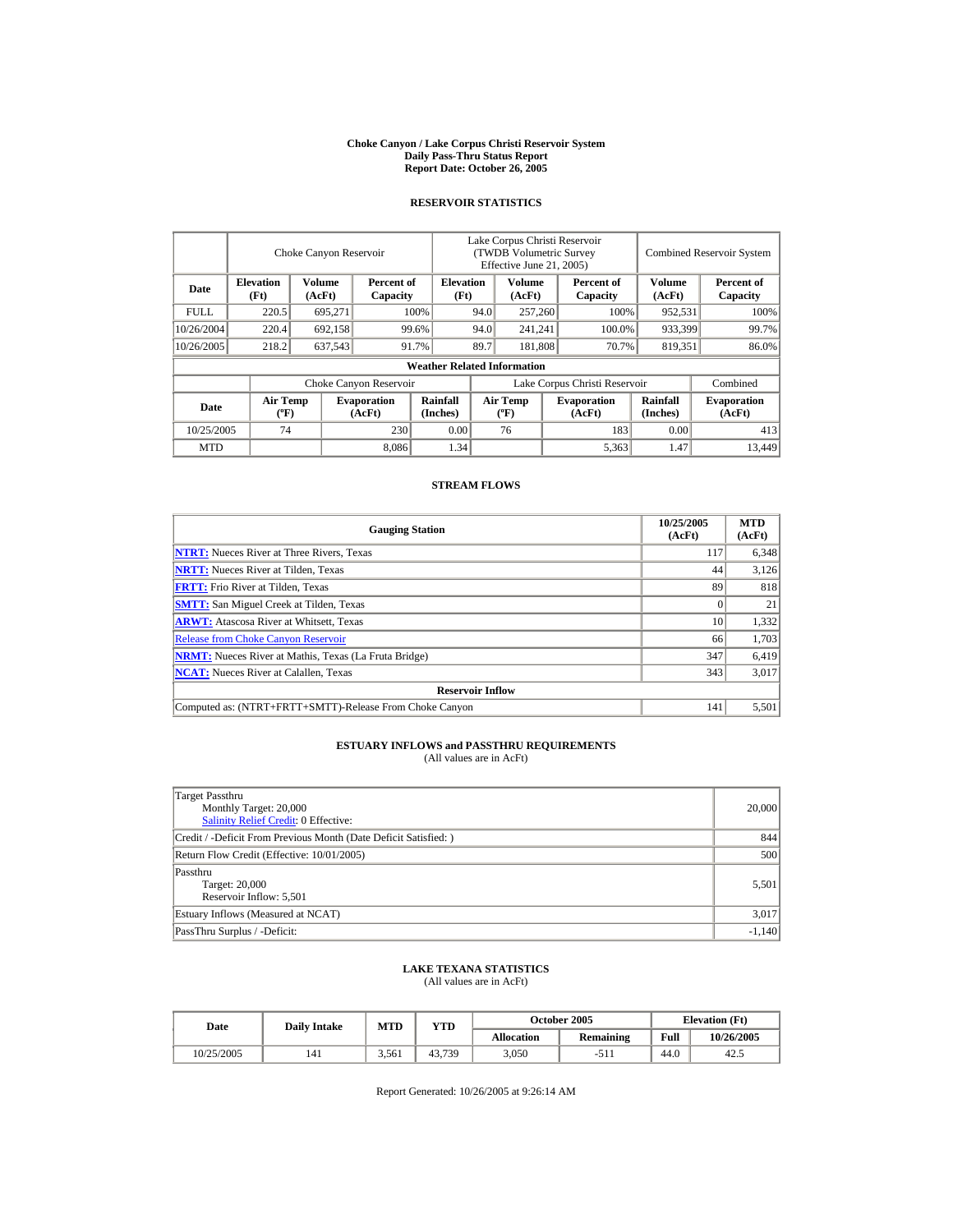#### **Choke Canyon / Lake Corpus Christi Reservoir System Daily Pass-Thru Status Report Report Date: October 27, 2005**

## **RESERVOIR STATISTICS**

|             | Choke Canyon Reservoir                      |                  |                              |                                    | Lake Corpus Christi Reservoir<br>(TWDB Volumetric Survey<br>Effective June 21, 2005) |                                             |  |                              |                      | <b>Combined Reservoir System</b> |
|-------------|---------------------------------------------|------------------|------------------------------|------------------------------------|--------------------------------------------------------------------------------------|---------------------------------------------|--|------------------------------|----------------------|----------------------------------|
| Date        | <b>Elevation</b><br>(Ft)                    | Volume<br>(AcFt) | Percent of<br>Capacity       | <b>Elevation</b><br>(Ft)           |                                                                                      | Volume<br>(AcFt)                            |  | Percent of<br>Capacity       | Volume<br>(AcFt)     | Percent of<br>Capacity           |
| <b>FULL</b> | 220.5                                       | 695,271          |                              | 100%                               | 94.0                                                                                 | 257,260                                     |  | 100%                         | 952,531              | 100%                             |
| 10/27/2004  | 220.4                                       | 692,158          |                              | 99.6%                              | 94.0<br>240,279                                                                      |                                             |  | 99.6%                        | 932,437              | 99.6%                            |
| 10/27/2005  | 218.2                                       | 637,052          |                              | 91.6%                              | 89.7                                                                                 | 181.477                                     |  | 70.5%                        | 818,529              | 85.9%                            |
|             |                                             |                  |                              | <b>Weather Related Information</b> |                                                                                      |                                             |  |                              |                      |                                  |
|             |                                             |                  | Choke Canyon Reservoir       |                                    | Lake Corpus Christi Reservoir                                                        |                                             |  |                              |                      | Combined                         |
| Date        | <b>Air Temp</b><br>$({}^{\circ}\mathrm{F})$ |                  | <b>Evaporation</b><br>(AcFt) | Rainfall<br>(Inches)               |                                                                                      | <b>Air Temp</b><br>$({}^{\circ}\mathbf{F})$ |  | <b>Evaporation</b><br>(AcFt) | Rainfall<br>(Inches) | <b>Evaporation</b><br>(AcFt)     |
| 10/26/2005  | 80                                          |                  | 331                          | 0.00                               |                                                                                      | 78                                          |  | 221                          | 0.00                 | 552                              |
| <b>MTD</b>  |                                             |                  | 8.417                        | 1.34                               |                                                                                      |                                             |  | 5,584                        | 1.47                 | 14.001                           |

## **STREAM FLOWS**

| <b>Gauging Station</b>                                       | 10/26/2005<br>(AcFt) | <b>MTD</b><br>(AcFt) |
|--------------------------------------------------------------|----------------------|----------------------|
| <b>NTRT:</b> Nueces River at Three Rivers, Texas             | 113                  | 6,461                |
| <b>NRTT:</b> Nueces River at Tilden, Texas                   | 52                   | 3,177                |
| <b>FRTT:</b> Frio River at Tilden, Texas                     | 101                  | 919                  |
| <b>SMTT:</b> San Miguel Creek at Tilden, Texas               |                      | 21                   |
| <b>ARWT:</b> Atascosa River at Whitsett, Texas               | 10                   | 1,342                |
| <b>Release from Choke Canyon Reservoir</b>                   | 66                   | 1,769                |
| <b>NRMT:</b> Nueces River at Mathis, Texas (La Fruta Bridge) | 443                  | 6,862                |
| <b>NCAT:</b> Nueces River at Calallen, Texas                 | 274                  | 3,291                |
| <b>Reservoir Inflow</b>                                      |                      |                      |
| Computed as: (NTRT+FRTT+SMTT)-Release From Choke Canyon      | 149                  | 5,650                |

# **ESTUARY INFLOWS and PASSTHRU REQUIREMENTS**<br>(All values are in AcFt)

| Target Passthru<br>Monthly Target: 20,000<br>Salinity Relief Credit: 0 Effective: | 20,000   |
|-----------------------------------------------------------------------------------|----------|
| Credit / -Deficit From Previous Month (Date Deficit Satisfied: )                  | 844      |
| Return Flow Credit (Effective: 10/01/2005)                                        | 500      |
| Passthru<br>Target: 20,000<br>Reservoir Inflow: 5,650                             | 5,650    |
| Estuary Inflows (Measured at NCAT)                                                | 3,291    |
| PassThru Surplus / -Deficit:                                                      | $-1,015$ |

## **LAKE TEXANA STATISTICS**

(All values are in AcFt)

| Date       | <b>Daily Intake</b> | <b>MTD</b> | VTD    |            | <b>October 2005</b> | <b>Elevation</b> (Ft) |            |
|------------|---------------------|------------|--------|------------|---------------------|-----------------------|------------|
|            |                     |            |        | Allocation | <b>Remaining</b>    | Full                  | 10/27/2005 |
| 10/26/2005 | 141                 | 3.702      | 43.880 | 3,050      | $-652$              | 44.0                  | 42.4       |

Report Generated: 10/27/2005 at 8:17:12 AM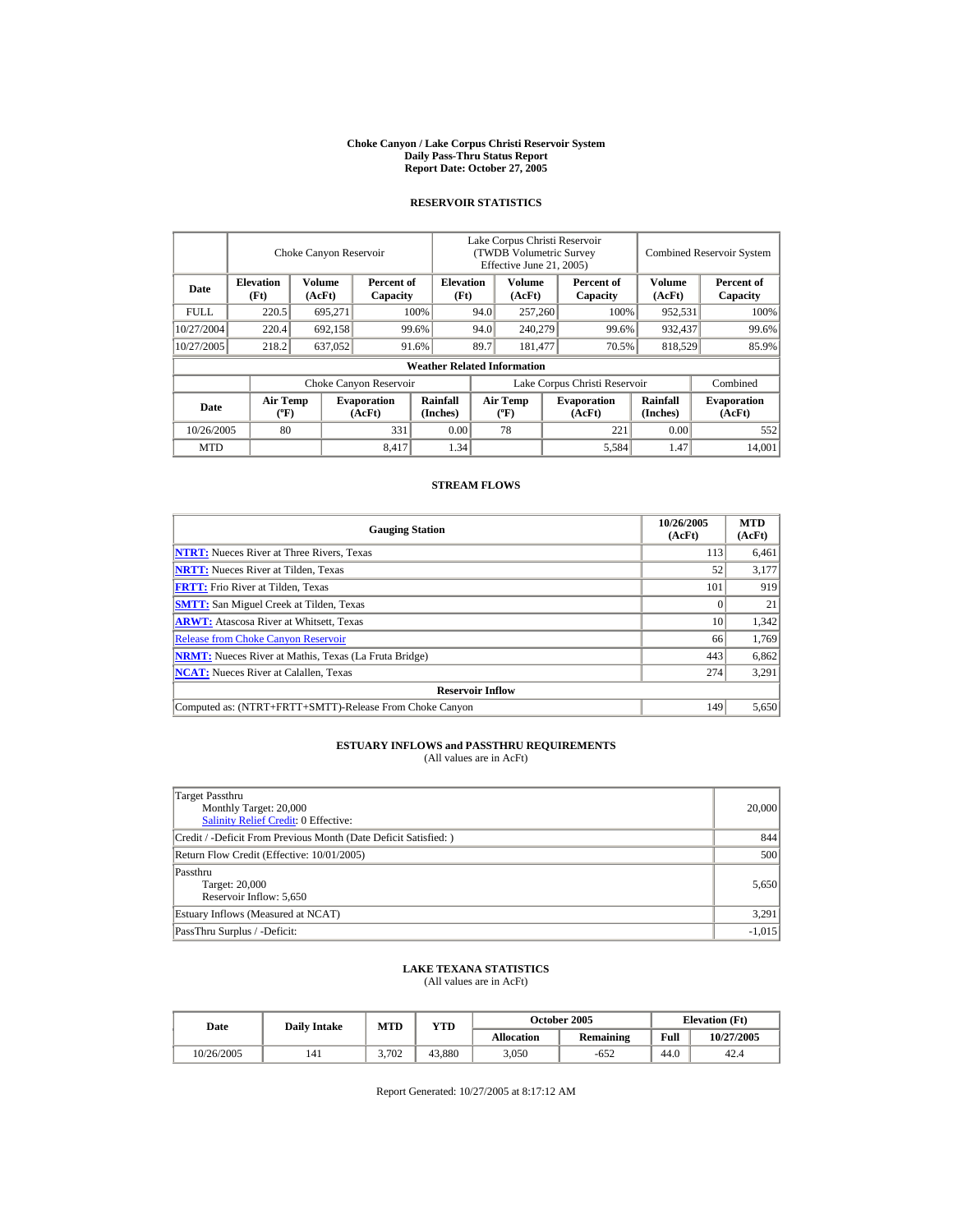#### **Choke Canyon / Lake Corpus Christi Reservoir System Daily Pass-Thru Status Report Report Date: October 28, 2005**

## **RESERVOIR STATISTICS**

|             | Choke Canyon Reservoir                      |                  |                              |                                    | Lake Corpus Christi Reservoir<br>(TWDB Volumetric Survey<br>Effective June 21, 2005) |                                             |  |                              | <b>Combined Reservoir System</b> |                              |  |
|-------------|---------------------------------------------|------------------|------------------------------|------------------------------------|--------------------------------------------------------------------------------------|---------------------------------------------|--|------------------------------|----------------------------------|------------------------------|--|
| Date        | <b>Elevation</b><br>(Ft)                    | Volume<br>(AcFt) | Percent of<br>Capacity       |                                    | <b>Elevation</b><br>(Ft)                                                             | Volume<br>(AcFt)                            |  | Percent of<br>Capacity       | Volume<br>(AcFt)                 | Percent of<br>Capacity       |  |
| <b>FULL</b> | 220.5                                       | 695,271          |                              | 100%                               | 94.0                                                                                 | 257,260                                     |  | 100%                         | 952,531                          | 100%                         |  |
| 10/28/2004  | 220.4                                       | 692,677          |                              | 99.6%                              | 93.9<br>240,087                                                                      |                                             |  | 99.5%                        | 932,764                          | 99.6%                        |  |
| 10/28/2005  | 218.3                                       | 638,281          |                              | 91.8%                              | 89.6                                                                                 | 180,817                                     |  | 70.3%                        | 819,098                          | 86.0%                        |  |
|             |                                             |                  |                              | <b>Weather Related Information</b> |                                                                                      |                                             |  |                              |                                  |                              |  |
|             |                                             |                  | Choke Canyon Reservoir       |                                    | Lake Corpus Christi Reservoir                                                        |                                             |  |                              |                                  | Combined                     |  |
| Date        | <b>Air Temp</b><br>$({}^{\circ}\mathrm{F})$ |                  | <b>Evaporation</b><br>(AcFt) | Rainfall<br>(Inches)               |                                                                                      | <b>Air Temp</b><br>$({}^{\circ}\mathbf{F})$ |  | <b>Evaporation</b><br>(AcFt) | Rainfall<br>(Inches)             | <b>Evaporation</b><br>(AcFt) |  |
| 10/27/2005  | 76                                          |                  | 202                          | 0.46                               |                                                                                      | 77                                          |  | 154                          | 0.02                             | 356                          |  |
| <b>MTD</b>  |                                             |                  | 8,619                        | 1.80                               |                                                                                      |                                             |  | 5,738                        | 1.49                             | 14,357                       |  |

## **STREAM FLOWS**

| <b>Gauging Station</b>                                       | 10/27/2005<br>(AcFt) | <b>MTD</b><br>(AcFt) |
|--------------------------------------------------------------|----------------------|----------------------|
| <b>NTRT:</b> Nueces River at Three Rivers, Texas             | 129                  | 6,590                |
| <b>NRTT:</b> Nueces River at Tilden, Texas                   | 54                   | 3,231                |
| <b>FRTT:</b> Frio River at Tilden, Texas                     | 119                  | 1,038                |
| <b>SMTT:</b> San Miguel Creek at Tilden, Texas               |                      | 21                   |
| <b>ARWT:</b> Atascosa River at Whitsett, Texas               |                      | 1,352                |
| <b>Release from Choke Canyon Reservoir</b>                   | 66                   | 1,834                |
| <b>NRMT:</b> Nueces River at Mathis, Texas (La Fruta Bridge) | 586                  | 7,448                |
| <b>NCAT:</b> Nueces River at Calallen, Texas                 | 316                  | 3,607                |
| <b>Reservoir Inflow</b>                                      |                      |                      |
| Computed as: (NTRT+FRTT+SMTT)-Release From Choke Canyon      | 183                  | 5,832                |

# **ESTUARY INFLOWS and PASSTHRU REQUIREMENTS**<br>(All values are in AcFt)

| Target Passthru<br>Monthly Target: 20,000<br>Salinity Relief Credit: 0 Effective: | 20,000 |
|-----------------------------------------------------------------------------------|--------|
| Credit / -Deficit From Previous Month (Date Deficit Satisfied: )                  | 844    |
| Return Flow Credit (Effective: 10/01/2005)                                        | 500    |
| Passthru<br>Target: 20,000<br>Reservoir Inflow: 5,832                             | 5,832  |
| Estuary Inflows (Measured at NCAT)                                                | 3,607  |
| PassThru Surplus / -Deficit:                                                      | $-882$ |

## **LAKE TEXANA STATISTICS**

(All values are in AcFt)

| Date       | <b>Daily Intake</b> | <b>MTD</b> | VTD    |            | <b>October 2005</b> | <b>Elevation</b> (Ft) |            |
|------------|---------------------|------------|--------|------------|---------------------|-----------------------|------------|
|            |                     |            |        | Allocation | <b>Remaining</b>    | Full                  | 10/28/2005 |
| 10/27/2005 | 141                 | 3.843      | 44.021 | 3,050      | $-793$              | 44.0                  | 42.4       |

Report Generated: 10/28/2005 at 8:27:37 AM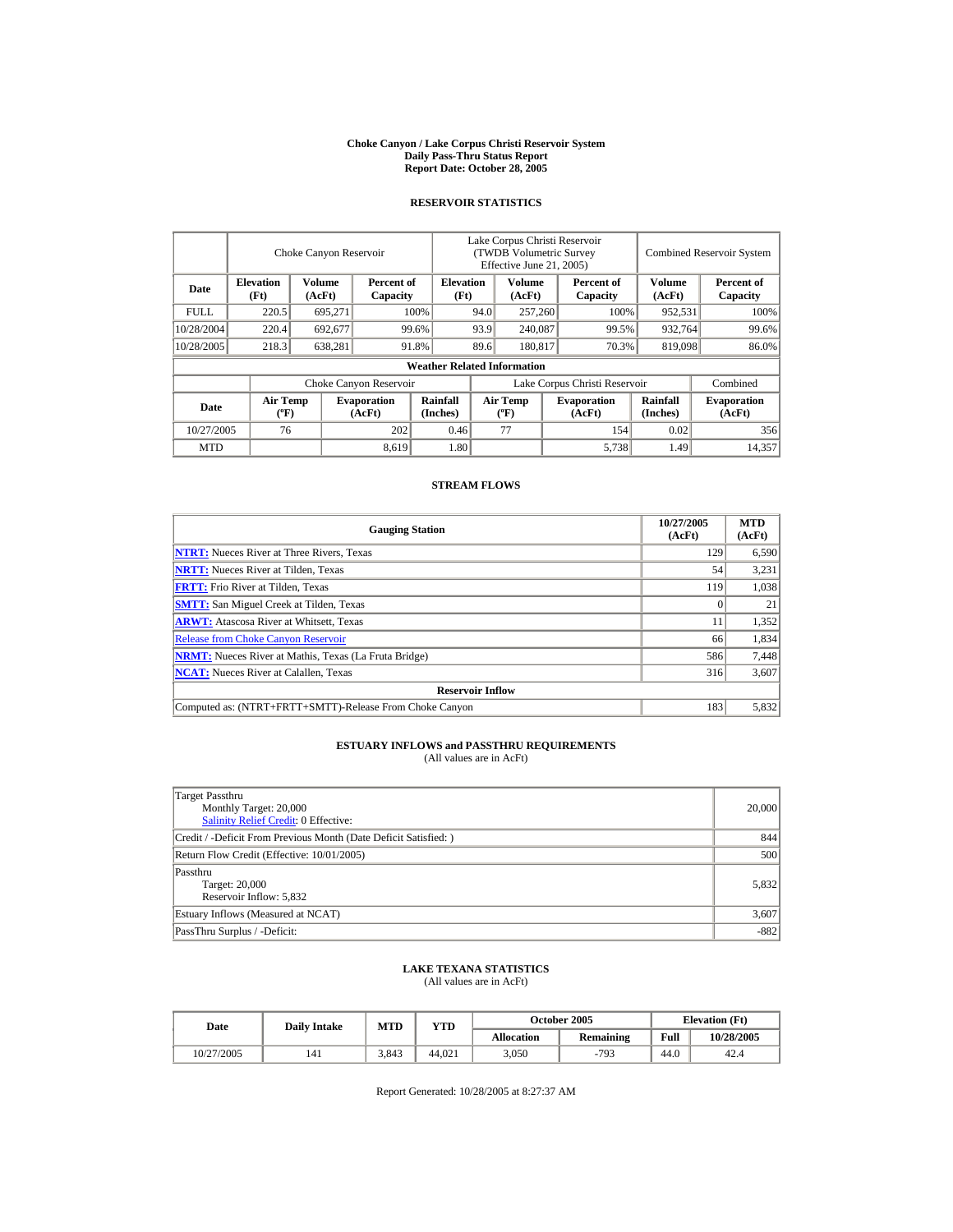#### **Choke Canyon / Lake Corpus Christi Reservoir System Daily Pass-Thru Status Report Report Date: October 29, 2005**

## **RESERVOIR STATISTICS**

|            | Choke Canyon Reservoir                |                  |                              |                                    | Lake Corpus Christi Reservoir<br>(TWDB Volumetric Survey<br>Effective June 21, 2005) |                                          |  |                              | <b>Combined Reservoir System</b> |                              |  |
|------------|---------------------------------------|------------------|------------------------------|------------------------------------|--------------------------------------------------------------------------------------|------------------------------------------|--|------------------------------|----------------------------------|------------------------------|--|
| Date       | <b>Elevation</b><br>(Ft)              | Volume<br>(AcFt) | Percent of<br>Capacity       |                                    | <b>Elevation</b><br>(Ft)                                                             | Volume<br>(AcFt)                         |  | Percent of<br>Capacity       | <b>Volume</b><br>(AcFt)          | Percent of<br>Capacity       |  |
| FULL.      | 220.5                                 | 695,271          |                              | 100%                               | 94.0                                                                                 | 257,260                                  |  | 100%                         | 952,531                          | 100%                         |  |
| 10/29/2004 | 220.4                                 | 692,677          |                              | 99.6%                              | 93.9                                                                                 | 240,087                                  |  | 99.5%                        | 932,764                          | 99.6%                        |  |
| 10/29/2005 | 218.2                                 | 637,543          |                              | 91.7%                              | 89.6                                                                                 | 179,829                                  |  | 69.9%                        | 817,372                          | 85.8%                        |  |
|            |                                       |                  |                              | <b>Weather Related Information</b> |                                                                                      |                                          |  |                              |                                  |                              |  |
|            |                                       |                  | Choke Canyon Reservoir       |                                    | Lake Corpus Christi Reservoir                                                        |                                          |  |                              |                                  | Combined                     |  |
| Date       | <b>Air Temp</b><br>$({}^o\mathrm{F})$ |                  | <b>Evaporation</b><br>(AcFt) | <b>Rainfall</b><br>(Inches)        |                                                                                      | <b>Air Temp</b><br>$({}^{\circ}{\rm F})$ |  | <b>Evaporation</b><br>(AcFt) | <b>Rainfall</b><br>(Inches)      | <b>Evaporation</b><br>(AcFt) |  |
| 10/28/2005 | 77                                    |                  | 245                          | 0.00                               |                                                                                      | 78                                       |  | 249                          | 0.00                             | 494                          |  |
| <b>MTD</b> |                                       |                  | 8.864                        | 1.80                               |                                                                                      |                                          |  | 5,987                        | 1.49                             | 14.851                       |  |

## **STREAM FLOWS**

| <b>Gauging Station</b>                                       | 10/28/2005<br>(AcFt) | <b>MTD</b><br>(AcFt) |
|--------------------------------------------------------------|----------------------|----------------------|
| <b>NTRT:</b> Nueces River at Three Rivers, Texas             | 145                  | 6,735                |
| <b>NRTT:</b> Nueces River at Tilden, Texas                   | 58                   | 3,289                |
| <b>FRTT:</b> Frio River at Tilden, Texas                     | 117                  | 1,155                |
| <b>SMTT:</b> San Miguel Creek at Tilden, Texas               |                      | 21                   |
| <b>ARWT:</b> Atascosa River at Whitsett, Texas               |                      | 1,364                |
| <b>Release from Choke Canyon Reservoir</b>                   | 66                   | 1,900                |
| <b>NRMT:</b> Nueces River at Mathis, Texas (La Fruta Bridge) | 576                  | 8,023                |
| <b>NCAT:</b> Nueces River at Calallen, Texas                 | 504                  | 4,111                |
| <b>Reservoir Inflow</b>                                      |                      |                      |
| Computed as: (NTRT+FRTT+SMTT)-Release From Choke Canyon      | 197                  | 6.029                |

# **ESTUARY INFLOWS and PASSTHRU REQUIREMENTS**<br>(All values are in AcFt)

| Target Passthru<br>Monthly Target: 20,000<br>Salinity Relief Credit: 0 Effective: | 20,000 |
|-----------------------------------------------------------------------------------|--------|
| Credit / -Deficit From Previous Month (Date Deficit Satisfied:)                   | 844    |
| Return Flow Credit (Effective: 10/01/2005)                                        | 500    |
| Passthru<br>Target: 20,000<br>Reservoir Inflow: 6,029                             | 6.029  |
| Estuary Inflows (Measured at NCAT)                                                | 4,111  |
| PassThru Surplus / -Deficit:                                                      | $-574$ |

## **LAKE TEXANA STATISTICS**

(All values are in AcFt)

| Date       | <b>Daily Intake</b> | MTD   | VTD    |                   | <b>October 2005</b> | <b>Elevation</b> (Ft) |            |
|------------|---------------------|-------|--------|-------------------|---------------------|-----------------------|------------|
|            |                     |       |        | <b>Allocation</b> | <b>Remaining</b>    | Full                  | 10/29/2005 |
| 10/28/2005 | 141                 | 3,984 | 44.162 | 3,050             | $-934$              | 44.0                  | 42.3       |

Report Generated: 10/29/2005 at 8:04:23 AM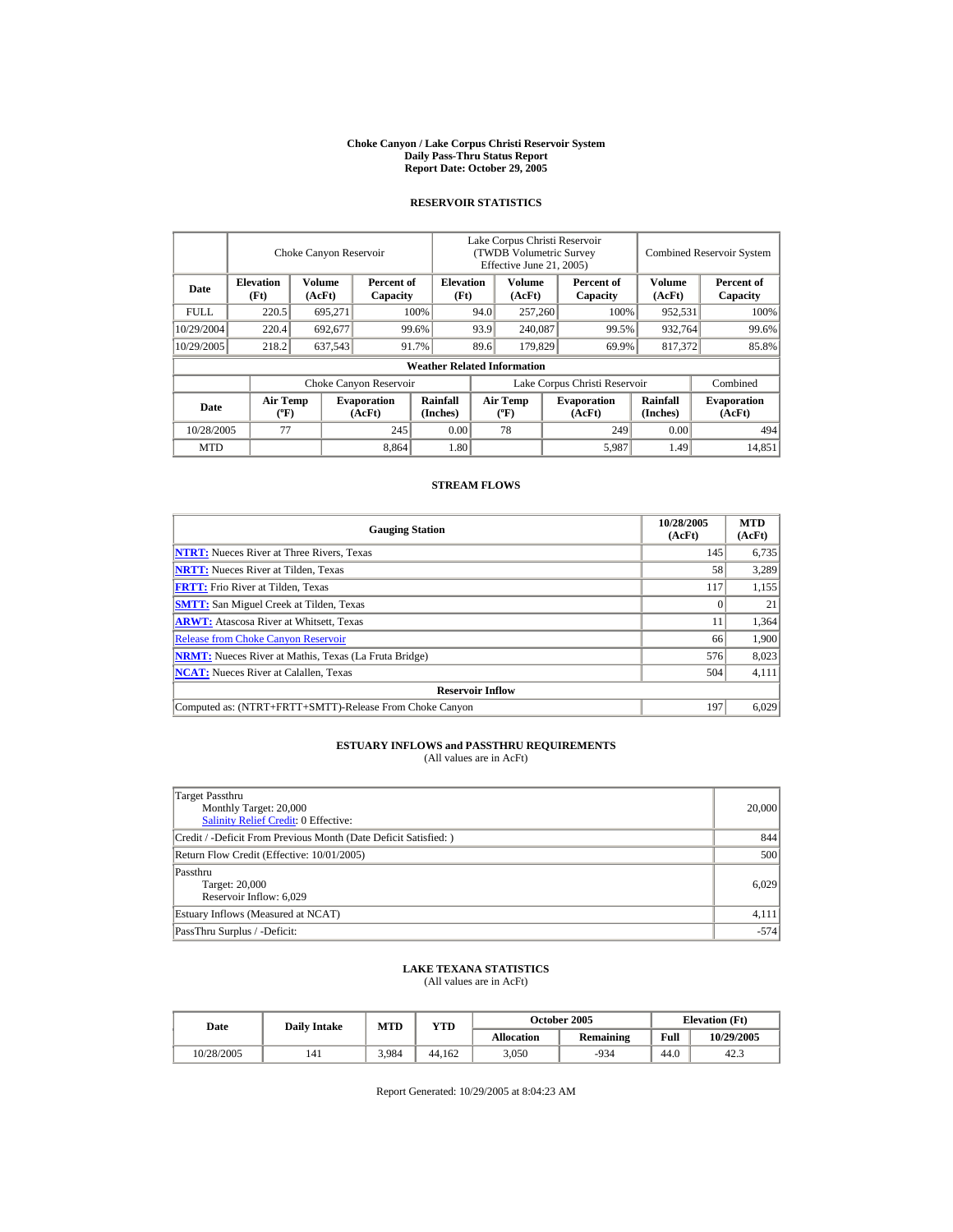#### **Choke Canyon / Lake Corpus Christi Reservoir System Daily Pass-Thru Status Report Report Date: October 30, 2005**

## **RESERVOIR STATISTICS**

|             |                                       | Choke Canyon Reservoir |                              |                                    | Lake Corpus Christi Reservoir<br><b>TWDB Volumetric Survey</b><br>Effective June 21, 2005) |                  |  |                              | <b>Combined Reservoir System</b> |                              |
|-------------|---------------------------------------|------------------------|------------------------------|------------------------------------|--------------------------------------------------------------------------------------------|------------------|--|------------------------------|----------------------------------|------------------------------|
| Date        | <b>Elevation</b><br>(Ft)              | Volume<br>(AcFt)       | Percent of<br>Capacity       |                                    | <b>Elevation</b><br>(Ft)                                                                   | Volume<br>(AcFt) |  | Percent of<br>Capacity       | Volume<br>(AcFt)                 | Percent of<br>Capacity       |
| <b>FULL</b> | 220.5                                 | 695.271                |                              | 100%                               | 94.0                                                                                       | 257,260          |  | 100%                         | 952.531                          | 100%                         |
| 10/30/2004  | 220.4                                 | 692.418                |                              | 99.6%                              | 93.9<br>240,087                                                                            |                  |  | 99.5%                        | 932.505                          | 99.6%                        |
| 10/30/2005  | 218.2                                 | 637,052                |                              | 91.6%                              | 89.5                                                                                       | 178,678          |  | 69.5%                        | 815,730                          | 85.6%                        |
|             |                                       |                        |                              | <b>Weather Related Information</b> |                                                                                            |                  |  |                              |                                  |                              |
|             |                                       |                        | Choke Canyon Reservoir       |                                    | Lake Corpus Christi Reservoir                                                              |                  |  |                              |                                  | Combined                     |
| Date        | <b>Air Temp</b><br>$({}^o\mathrm{F})$ |                        | <b>Evaporation</b><br>(AcFt) | Rainfall<br>(Inches)               | <b>Air Temp</b><br>$({}^{\circ}\mathrm{F})$                                                |                  |  | <b>Evaporation</b><br>(AcFt) | Rainfall<br>(Inches)             | <b>Evaporation</b><br>(AcFt) |
| 10/29/2005  | 80                                    |                        | 288                          | 0.00                               |                                                                                            | 81               |  | 182                          | 0.00                             | 470                          |
| <b>MTD</b>  |                                       |                        | 9.152                        | 1.80                               |                                                                                            |                  |  | 6.169                        | 1.49                             | 15,321                       |

## **STREAM FLOWS**

| <b>Gauging Station</b>                                       | 10/29/2005<br>(AcFt) | <b>MTD</b><br>(AcFt) |
|--------------------------------------------------------------|----------------------|----------------------|
| <b>NTRT:</b> Nueces River at Three Rivers, Texas             | 143                  | 6,878                |
| <b>NRTT:</b> Nueces River at Tilden, Texas                   | 50                   | 3,338                |
| <b>FRTT:</b> Frio River at Tilden, Texas                     | 121                  | 1,276                |
| <b>SMTT:</b> San Miguel Creek at Tilden, Texas               |                      | 21                   |
| <b>ARWT:</b> Atascosa River at Whitsett, Texas               | 12                   | 1,375                |
| <b>Release from Choke Canyon Reservoir</b>                   | 66                   | 1,965                |
| <b>NRMT:</b> Nueces River at Mathis, Texas (La Fruta Bridge) | 560                  | 8,583                |
|                                                              |                      |                      |
|                                                              |                      |                      |
| Computed as: (NTRT+FRTT+SMTT)-Release From Choke Canyon      | 199                  | 6,227                |

## **ESTUARY INFLOWS and PASSTHRU REQUIREMENTS**

(All values are in AcFt)

| Target Passthru<br>Monthly Target: 20,000<br>Salinity Relief Credit: 0 Effective: | 20,000 |
|-----------------------------------------------------------------------------------|--------|
| Credit / -Deficit From Previous Month (Date Deficit Satisfied:)                   | 844    |
| Return Flow Credit (Effective: 10/01/2005)                                        | 500    |
| Passthru<br>Target: 20,000<br>Reservoir Inflow: 6,227                             | 6.227  |
| Estuary Inflows (Measured at NCAT)                                                | 4,666  |
| PassThru Surplus / -Deficit:                                                      | $-217$ |

### **LAKE TEXANA STATISTICS** (All values are in AcFt)

| Date       | <b>Daily Intake</b> | <b>MTD</b> | VTD    |            | October 2005     | <b>Elevation</b> (Ft) |            |
|------------|---------------------|------------|--------|------------|------------------|-----------------------|------------|
|            |                     |            |        | Allocation | <b>Remaining</b> | Full                  | 10/30/2005 |
| 10/29/2005 | 141                 | 4.125      | 44.303 | 3,050      | $-1.075$         | 44.0                  | 42.3       |

Report Generated: 10/30/2005 at 8:24:55 AM